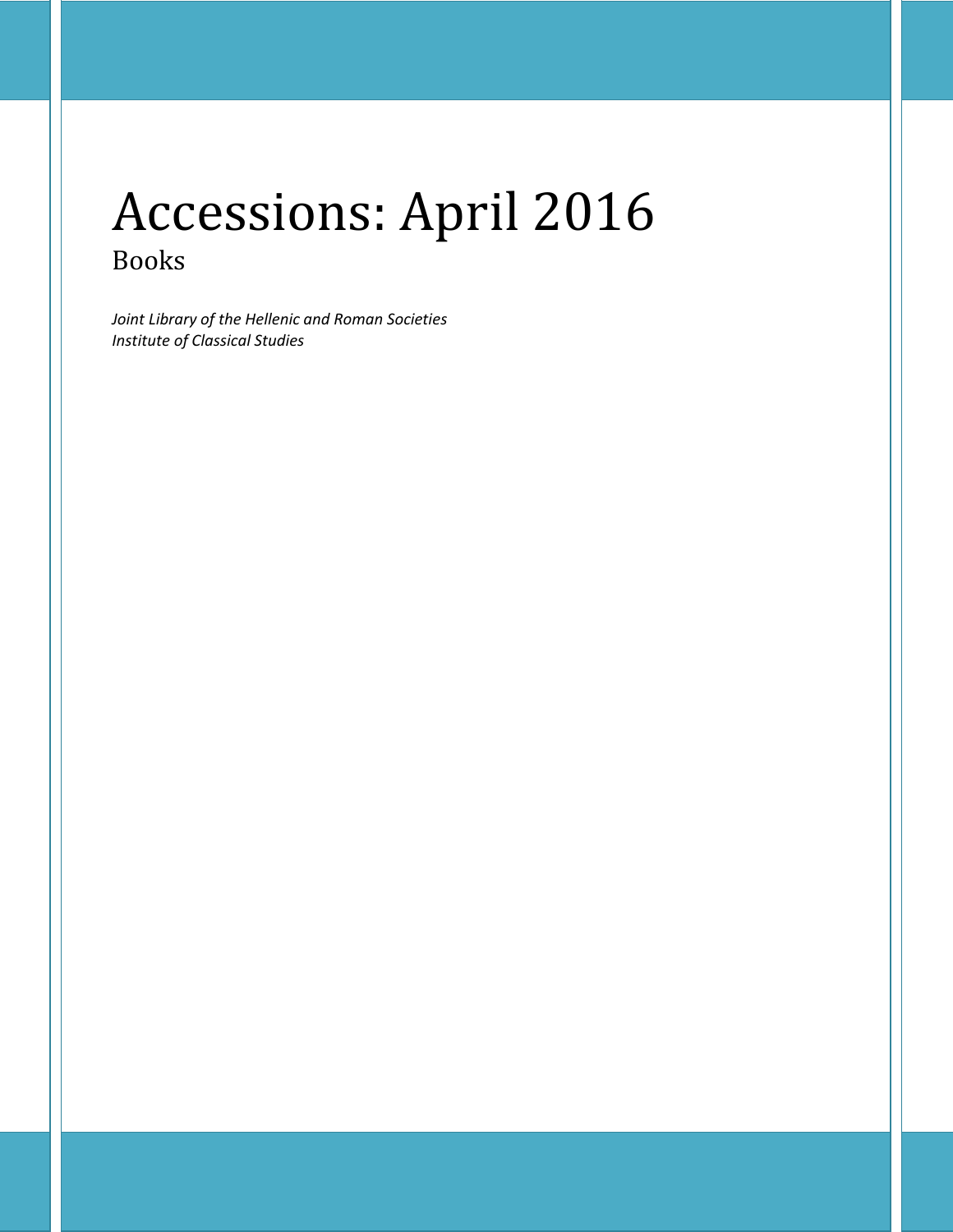## **Table of Contents**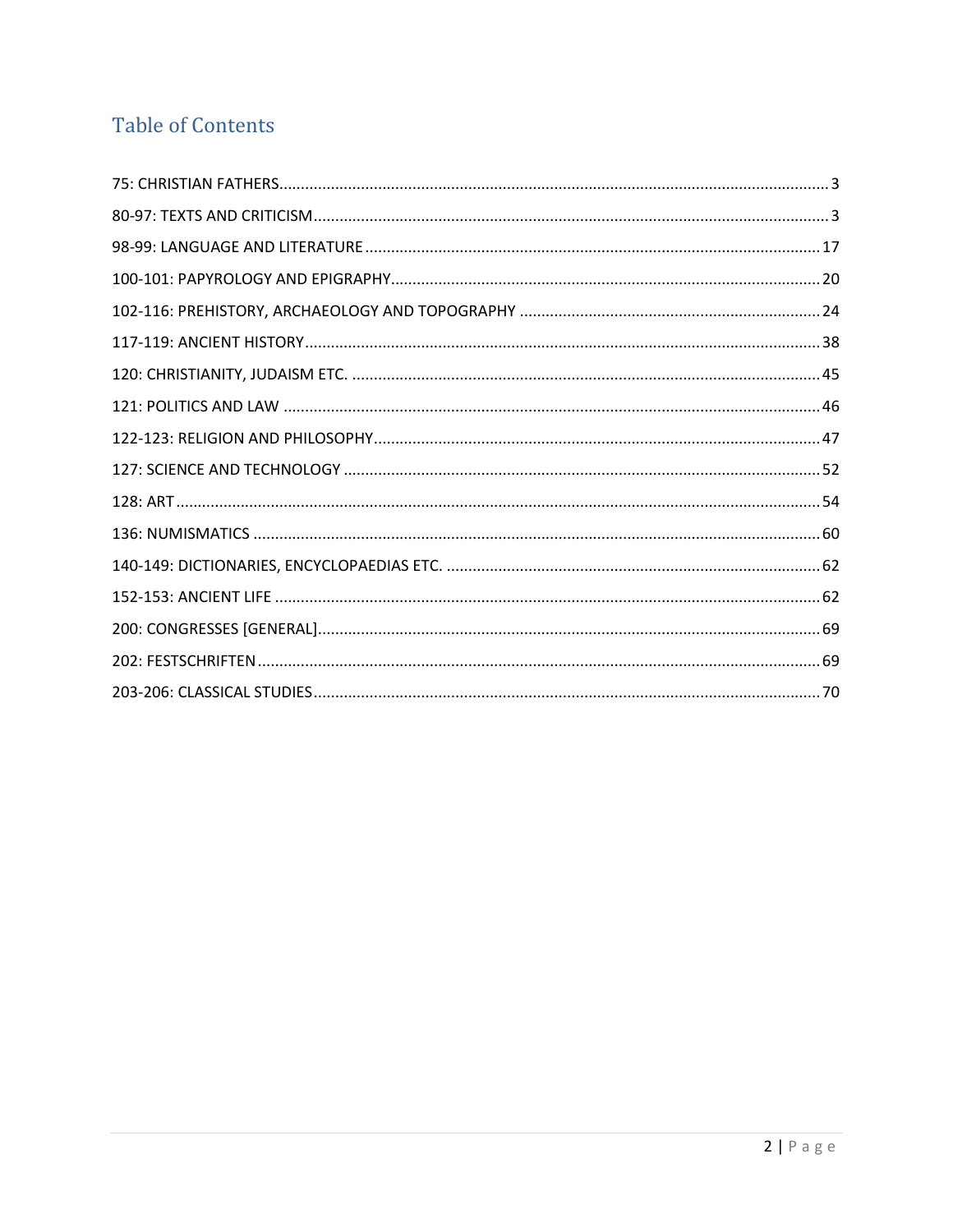## <span id="page-2-0"></span>**75: CHRISTIAN FATHERS**

75: CHR. De Wet, Chris L., 1982- Preaching bondage : John Chrysostom and the discourse of slavery in early Christianity / Chris L. de Wet. Oakland, California : University of California Press, 2015. xiii, 329 p. ; 24 cm. 0520286219 (hbk.). 9780520286214 (hbk.) : £70.95. 0520961552 electronic. 9780520961555 electronic. R.

ST.29.

Isidore de Séville et son temps / [éditorial Jean-Pierre Caillet]. Antiquité tardive = Antigüedad tardía = Late antiquity = Tarda antichità : revue internationale d'histoire et d'archéologie (IVe-VIIIe s.) ; tome 23. Turnhout, Belgium : Brepols, 2015. 465 p. : ill., maps, plans ; 28 cm. 2503565824 (pbk.). 9782503565828 (pbk.) : €85.00.

#### <span id="page-2-1"></span>**80-97: TEXTS AND CRITICISM**

80.6D. Aeschylus. Coefore : i canti / Eschilo ; a cura di Giampaolo Galvani. I canti del teatro greco ; 5. Pisa : F. Serra, 2015. 186 p. ; 20 cm. 8862277474 (pbk.). 9788862277471 (pbk.) : €58.00.

80.8: SOL. Soldani, Chiara, 1976- Il pellegrinaggio di Egeria : saggi e ricerche / Chiara Soldani. I ed. Lecturae novae ; 4. Ariccia (RM) : Aracne editrice int.le S.r.l., 2015. 245 p. : col. ill. ; 21 cm. 8854886025 (pbk.). 9788854886025 (pbk.) : €15.00.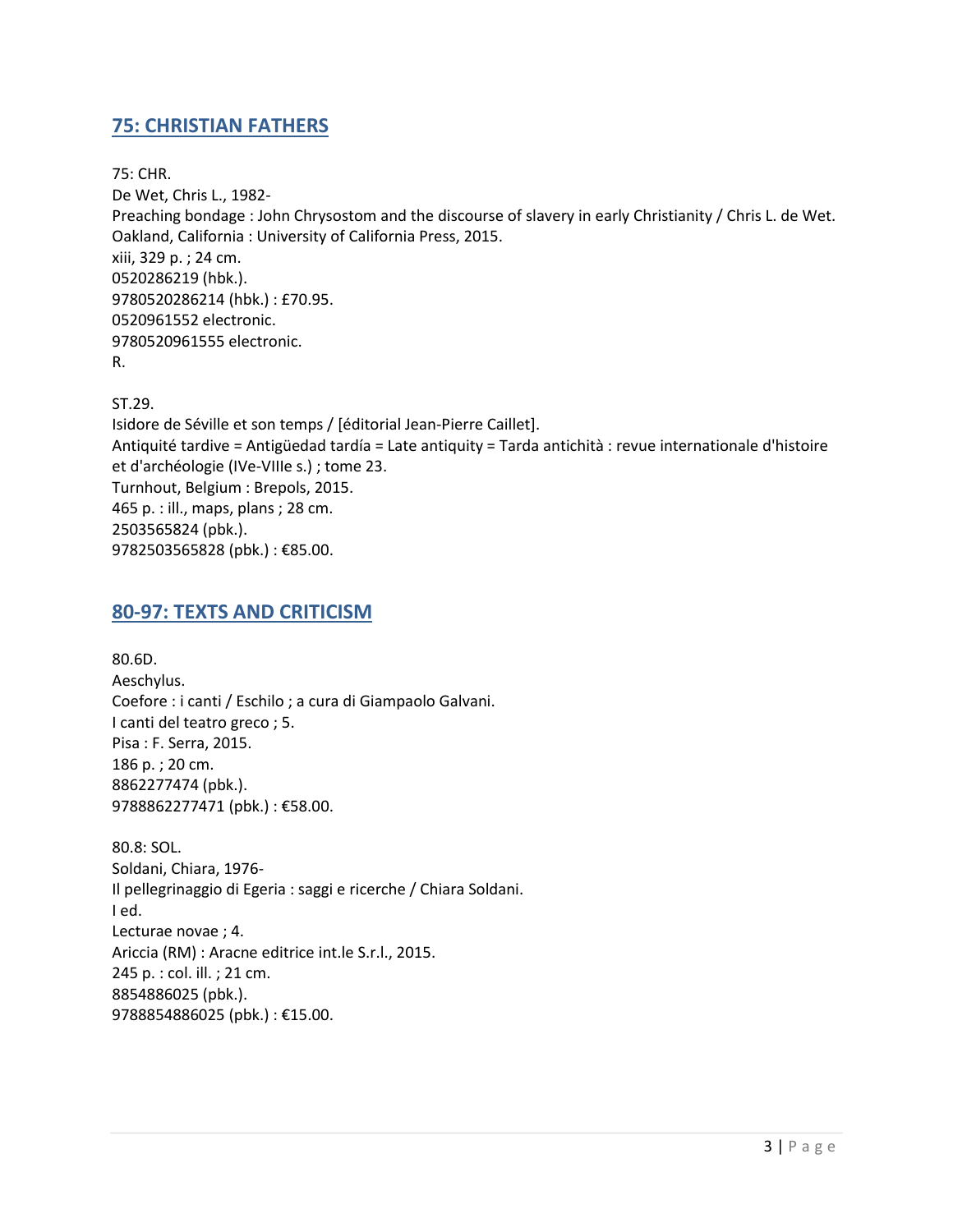81.9C. Anacreon. Anacreonte : i frammenti erotici : testo, commento e traduzione / Giovanni Maria Leo. Quaderni dei Seminari romani di cultura greca ; 18. Roma : Edizioni Quasar, 2015. 239 p. ; 24 cm. 8871406036 (pbk.). 9788871406039 (pbk.) : €31.00.

81.9F: GRE. Gregory, Andrew, 1960- Anaximander : a re-assessment / Andrew Gregory. London : Bloomsbury, 2016. ix, 295 p. : ill. ; 24 cm. 1472507797 (hbk.). 9781472507792 (hbk.) : £64.99. 9781472506252 (ePDF). 9781472508928 (ePub).

81.27D: CUS.

Meteôrosophistai : contribution à l'étude des Nuées d'Aristophane / édité par Christophe Cusset et Marie-Pierre Noël. Cahiers du GITA ; 19. Cahiers du théâtre antique ; 1. Besançon : Presses universitaires de Franche-Comté, [2015]. 186 p. ; 22 cm. 2848675225 (pbk.). 9782848675220 (pbk.) : €18.00.

XST.1.

Aristotele : Etica / [direttore Mario Cantilena ; segreteria di red. Antonietta Porro, Silvia Barbantani ; ha collaborato a questo numero Chiara Riboldi]. Aevum Antiquum ; N.S. 9, 2009. Milano : Vita e Pensiero, 2013. iv, 272 p. ; 25 cm.

82i. Aristotle. Métaphysique : livre Delta / Aristote ; introduction, traduction et commentaire par Richard Bodéüs et Annick Stevens. Bibliothèque des textes philosophiques. Paris : Librairie philosophique J. Vrin, 2014. 235 p. ; 22 cm. 271162496X (pbk.). 9782711624966 (pbk.) : €18.00.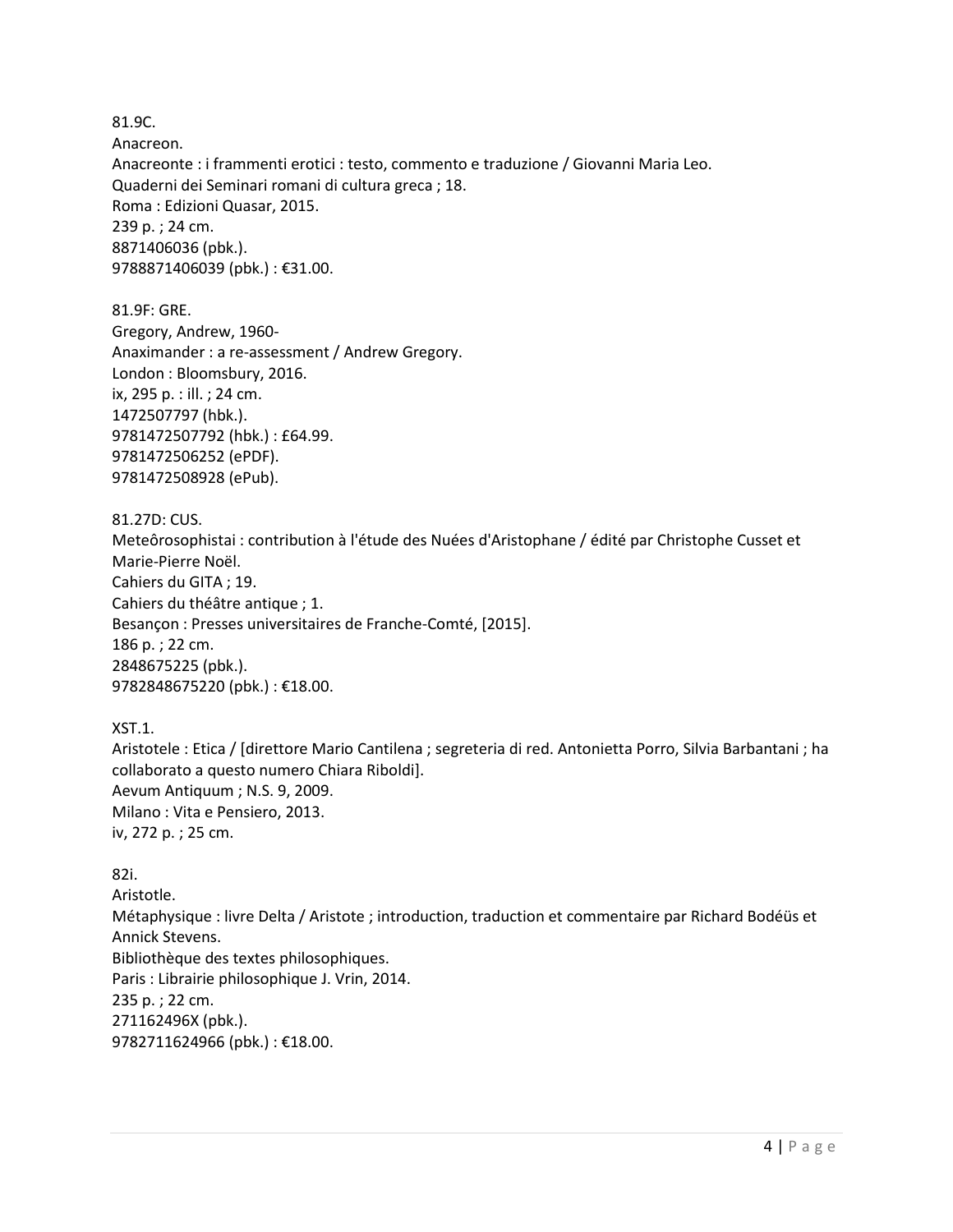82i.

Aristotle. Metaphysics / Aristotle ; translated with introduction and notes by C.D.C. Reeve. Indianapolis : Hackett Publishing Company, 2016. liv, 652 p. ; 23 cm. 1624664407 (hbk.) : £72.50. 1624664393 (pbk.) : £24.50. 9781624664403 (hbk.) : £72.50. 9781624664397 (pbk.) : £24.50. H.

82Q.2: MAY. The Aristotelian Problemata physica : philosophical and scientific investigations / edited by Robert Mayhew. Philosophia antiqua ; v. 139. Leiden ; Boston : Brill, 2015. xv, 467 p. : ill., maps ; 25 cm. 9004280855 (hbk.). 9789004280854 (hbk.) : €168.00 / \$218.00. 9789004280878 (e-book). H.

82R: MIN. Mingucci, Giulia. La fisiologia del pensiero in Aristotele / Giulia Mingucci. Studi (Istituto italiano di scienze umane). Bologna : Società editrice Il mulino, 2015. 345 p. ; 22 cm. 8815259260 (pbk.). 9788815259264 (pbk.) : €27.00.

83.1: ALE. Kotwick, Mirjam E. Alexander of Aphrodisias and the text of Aristotle's Metaphysics / Mirjam E. Kotwick. California classical studies ; no. 4. Berkley, California : University of California Press, 2016. xii, 339 p. ; 22 cm. 1939926068 (pbk.). 9781939926067 (pbk.) : \$39.95. H.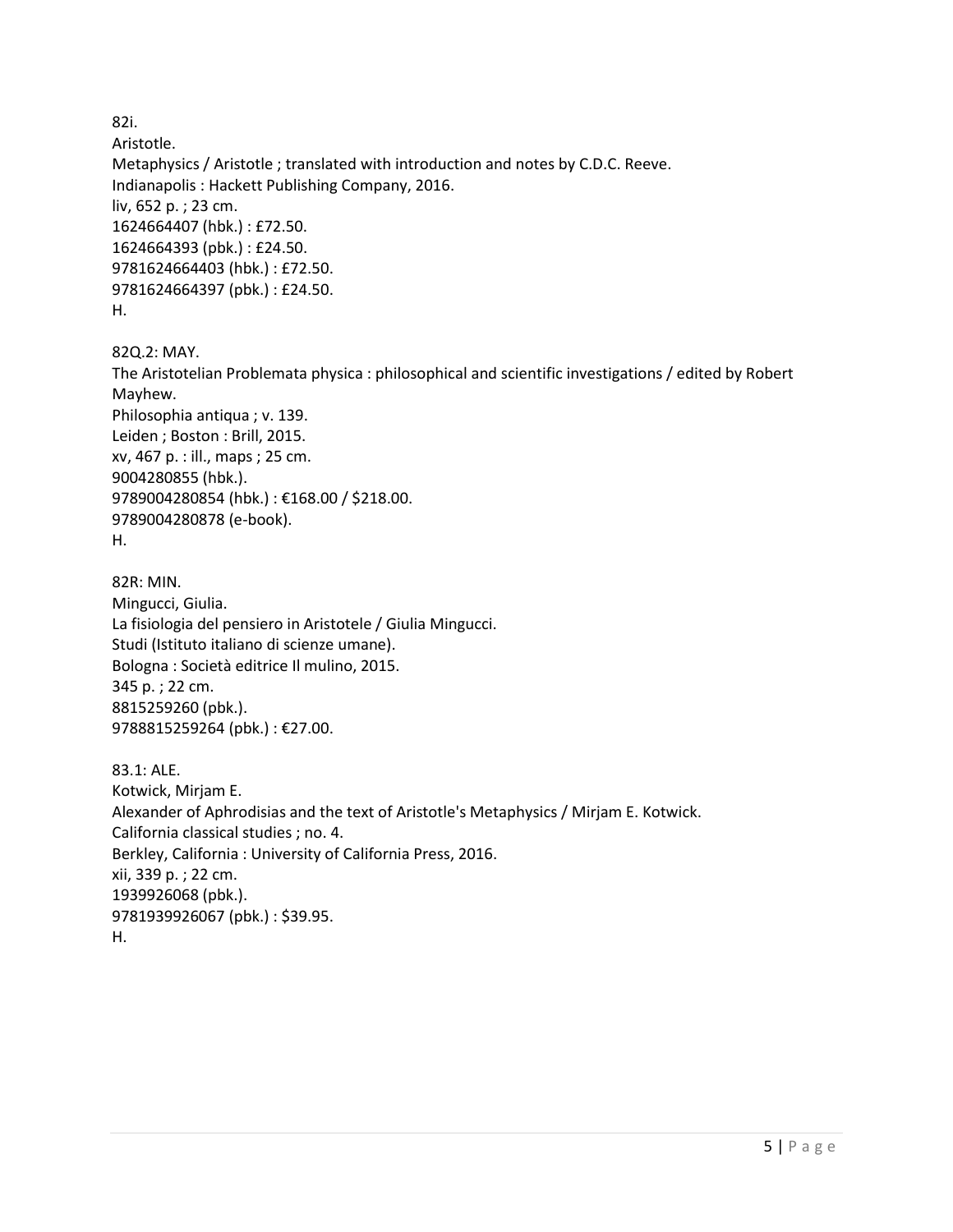X83.29R. Chares, Mytilenaeus, active 4th century B.C. Testimonianze e frammenti / Carete di Mitilene ; a cura di Silvana Cagnazzi. Frammenti degli storici greci ; 7. Tivoli (Roma) : Tored, 2015. xii, 224 p. ; 23 cm. 8888617817 (hbk.). 9788888617817 (hbk.) : €70.00.

85.10A: GAN. Gandini, Claudia. Diplomatico e poeta : Crinagora di Mitilene nella Roma di Augusto / Claudia Gandini ; prefazione di Giovanni Benedetto. Collana di ricerche e studi universitari "Gli allori boreali" ; 3. Reggio Calabria : Leonida edizioni, 2015. ii, 99 p. ; 21 cm. 8899361037 (pbk.). 9788899361037 (pbk.) : €13.00.

85.24: MON. Montecalvo, M. Stefania. Cicerone in Cassio Dione : elementi biografici e fortuna dell'opera / Maria Stefania Montecalvo. Satura : testi e studi di letteratura antica ; 13. Lecce : Pensa MultiMedia, 2014. 447 p. ; 21 cm. 8867602624 (pbk.). 9788867602629 (pbk.): €35.00.

85.26. Goukowsky, Paul. Études de philologie et d'histoire ancienne / Paul Goukowsky. t. 4.1. Pour un lexique des Fragments de Diodore ; t. 4.2. Fragments des livres VI-X de Diodore. Etudes anciennes ; 58-59. Travaux et mémoires (Université de Nancy II. Institut d'études anciennes). Nancy : Association pour la diffusion de la recherche sur l'antiquité, 2015. 2 v. (200, 189 p.) : ill., maps ; 24 cm. 2913667422 (t. 4.1 : pbk.). 9782913667426 (t. 4.1 : pbk.) : €24.00. 2913667430 (t. 4.2 : pbk.). 9782913667433 (t. 4.2 : pbk.) : €24.00.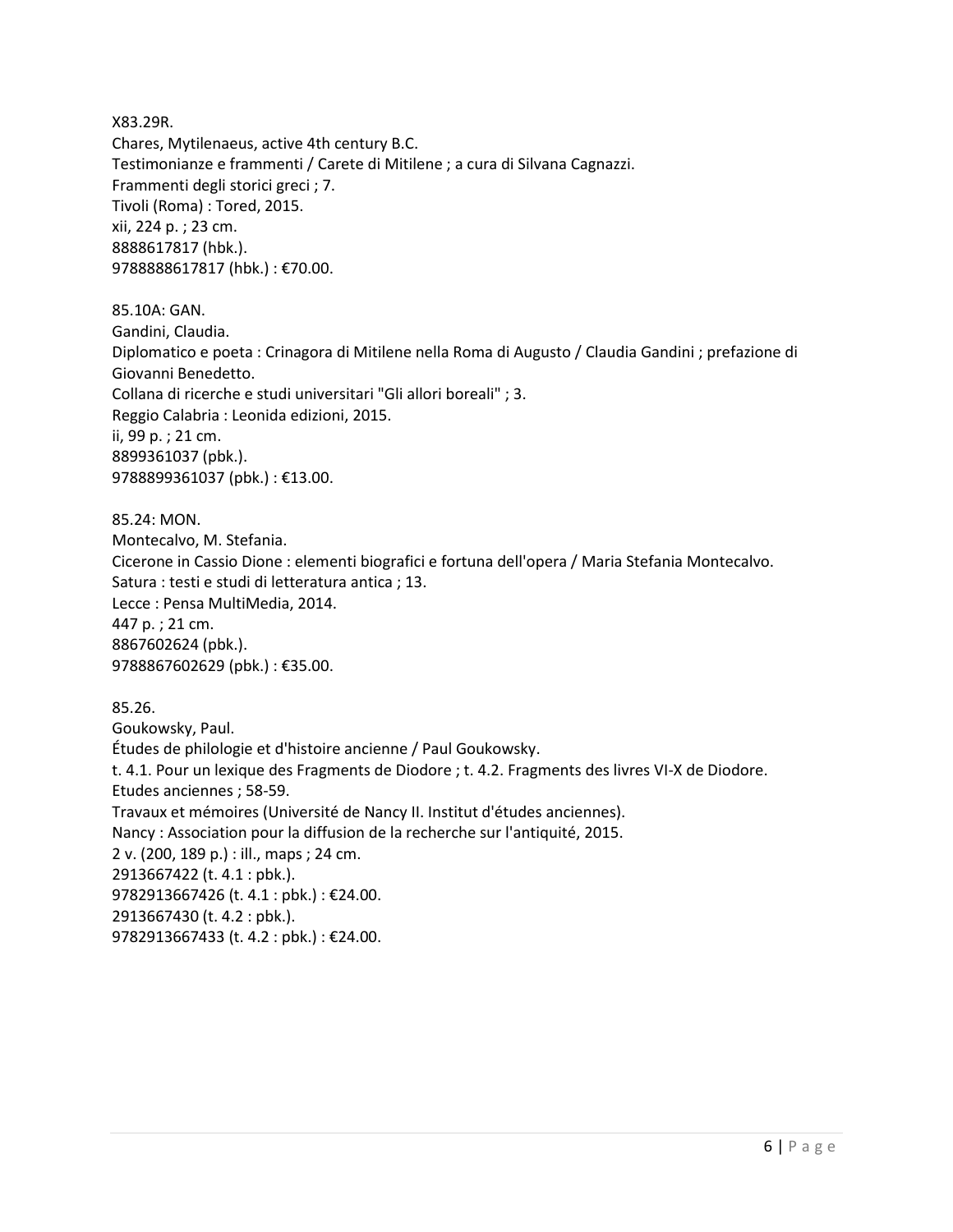85.41. Brandt-Schwarze, Ulrike. Kommentar zu Epiktets Encheiridion / Ulrike Brandt. Wissenschaftliche Kommentare zu griechischen und lateinischen Schriftstellern. Heidelberg : Universitätsverlag Winter, 2015. 411 p. ; 25 cm. 3825364771 (hbk.). 9783825364779 (hbk.) : €98.00. X85.46H: DEB. Debiasi, Andrea, 1974- Eumelo : un poeta per Corinto ; con ulteriori divagazioni epiche / Andrea Debiasi. Problemi e ricerche di storia antica ; v. 31. Roma : "L'Erma" di Bretschneider, 2015. xii, 324 p. ; 22 cm. 8891308889 (pbk.). 9788891308887 (pbk.) : €180.00. 87.34: GAL. Gallego Pérez, María Teresa, 1944- Vida y muerte en el "Corpus Hippocraticum" / María Teresa Gallego Pérez. 1a ed. Madrid : Ediciones Clásicas, 2015. 469 p. ; 24 cm. 8478827986 (pbk.). 9788478827985 (pbk.) : €50.00. 88B. Homer. The Iliad / Homer ; a new translation by Peter Green. Oakland : University of California Press, 2016. xviii, 592 p. ; 23 cm. 0520281438 (pbk.). 9780520281431 (pbk.) : £12.95.

H.

88D: BRU. Brüschweiler, Andreas. Die religionsgeschichtlichen Grundlagen von Homers Ilias / Andreas Brüschweiler. Würzburg : Königshausen & Neumann, 2014. 144 p. ; 24 cm. 3826052064 (pbk.). 9783826052064 (pbk.) : €24.00.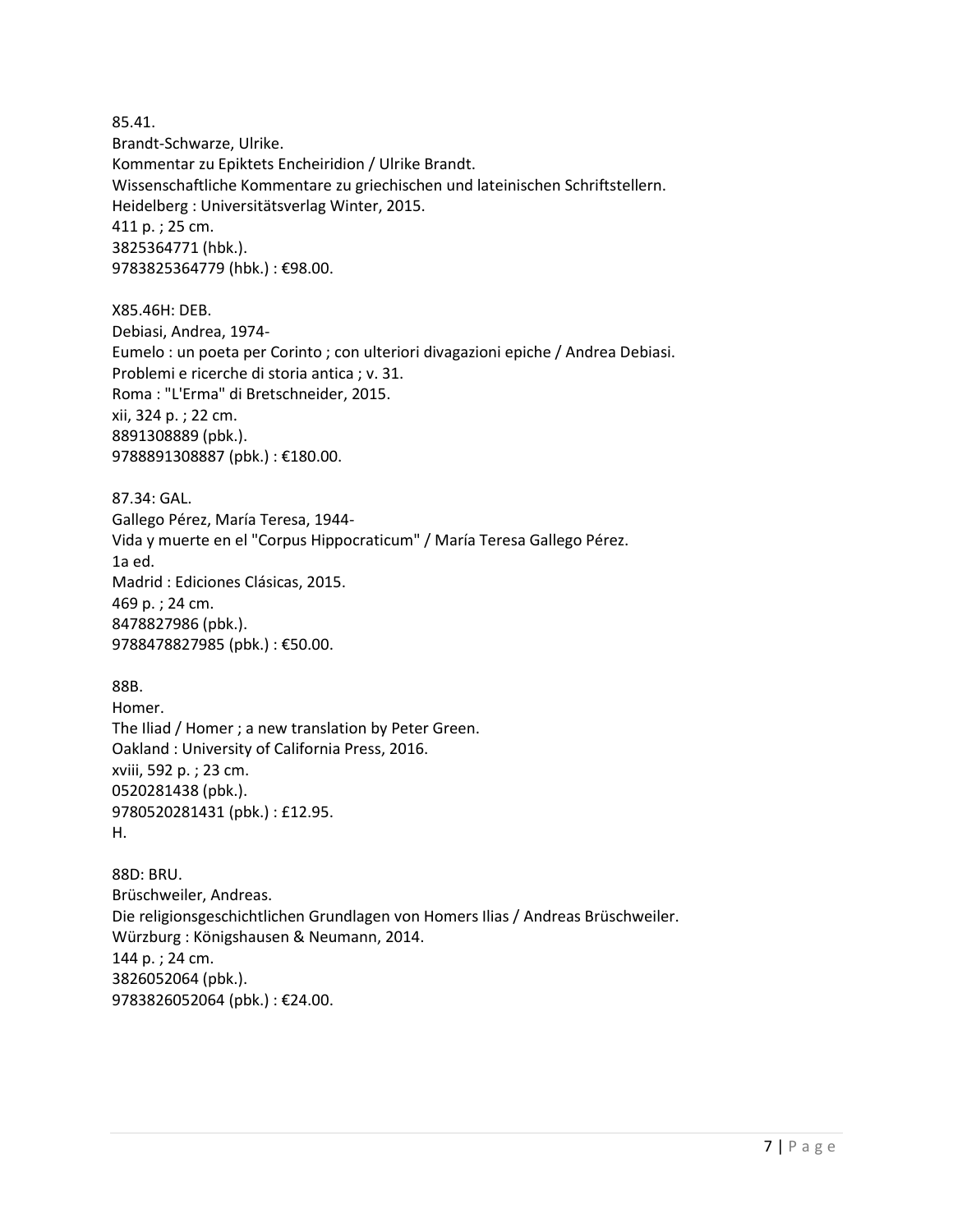X88K. Scholia graeca in Odysseam / edidit Filippomaria Pontani. 3. : Scholia ad libros e-z. Pleiadi ; 6. Roma : Edizioni di storia e letteratura, 2015. xxx, 221 p. ; 24 cm. 8863728038 (Vol. 3 : pbk.). 9788863728033 (Vol. 3 : pbk.) : €39.00.

88M: BAC. Bachvarova, Mary R. From Hittite to Homer : the Anatolian background of ancient Greek epic / Mary R. Bachvarova. Cambridge : Cambridge University Press, 2016. xxxviii, 648 p. : ill., maps ; 26 cm. 0521509793 (hbk.). 9780521509794 (hbk.) : £100 / \$160.00. H.

88M: MAT. Matijević, Krešimir. Ursprung und Charakter der homerischen Jenseitsvorstellungen / Krešimir Matijević. Paderborn : Ferdinand Schöningh, 2015. 272 p. : ill. ; 24 cm. 3506782320 (hbk.). 9783506782328 (hbk.) : €39.90.

89.11: BOU.

Isocrate : entre jeu rhétorique et enjeux politiques : colloque de Lyon, 5-7 juin 2013 / actes édités par Christian Bouchet et Pascale Giovannelli-Jouanna.

Collection du Centre d'études et de recherches sur l'occident romain (CERCOR). Nouvelle série ; no 47. Lyon : Centre d'âetude et de recherche sur l'Occident romain ; Paris : Diffusion Librairie De Boccard, 2015. 414 p. ; 27 cm.

2364420571 (pbk.). 9782364420571 (pbk.) : €36.00.

89.21: CHA. A companion to Josephus in his world / edited by Honora Howell Chapman and Zuleika Rodgers. Blackwell companions to the ancient world. Literature and culture. Chichester, West Sussex ; Malden, MA : Wiley Blackwell, 2016. xvi, 466 p. : ill. ; 25 cm. 1444335332 (hbk.). 9781444335330 (hbk.) : £120.00. H.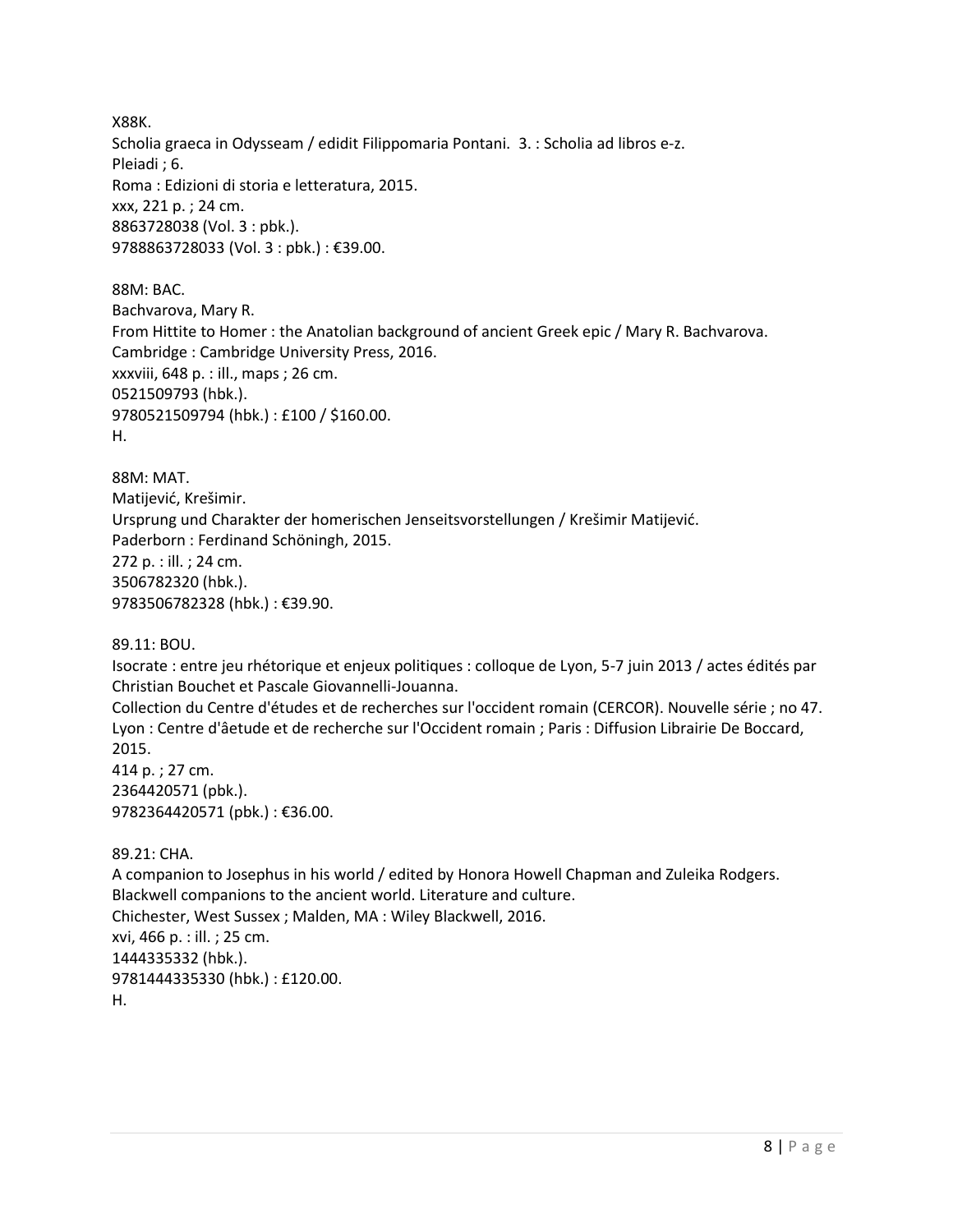89.22: STÖ. Stöcklin-Kaldewey, Sara. Kaiser Julians Gottesverehrung im Kontext der Spätantike / Sara Stöcklin-Kaldewey. Studien und Texte zu Antike und Christentum, 1436-3003 ; 86 = Studies and texts in Antiquity and Christianity ; 86. Tübingen : Mohr Siebeck, [2014]. xii, 456 p. ; 24 cm. 3161532465 (pbk.). 9783161532467 (pbk.) : €89.00.

90.1A.

Maecenas, Gaius Cilnius, approximately 70 B.C.-8 B.C. Frammenti e testimonianze latine / Mecenate ; a cura di Stefano Costa. Saturnalia ; 31. Milano : La vita felice, 2014. 292 p. ; 17 cm. 8877996129 (pbk.). 9788877996121 (pbk.) : €13.50.

90.31. Olympiodorus, the Younger, of Alexandria, active 6th century. On Plato First Alcibiades 10-28 / edited by Michael Griffin. Ancient commentators on Aristotle. London : Bloomsbury, 2016. [viii], 231 p. ; 24 cm. 147258399X (hbk.). 9781472583994 (hbk.) : £70.00. H.

91.9. Pausanias, fl. ca. 150-175. Choses vues et entendues par Pausanias : guide des croyances de la Grèce antique / Jacques Boulogne, Marion Muller-Dufeu, Maud Picouet-de Cremoux (dir.). Archaiologia. Villeneuve-d'Ascq : Presses universitaires du Septentrion, 2015. 439 p. : ill. (some col.), col. maps ; 27 cm. 2757408860 (pbk.). 9782757408865 (pbk.) : €40.00.

91.12. Persius. Satire / Aulo Persio Flacco ; traduzione di Vincenzo Monti ; edizione critica a cura di Joël F. Vaucher-dela-Croix. Quaderni Aldo Palazzeschi ; nuova ser., 35. Firenze : Società editrice fiorentina, 2015. cxlii, 465 p. ; 24 cm. 886032338X (pbk.). 9788860323385 (pbk.): €40.00.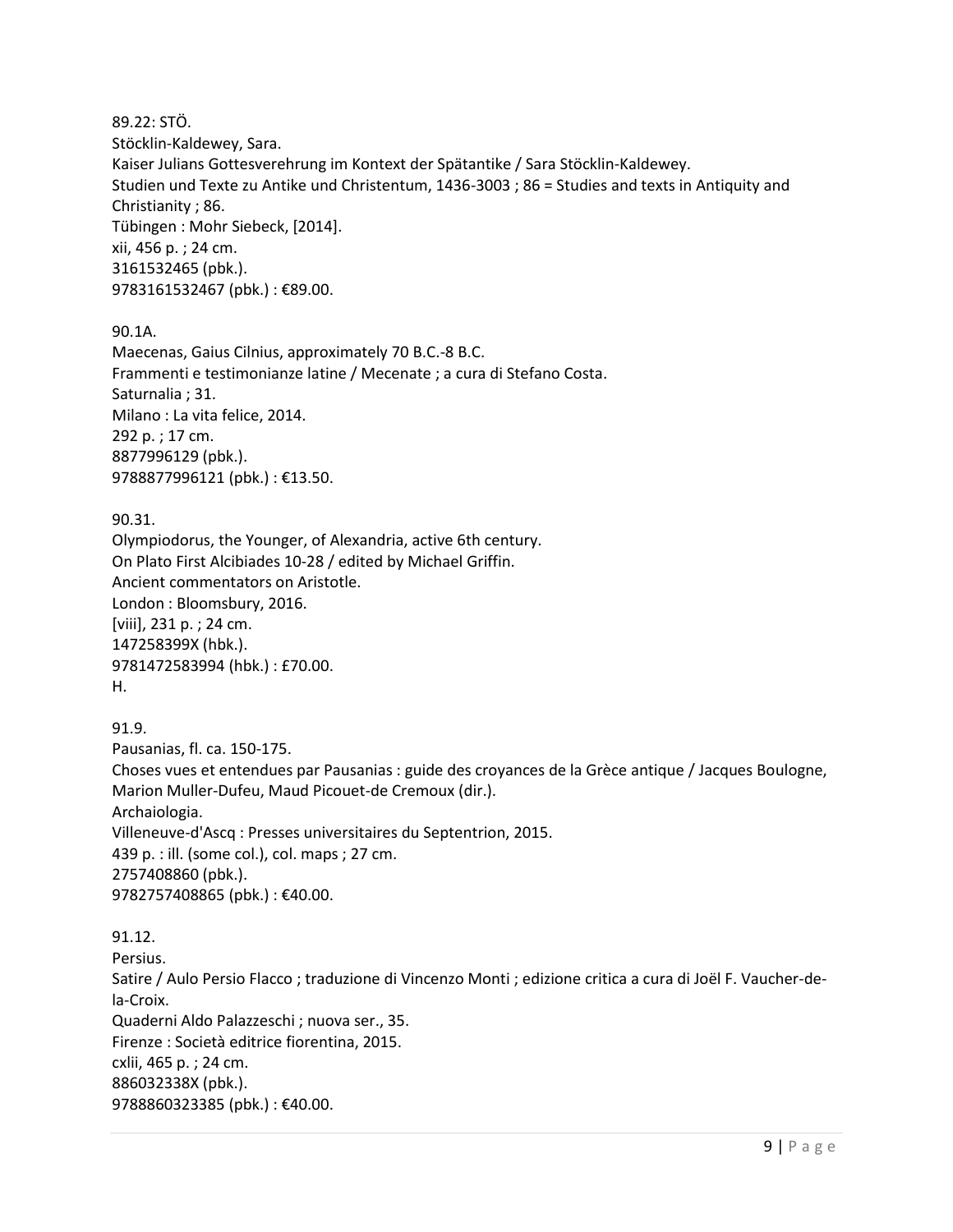92.1P. Plato. Gorgias / Platón ; traducción, introducción y notas de Javier Echeñique. Los clásicos. Santiago de Chile : Editorial Universitaria, 2015. 244 p. ; 19 cm. 9561124769 (pbk.). 9789561124769 (pbk.) : Chil.\$8000.

92.2G: TOR. Tordo-Rombaut, Karine. Pour une lecture interactive de Platon : le philosophe insaisissable / Karine Tordo Rombaut. Kaïnon - Anthropologie de la pensée ancienne ; 3. Paris : Classiques Garnier, 2015. 404 p. ; 22 cm. 2812437146 (pbk.). 9782812437144 (pbk.) : €43.00.

92.2M. Prolegomeni alla filosofia di Platone / anonimo ; saggio introduttivo, traduzione e commento storicofilosofico a cura di Anna Motta. Classici di filosofia. Roma : Armando editore, 2014. 175 p. ; 20 cm. 8866774286 (pbk.). 9788866774280 (pbk.) : €15.00.

92.3: ALT. Altman, William H. F., 1955- The guardians in action : Plato the teacher and the post-Republic dialogues from Timaeus to Theatetus / William H.F. Altman. Lanham ; London : Lexington Books, 2016. xxxvi, 517 p. ; 24 cm. 1498517862 (hbk.). 9781498517867 (hbk.) : £80.00. H.

93.20D: AND. Andrulli, Nicola, 1994- Armaque tristia militiae : Properzio, il poeta dell'amor pacis / Nicola Andrulli. Ipazia ; 2. Roma : Arbor Sapientiae, 2015. 51 p. : 1 ill. : 20 cm. 8897805663 (pbk.). 9788897805663 (pbk.) : €15.00.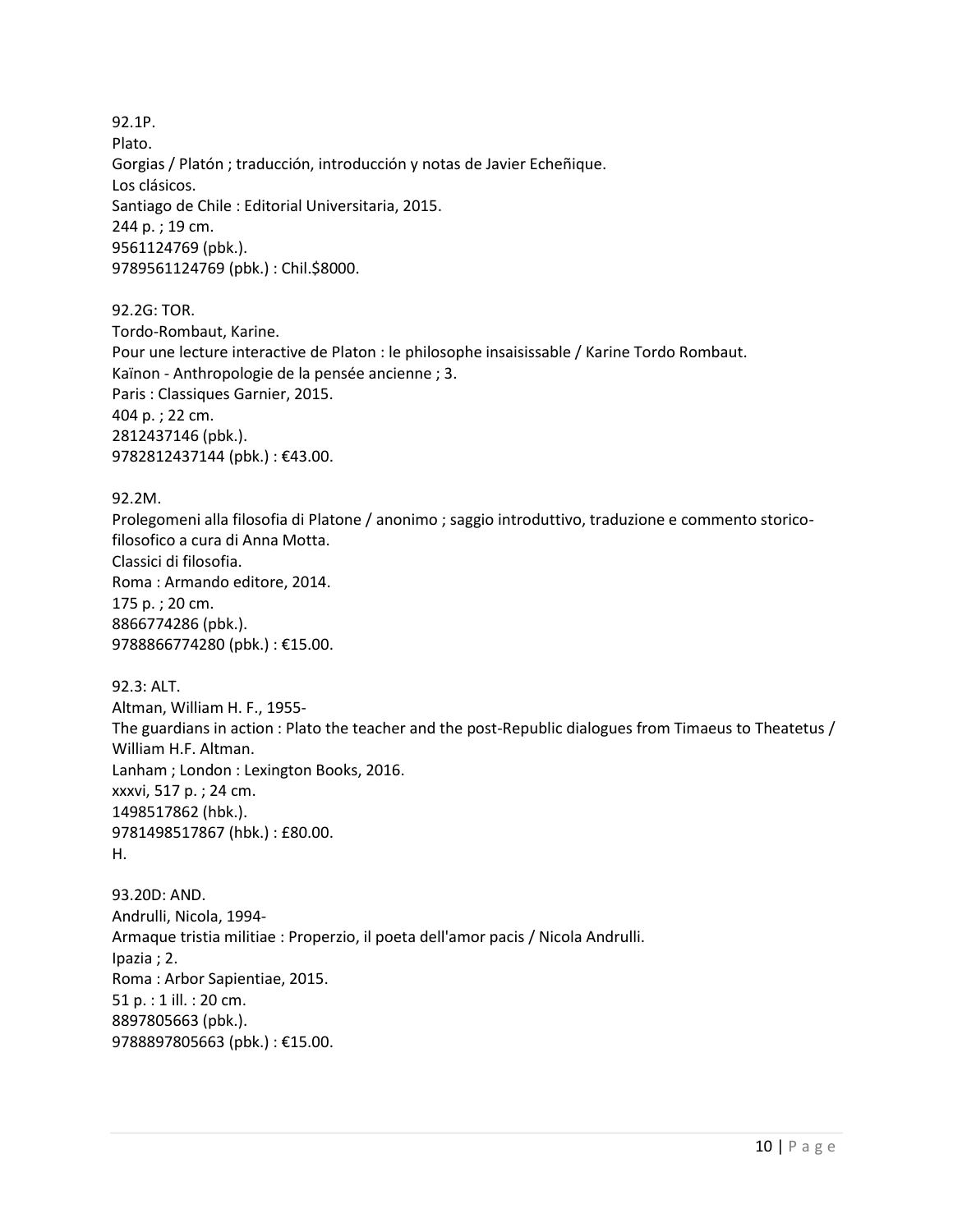93.4A. Plotinus. Traité 12, II, 4 / Plotin ; introduction, traduction, commentaires et notes par Eleni Perdikouri. Les Ecrits de Plotin. Paris : Cerf, 2014. 236 p. ; 20 cm. 2204099058 (pbk.). 9782204099059 (pbk.) : €30.00.

93.5G: COR. Corti, Aurora. L'Adversus Colotem di Plutarco : storia di una polemica filosofica / Aurora Corti. Plutarchea hypomnemata ; [5]. Leuven : Leuven University Press, 2014. 325 p. ; 25 cm. 9462700095 (hbk.). 9789462700093 (hbk.) : €79.00.

94.2C.1. Le regole del beneficio : commento tematico a Seneca, De beneficiis, libro I / a cura di Giusto Picone. Letteratura classica ; 38. [Palermo] : Palumbo, 2013. 205 p. ; 22 cm. 886017712X (pbk.). 9788860177124 (pbk.) : €21.00.

94.3B: TIM. Carteggio su Servio (1993-2000) / Sebastiano Timpanaro, Giuseppe Ramires ; a cura di Giuseppe Ramires ; prefazione di Fabio Stok. Testi e studi di cultura classica ; 58. Pisa : Edizioni ETS, 2013. 282 p. ; 24 cm. 8846737164 (pbk.). 9788846737168 (pbk.) : €25.00.

94.9: BRO. Solinus : new studies / edited by Kai Brodersen. Heidelberg : Verlag Antike, 2014. 224 p. ; 22 cm. 3938032863 (pbk.). 9783938032862 (pbk.) : €39.90.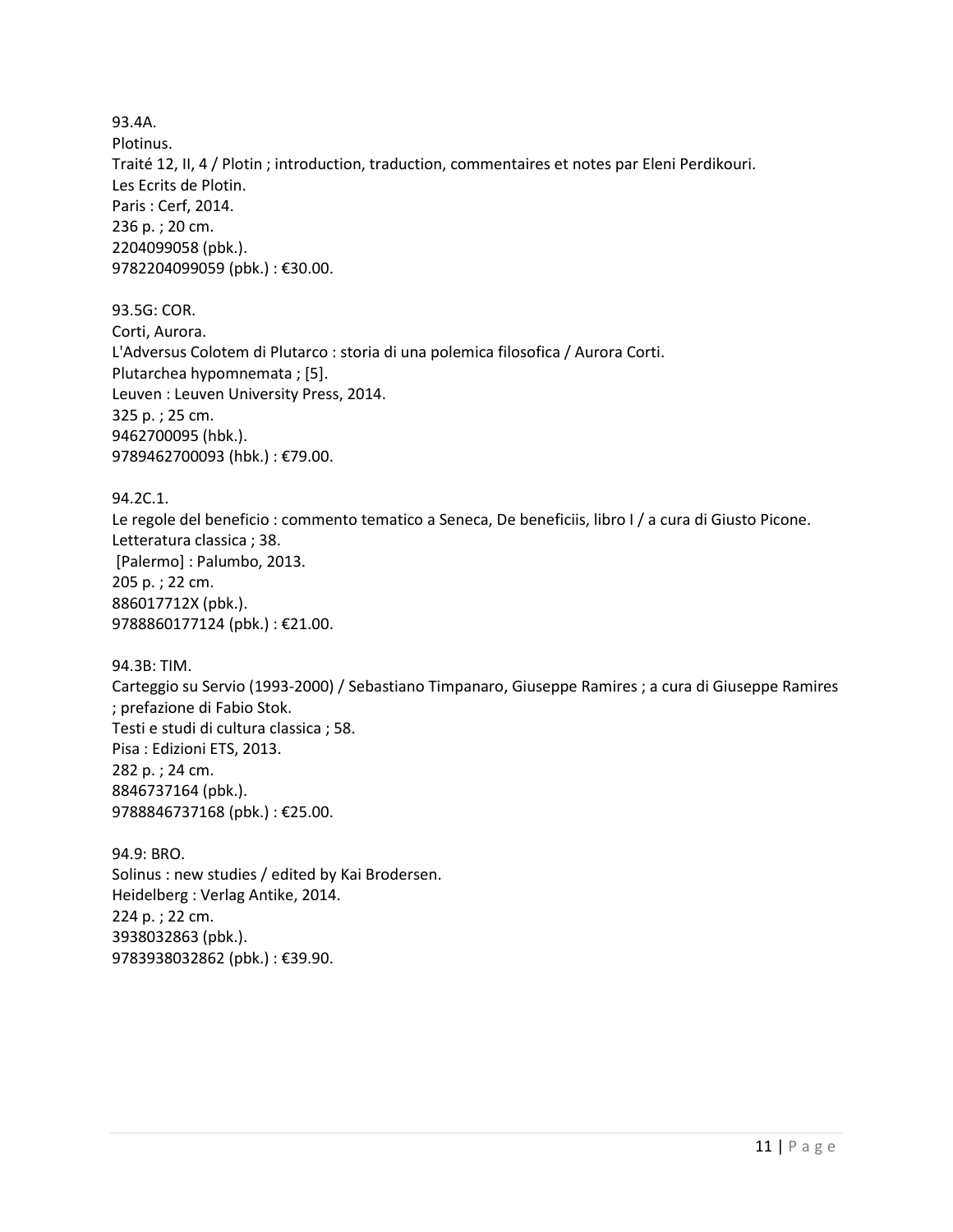94.18A.

Gaio Sulpicio Apollinare, grammatico latino del II secolo d.C. : le Periochae terenziane, gli Argumenta plautini non acrostici, la testimonianza di Aulo Gellio / Francesco Mantelli ; prefazione di Fabio Stok. Lecturae novae ; 2. Ariccia (RM) : Aracne, 2015. 252 p. ; 21 cm. 8854882976 (pbk.). 9788854882973 (pbk.) : €15.00.

95.19C.

Virgil.

The Aeneid / Vergil ; translated from the Latin with notes and introduction by Barry B. Powell ; with a foreword by Denis Feeney. New York ; Oxford : Oxford University Press, 2015. xxi, 410 p. : ill., maps ; 24 cm. 0190204958 (pbk.). 9780190204952 (pbk.) : £12.99.

```
R.
```
95.19i: MAM. Mambwini Kivuila-Kiaku, José, 1956- La représentation de l'espace dans l'Énéide VI de Virgile / José Mambwini Kivuila-Kiaku ; préface de Jean-Baptise Nsuka Nkoko ; postface d'Olivier Devillers. Paris : L'Harmattan, 2015. 124 p. ; 22 cm. 2343075417 (pbk.). 9782343075419 (pbk.) : €14.50.

95.19Q: NUR. Nurtantio, Yoneko. Le silence dans l'Enéide / Yoneko Nurtantio. Divin et sacré. Fernelmont : Éditions Modulaires Européennes, 2014. 165 p. ; 21 cm. 2806629284 (pbk.). 9782806629289 (pbk.) : €22.00.

95.19Q: POG. Pogorzelski, Randall J. Virgil and Joyce : nationalism and imperialism in the Aeneid and Ulysses / Randall J. Pogorzelski. Wisconsin studies in classics. Madison : University of Wisconsin Press, 2016. x, 178 p. ; 23 cm. 0299308006 (hbk.). 9780299308001 (hbk.) : £61.50 / \$65.00. R.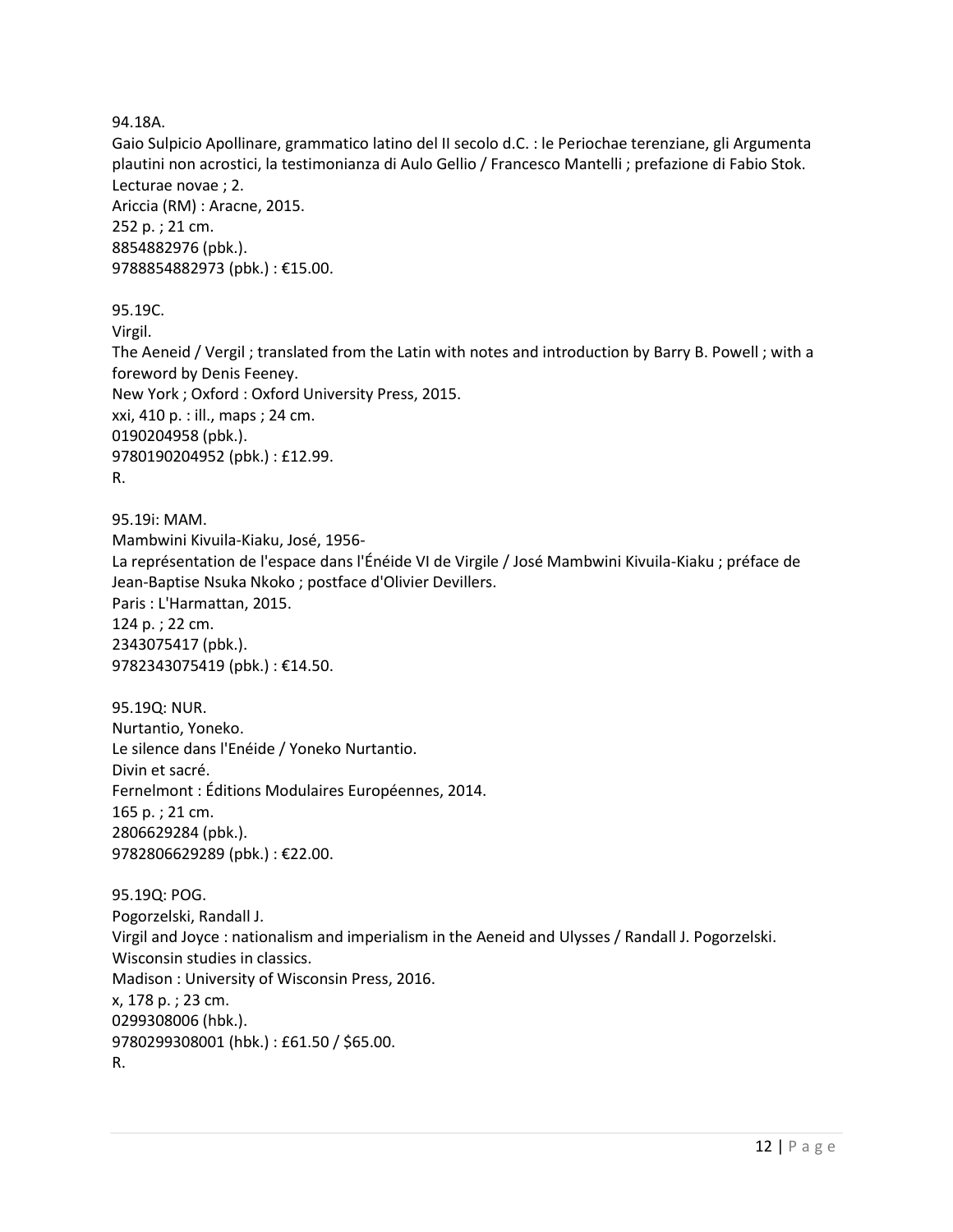95.19Q: TOR. Torzi, Ilaria. Superioribus iunctus : connettivi e connessioni fra i libri dell'Eneide / Ilaria Torzi. Biblioteca di linguistica e filologia ; 3. Bergamo : Bergamo University Press : Sestante edizioni, 2015. xii, 273 p. ; 22 cm. 8866422029 (pbk.). 9788866422020 (pbk.) : €23.00.

96.4: HAA.

Haas, Philip, 1986-

Livius, Dionysios, Augustus, Machiavelli : ein diskursanalytischer Vergleich der römischen Frühgeschichte bei Livius und Dionysios von Halikarnassos und die Rezeption ihrer livianischen Darstellung im Werk des Niccolò Machiavelli / Philip Haas.

Philippika : Altertumswissenschaftliche Abhandlungen = Contributions to the study of ancient world cultures ; 88.

Wiesbaden : Harrassowitz Verlag, 2015.

viii, 297 p. ; 24 cm.

3447104368 (pbk.).

9783447104364 (pbk.) : €54.00.

96.22.

Il centone virgiliano Alcesta dell'Anthologia Latina : introduzione, edizione critica, traduzione e commento / a cura di Paola Paolucci. Anthologiarum Latinarum parerga ; 4. Hildesheim : Weidmann, 2015. cccxxiii, 159 p. ; 22 cm. 3615003896 (hbk.). 9783615003895 (hbk.) : €118.00. 9783615400960 (online).

96.25D: MEN. Mengue M'Oye, Alexis. L'administration des provinces romaines : gage de pérennité pour l'hégémonie impériale : d'après l'Histoire Auguste, IIe-IIIe siècles ap. J.-C. / Alexis Mengue M'Oye. Paris : Harmattan, 2015. 331 p. : maps ; 24 cm. 2343064865 (pbk.). 9782343064864 (pbk.) : €35.00.

96.30.

Fragmente Römischer Memoiren / herausgegeben, übersetzt und kommentiert von Peter Scholz und Uwe Walter ; unter Mitarbeit von Christian Winkle. Studien zur alten Geschichte ; Bd. 18. Heidelberg : Verlag Antike, 2013. 189 p. ; 23 cm. 3938032596 (hbk.). 9783938032596 (hbk.) : €49.90.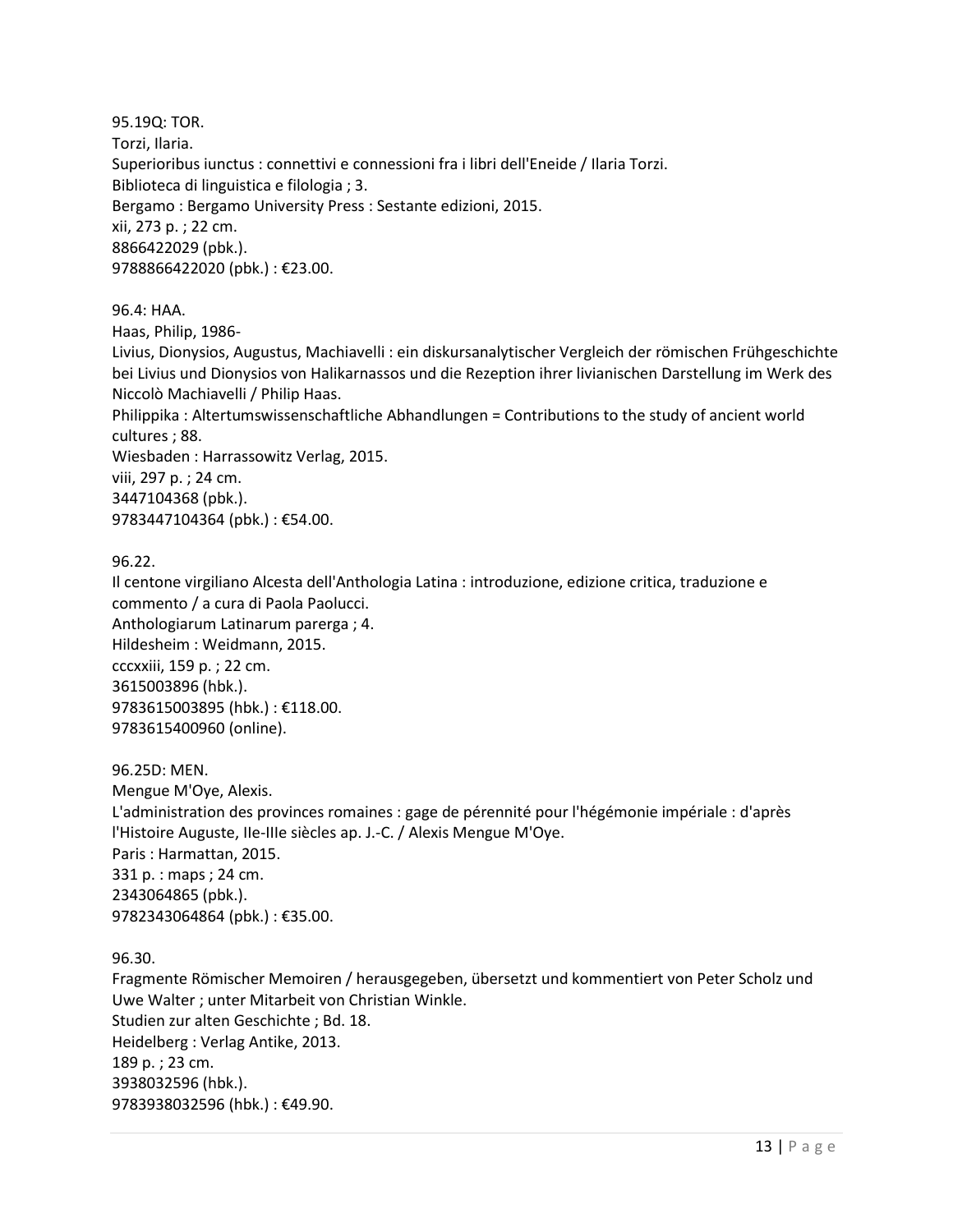97.16: FAT. Fattal, Michel. Platon et Plotin : relation, logos, intuition / Michel Fattal. Ouverture philosophique. Paris : L'Harmattan, 2013. 81 p. ; 22 cm. 2343004048 (pbk.). 9782343004044 (pbk.) : €12.00.

X97.25. Bagordo, Andreas. Alkimenes-Kantharos : Einleitung, Übersetzung, Kommentar / Andreas Bagordo. Fragmenta comica ; Bd. 1.1. Heidelberg : Verlag Antike, 2014. 296 p. ; 23 cm. 3938032685 (hbk.). 9783938032688 (hbk.) : €74.90. H.

X97.25. Bagordo, Andreas. Leukon-Xenophilos : Einleitung, Übersetzung, Kommentar / Andreas Bagordo. Fragmenta comica ; Bd. 1.2. Heidelberg : Verlag Antike, 2014. 266 p. ; 23 cm. 3938032693 (hbk.). 9783938032695 (hbk.) : €74.90. H.

X97.25. Bagordo, Andreas. Telekleides : Einleitung, Übersetzung, Kommentar / Andreas Bagordo. Fragmenta comica ; Bd. 4. Heidelberg : Verlag Antike, 2013. 342 p. ; 23 cm. 3938032626 (hbk.). 9783938032626 (hbk.) : €74.90. H.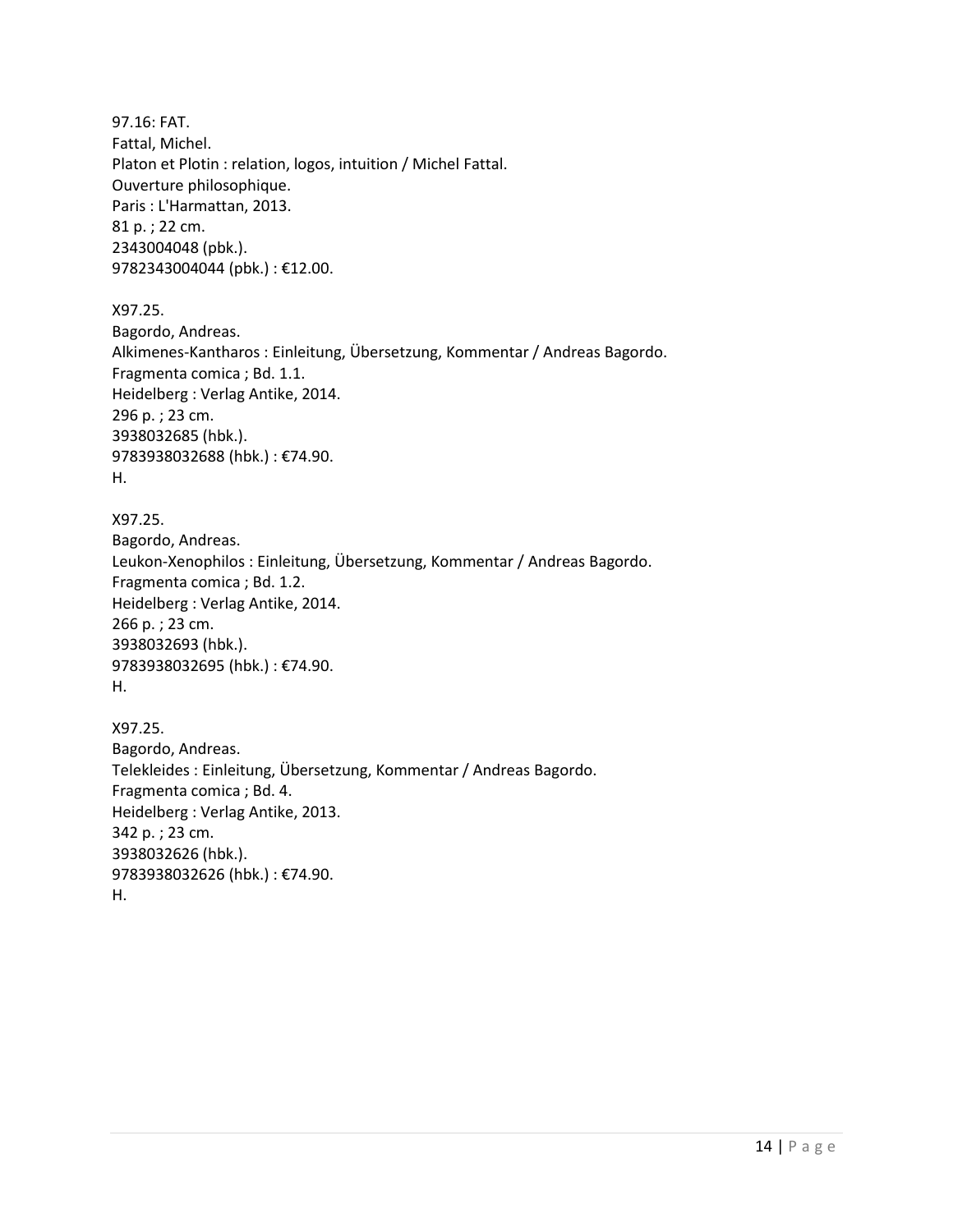X97.25. Bianchi, Francesco Paolo. Cratino : Archilochoi - Empipramenoi (frr. 1-68) : introduzione, traduzione, commento / Francesco Paolo Bianchi. Fragmenta comica ; Bd. 3.2. Heidelberg : Verlag Antike, 2016. 460 p. ; 23 cm. 3938032936 (hbk.). 9783938032930 (hbk.) : €87.90. H.

X97.25. Millis, Benjamin W. Anaxandrides : introduction, translation, commentary / Benjamin Millis. Fragmenta comica ; Bd. 17. Heidelberg : Verlag Antike, 2015. 376 p. ; 23 cm. 3938032928 (hbk.). 9783938032923 (hbk.) : €79.90. H.

X97.25. Olson, S. Douglas. Eupolis frr. 326-497 : translation and commentary / S. Douglas Olson. Fragmenta comica ; Bd. 8.3. Heidelberg : Verlag Antike, 2014. 288 p. ; 23 cm. 3938032812 (hbk.). 9783938032817 (hbk.) : €74.90. H.

X97.25. Orth, Christian. Alkaios-Apollophanes : Einleitung, Übersetzung, Kommentar / Christian Orth. Fragmenta comica ; Bd. 9.1. Heidelberg : Verlag Antike, 2013. 450 p. ; 23 cm. 3938032634 (hbk.). 9783938032633 (hbk.) : €85.90. H.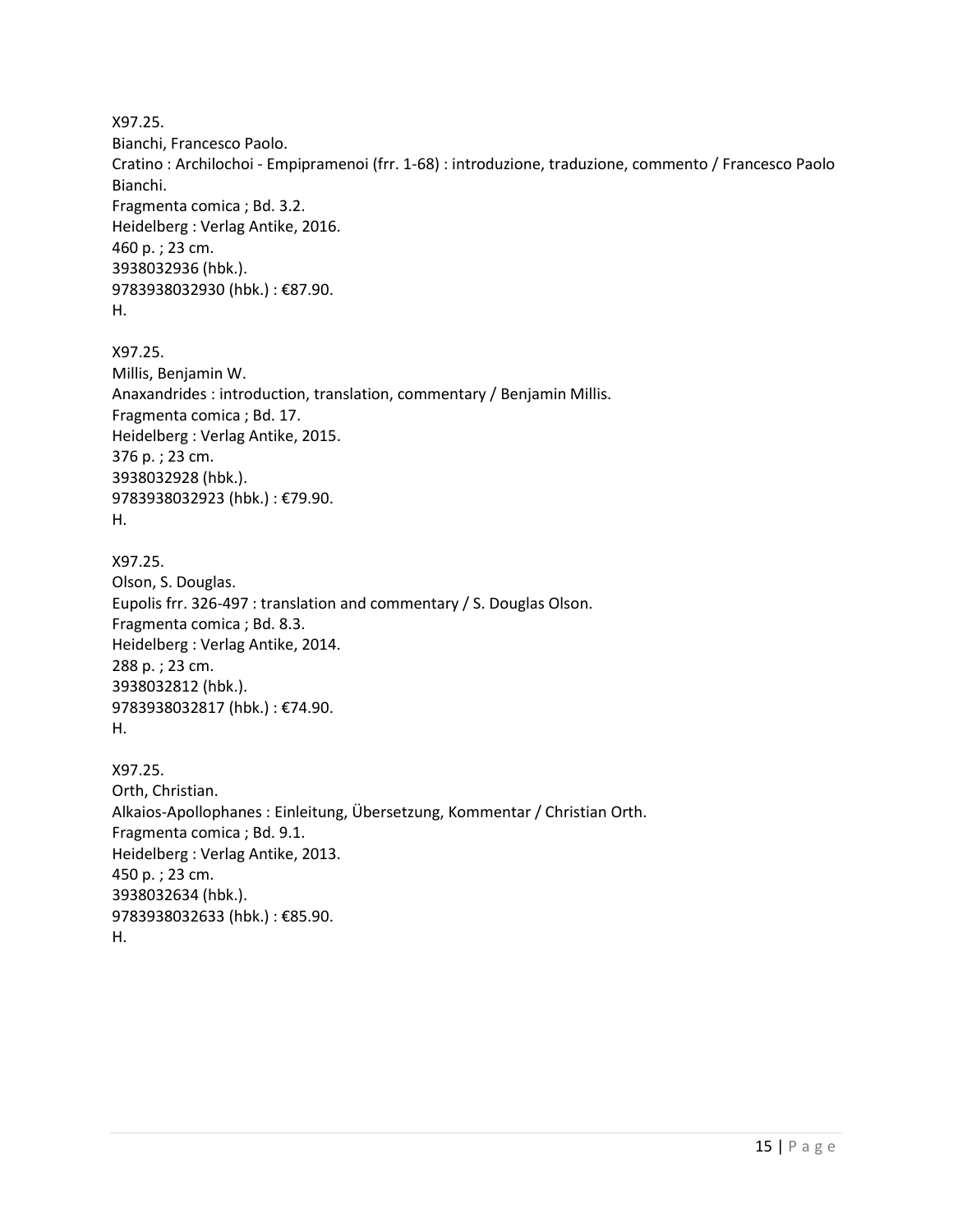X97.25. Orth, Christian. Aristomenes - Metagenes : Einleitung, Übersetzung, Kommentar / Christian Orth. Fragmenta comica ; Bd. 9.2. Heidelberg : Verlag Antike, 2014. 538 p. ; 23 cm. 3938032707 (hbk.). 9783938032701 (hbk.) : €89.90. H.

X97.25. Orth, Christian. Nikochares - Xenophon : Einleitung, Übersetzung, Kommentar / Christian Orth. Fragmenta comica ; Bd. 9.3. Heidelberg : Verlag Antike, 2015. 482 p. ; 23 cm. 3938032944 (hbk). 9783938032947 (hbk) : €87.90. H.

X97.25. Pellegrino, Matteo, 1968- Nicofonte : introduzione, traduzione e commento / Matteo Pellegrino. Fragmenta comica ; Bd. 15. Mainz : Verlag Antike, 2013. 99 p. ; 23 cm. 393803257X (hbk.). 9783938032572 (hbk.) : €49.90. H.

X97.25. Stama, Felice. Frinico : introduzione, traduzione e commento / Felice Stama. Fragmenta comica ; Bd. 7. Heidelberg : Verlag Antike, 2014. 467 p. ; 23 cm. 3938032804 (hbk.). 9783938032800 (hbk.) : €85.90. H.

X97.48H. Medioplatonici : opere, frammenti, testimonianze / introduzione, traduzione, note e apparati di commento a cura di Emmanuele Vimercati. Bompiani Il pensiero occidentale. Milano : Bompiani, 2015. 1617 p. ; 22 cm. 8845280705 (hbk.). 9788845280702 (hbk.) : €55.00.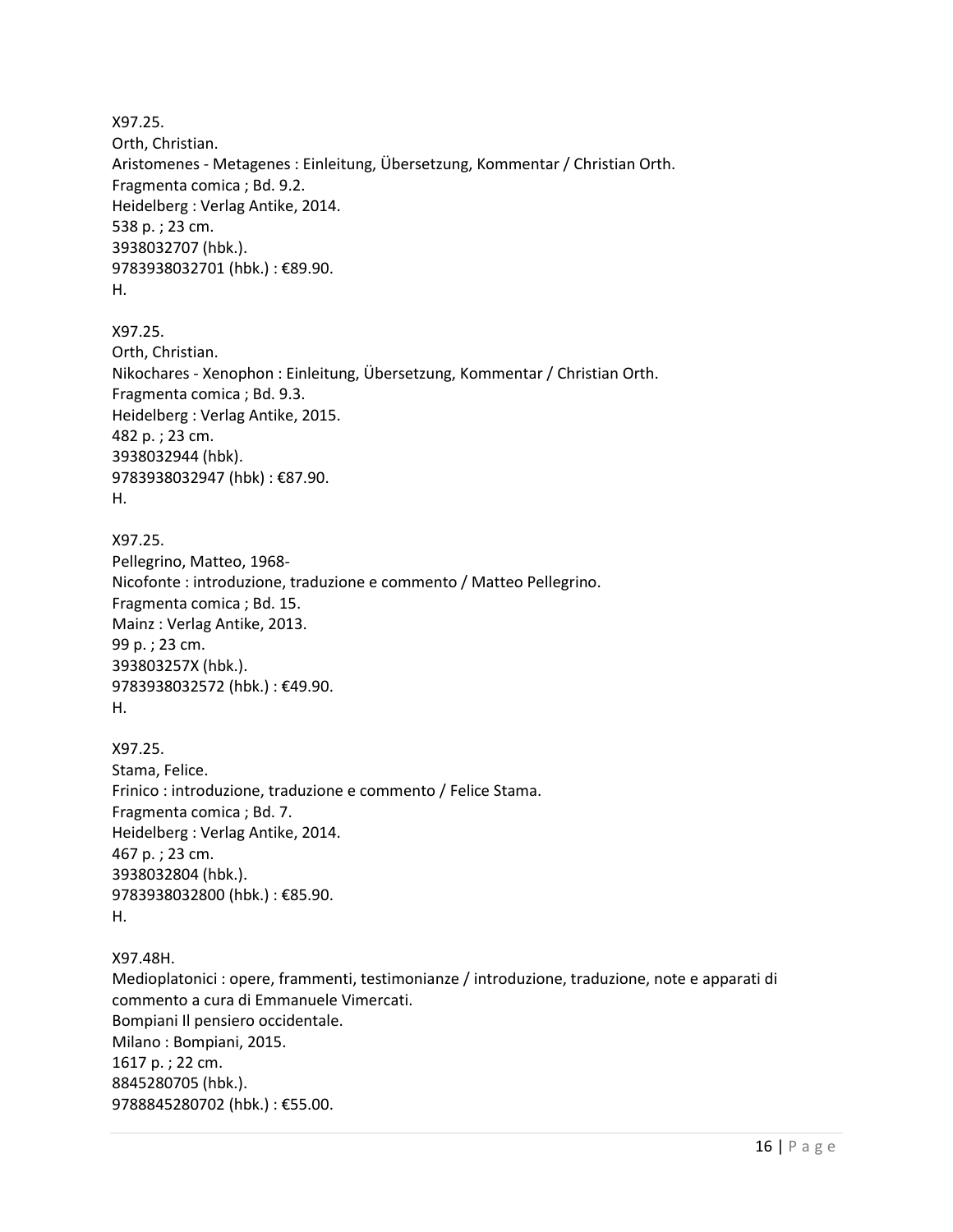## <span id="page-16-0"></span>**98-99: LANGUAGE AND LITERATURE**

98B: ZAN. Zanker, Andreas Thomas, 1981- Greek and Latin expressions of meaning : the classical origins of a modern metaphor / von Andreas T. Zanker. Zetemata; Monographien zur klassischen Altertumswissenschaft ; Heft 151. München : Verlag C.H. Beck, 2016. 274 p. ; 24 cm. 3406688454 (pbk.). 9783406688454 (pbk.): €88.00. H. and R. X98i: DIS. Di Segni, L. (Leah). The Onomasticon of Iudaea : Palaestina and Arabia in the Greek and Latin sources = ha-Onomasṭiḳon

shel Yuda'i'ah : Palestinah ye-'Arabiyah ba-mekorot ha-Yeyaniyim yeha-Latiniyim. Vol. 1, Introduction, sources, major texts / by Leah Di Segni and Yoram Tsafrir ; with Judith Green. Jerusalem : The Israel Academy of Sciences and Humanities, 2015. 455 p., [2] folding leaves of plates : maps ; 28 cm. 9652082015 (hbk.). 9789652082015 (hbk.) : NIS 240 / \$65.00.

99A.1: ANG.

Crisi : immagini, interpretazioni e reazioni nel mondo greco, latino e bizantino: atti del convegno internazionale dottorandi e giovani ricercatori, Torino, 21-23 ottobre 2013 / a cura di Roberta Angiolillo, Erika Elia e Erika Nuti. Culture antiche. Studi e testi ; 29. Alessandria : Edizioni dell'Orso, 2015. 327 p. ; 24 cm. 8862746261 (pbk.). 9788862746267 (pbk.) : €28.00.

99A.1: BAC. The fall of cities in the Mediterranean : commemoration in literature, folk-song, and liturgy / edited by Mary R. Bachvarova, Dorota Dutsch, Ann Suter. Cambridge : Cambridge University Press, 2016. xvii, 277 p. : maps ; 24 cm. 1107031966 (hbk.). 9781107031968 (hbk.) : £64.99 / \$99.99. H.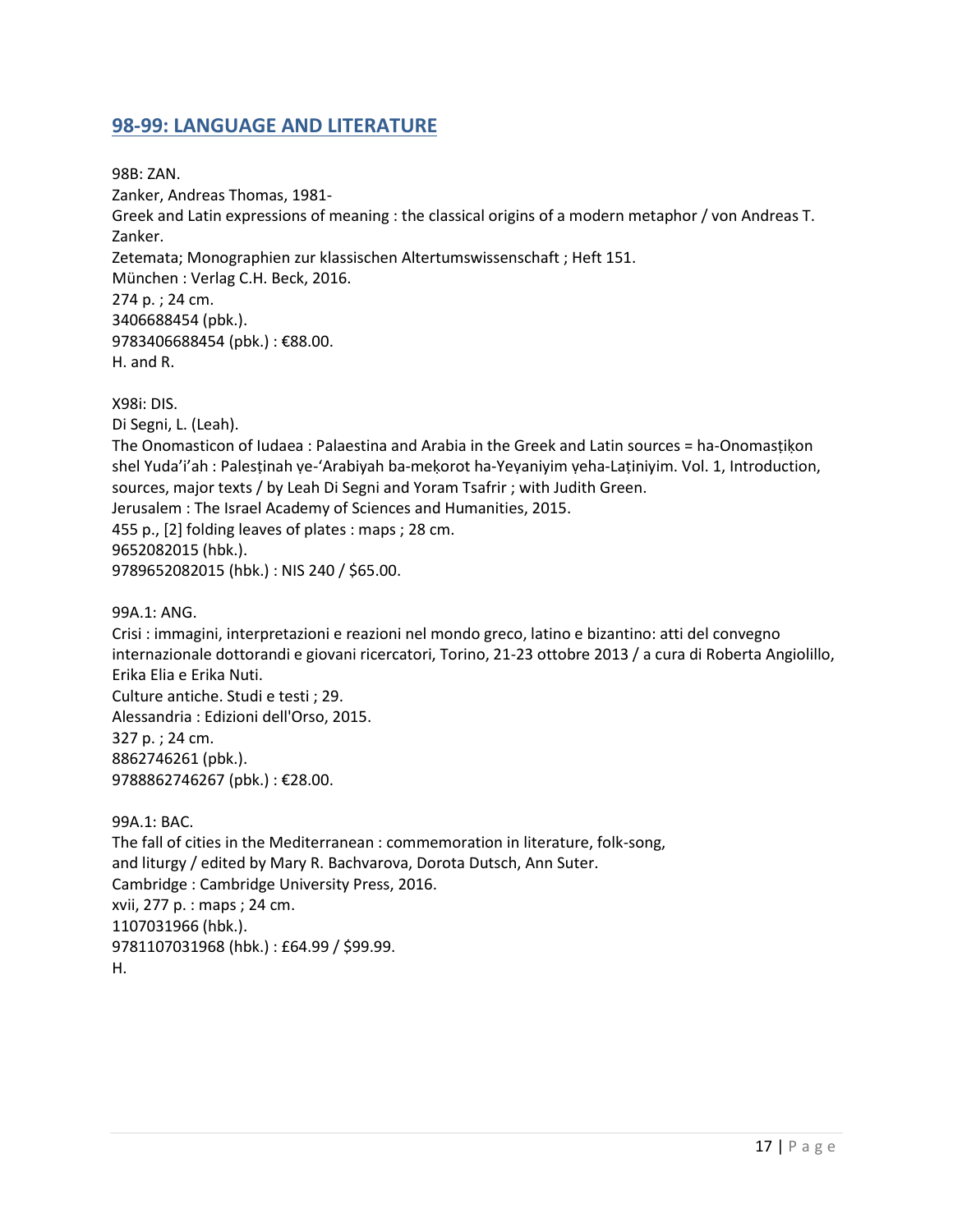99A.1: FUT. Futre Pinheiro, M. (Marília). Philosophy and the ancient novel / edited by Marília P. Futre Pinheiro and Silvia Montiglio. Ancient narrative. Supplementum ; 20. Groningen, Netherlands : Barkhuis Publishing ; Groningen University Library, 2015. xiii, 179 p. ; 25 cm. 9491431897 (hbk.). 9789491431890 (hbk.) : €84.80.

ST.7 Copy 1.

Figures tragiques du savoir : les dangers de la connaissance dans les tragédies grecques et leur postérité / Hélène Vial, Anne de Cremoux, (dir.). Cahiers de philologie ; 33. Série Apparat critique. Savoirs et systèmes de pensée ; 1605. Villeneuve-d'Ascq : Presses universitaires du Septentrion, 2015. 245 p. ; 24 cm. 275741139X (pbk.). 9782757411391 (pbk.) : €28.00. H.

99A.2: BET. A più mani : linee di ricerca tracciate in "Sapienza" / a cura di Luca Bettarini. Biblioteca di Quaderni urbinati di cultura classica ; 11. Pisa : Fabrizio Serra editore, MMXV [2015]. 113 p. ; 25 cm. 886227811X (hbk.). 9788862278119 (hbk.) : €76.00. 8862278101 (pbk.). 9788862278102 (pbk.) : €38.00. 9788862278126 e-isbn.

99A.2: HEL. Helmer, Étienne. Le dernier des hommes : figures du mendiant en Grèce ancienne / Étienne Helmer. Les marches du temps. Paris : Le Félin, 2015. 144 p. ; 23 cm. 2866458249 (pbk.). 9782866458249 (pbk.) : €19.90.

99A.2: HOS. A companion to Greek literature / edited by Martin Hose and David Schenker. Blackwell companions to the ancient world. Literature and culture. Chichester, West Sussex ; Malden, MA : Wiley Blackwell, 2016. xix, 552 p. : 2 ill., 5 maps ; 25 cm. 1444339427 (hbk.). 9781444339420 (hbk.) : £120.00. H.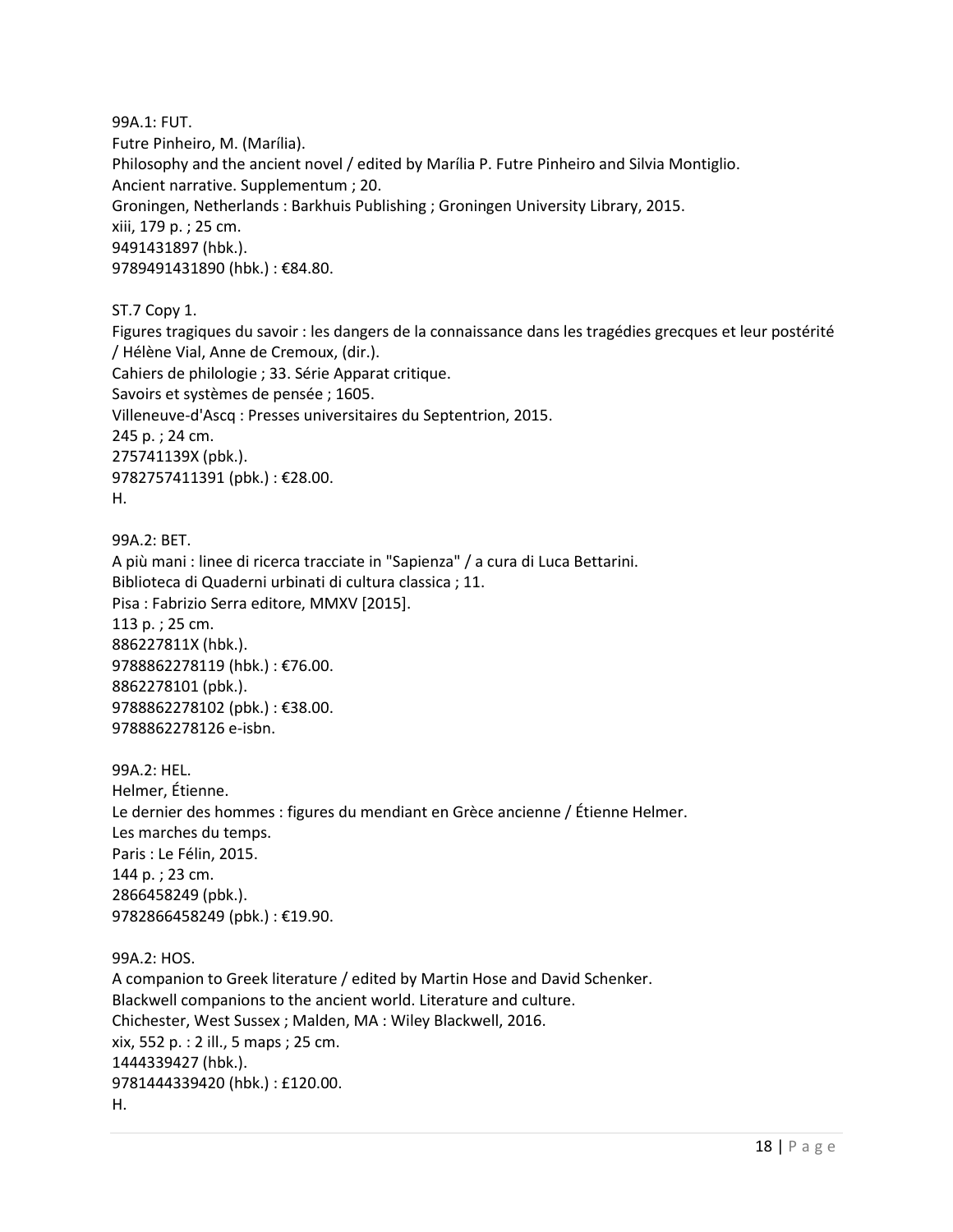99C: CAR. Carpanelli, Francesco. Da Eschilo a Seneca : legami pericolosi e scena classica : il connubio tra sacro e profano / Francesco Carpanelli. Il carro di Tespi ; 1. Alessandria : Edizioni dell'Orso, 2015. [v], 186 p. ; 24 cm. 8862746156 (pbk.). 9788862746151 (pbk.) : €25.00.

99C: DIM. Di Marco, Massimo, 1947- Satyriká : studi sul dramma satiresco / Massimo Di Marco. Prosopa ; 6. Lecce : Pensa multimedia, 2013. 359 p. ; 21 cm. 8867601091 (pbk.). 9788867601097 (pbk.) : 30.00.

99C: QUI. Retórica y discurso en el teatro griego / Milagros Quijada Sagredo, M. Carmen Encinas Reguero (eds.). 1a ed. Madrid : Ediciones Clásicas, 2013. 339 p. ; 25 cm. 8478827781 (pbk.). 9788478827787 (hbk.) : €22.00.

99C: TAU. Studi sulla commedia attica / Matteo Taufer (ed.). Rombach Wissenschaft. Reihe Paradeigmata ; Bd. 31. Freiburg i. Br. ; Berlin ; Wien : Rombach Verlag, 2015. 291 p. ; 23 cm. 3793098400 (pbk.). 9783793098409 (pbk.) : €48.00. H.

99D: SCA. Scanlon, Thomas Francis. Greek historiography / Thomas F. Scanlon. Blackwell introductions to the classical world. Chichester, West Sussex : John Wiley & Sons Ltd, 2015. xii, 333 p. ; 24 cm. 1405145226 (hbk.). 9781405145220 (hbk.) : £45.00. H.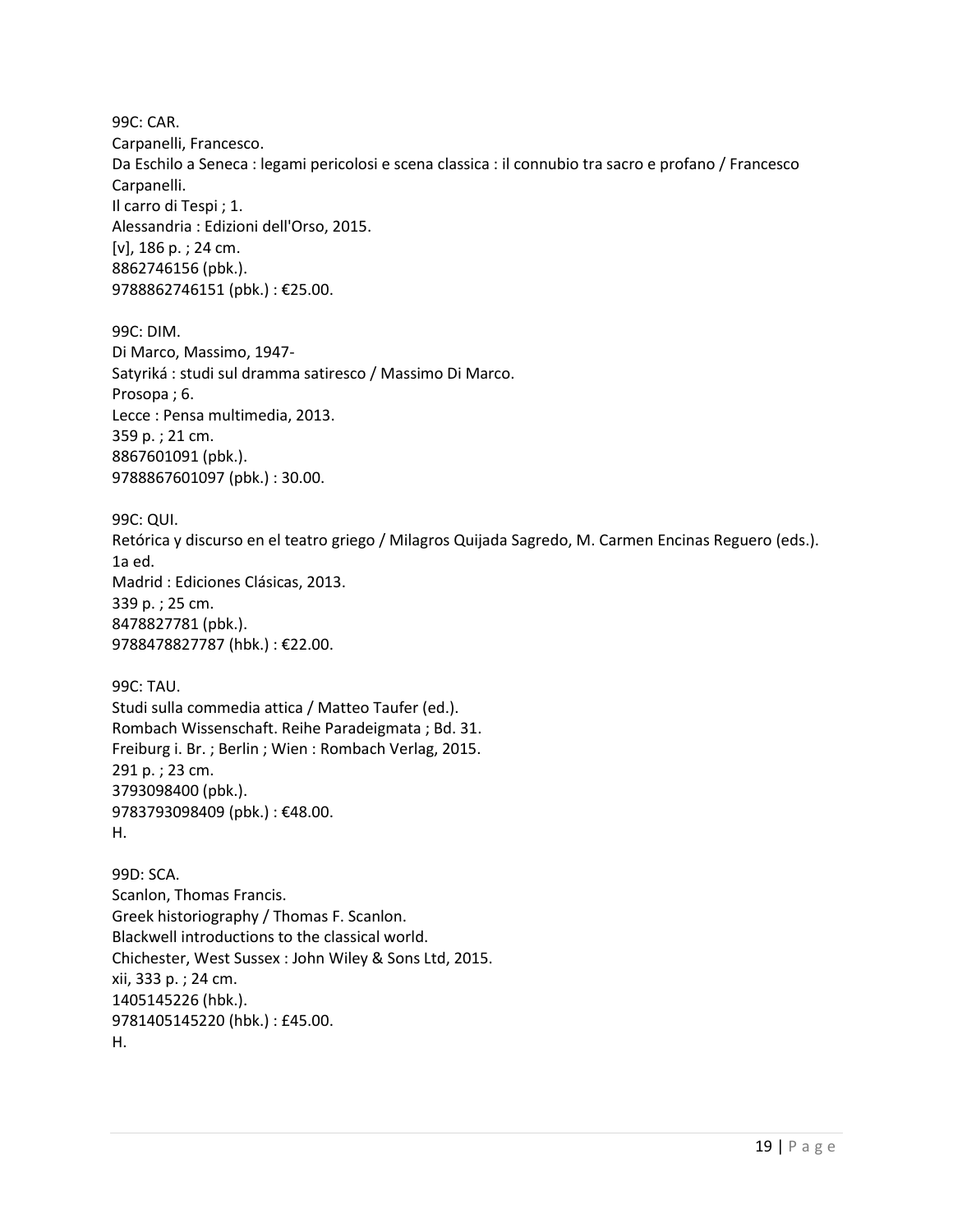99J: STE. Spätantike Konzeptionen von Literatur / Jan R. Stenger (Hg.). Library of the other antiquity. Bibliothek der klassischen Altertumswissenschaften ; n.F., 2. Reihe, Bd. 149. Library of the other antiquity. Heidelberg : Universitätsverlag Winter, 2015. 237 p. ; 25 cm. 3825365239 (hbk.). 9783825365233 (hbk.) : €52.00.

99L: CON. "Un compito infinito" : testi classici e traduzioni d'autore nel Novecento italiano / a cura di Federico Condello e Andrea Rodighiero. 1a ed. Ricerche / Centro studi La permanenza del classico ; 34. Bologna : Bononia university press, 2015. 321 p. ; 24 cm. 886923083X (pbk.). 9788869230837 (pbk.) : €28.00.

99L: OXF. The Oxford history of classical reception in English literature. Volume 2, 1558-1660 / edited by Patrick Cheney and Philip Hardie. Oxford : Oxford University Press, 2015. xiv, 788 p. ; 24 cm. 0199547556 (hbk.). 9780199547555 (hbk.) : £140.00. R.

### <span id="page-19-0"></span>**100-101: PAPYROLOGY AND EPIGRAPHY**

X100B: AMM. Ammirati, Serena. Sul libro latino antico : ricerche bibliologiche e paleografiche / Serena Ammirati ; premessa di Mario Capasso ; prefazione di Guglielmo Cavallo. Biblioteca degli "Studi di egittologia e di papirologia" ; 12. Pisa ; Roma : Fabrizio Serra editore, 2015. 195 p. : facsims ; 31 cm. 8862278217 (hbk.). 9788862278218 (hbk.) : €240.00. 8862278144 (pbk.). 9788862278140 (pbk.) : €120.00.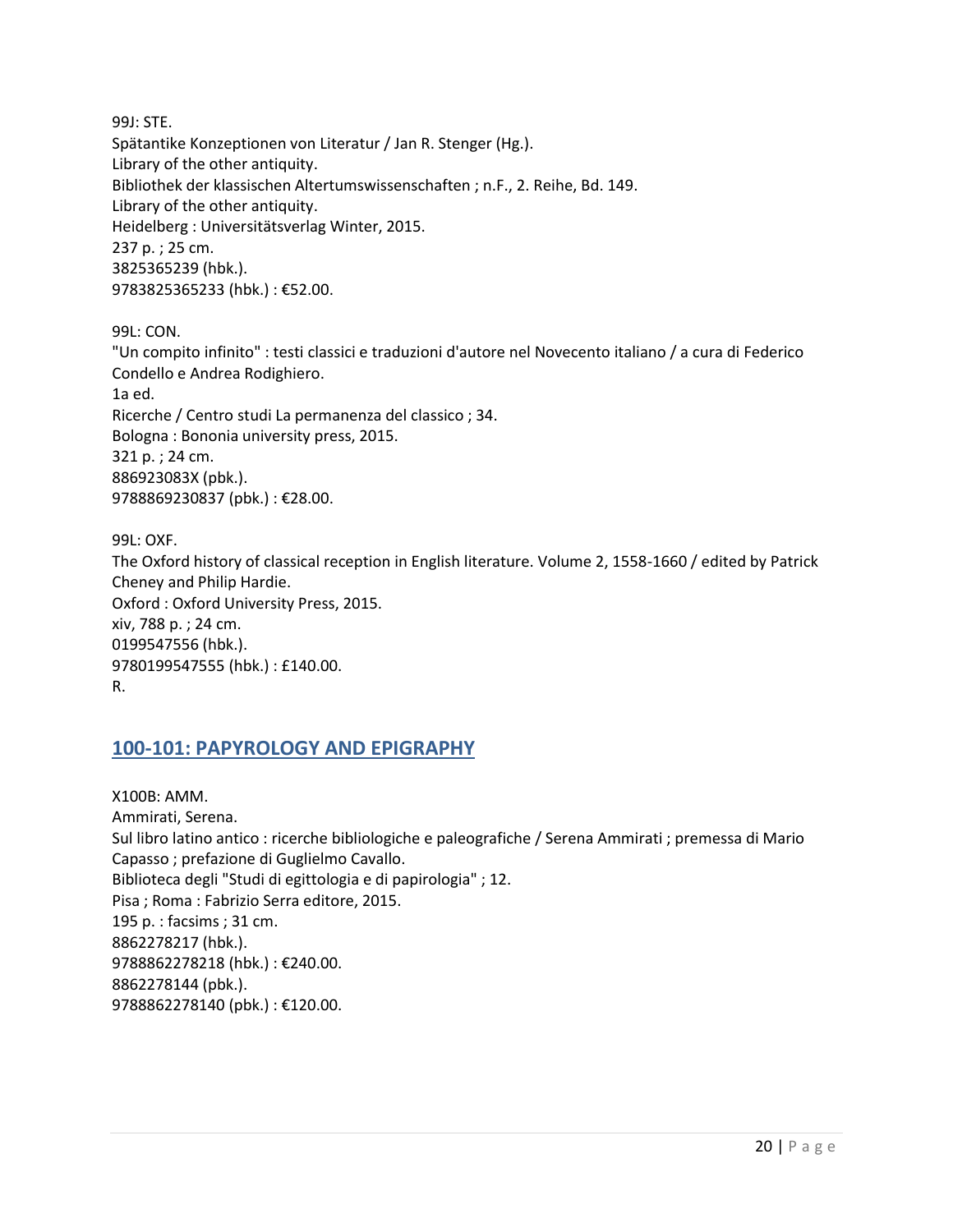X100B: PRO.

Official epistolography and the language(s) of power proceedings of the first international conference of the research network imperium & officium : comparative studies in ancient bureaucracy and officialdom, University of Vienna, 10-12 November 2010 / edited by Stephan Procházka, Lucian Reinfandt & Sven Tost. Papyrologica Vindobonensia ; Bd. 8. Wien : Verlag der Österreichischen Akademie der Wissenschaften, 2016. xxiv, 336 p., 6 p. of plates : ill. ; 31 cm. 3700177054 (hbk.). 9783700177050 (hbk.) : €119.00.

100B: VEL. From the protohistory to the history of the text / Javier Velaza (ed.). Studien zur klassischen Philologie ; Bd. 173. Frankfurt am Main ; Oxford : Peter Lang, 2016. 394 p. ; 22 cm. 3631666764 (hbk.). 9783631666760 (hbk.) : £52.00. 9783653061697 (E-Book).

100B.2: TAR. Tarrant, R. J. (Richard John), 1945- Texts, editors, and readers : methods and problems in Latin textual criticism / Richard Tarrant. Roman literature and its contexts. Cambridge : Cambridge University Press, 2016. xii, 192 p. : ill. ; 21 cm. 0521766575 (hbk.). 0521158990 (pbk.). 9780521766579 (hbk.) : £59.99. 9780521158992 (pbk.) : £18.99. 9780511805165 (ebook) : No price. R.

X100H.1: RIC. L'Anonyme de Londres (P.Lit.Lond. 165, Brit.Libr. inv. 137) : édition et traduction d'un papyrus médical grec du Ier siècle / Antonio Ricciardetto. Collection Papyrologica Leodiensia ; 4. Liège : Presses Universitaires de Liège, 2014. lxviii, 155 p. : col. facsims ; 33 cm. 2875620479 (pbk.). 9782875620477 (pbk.) : €55.00.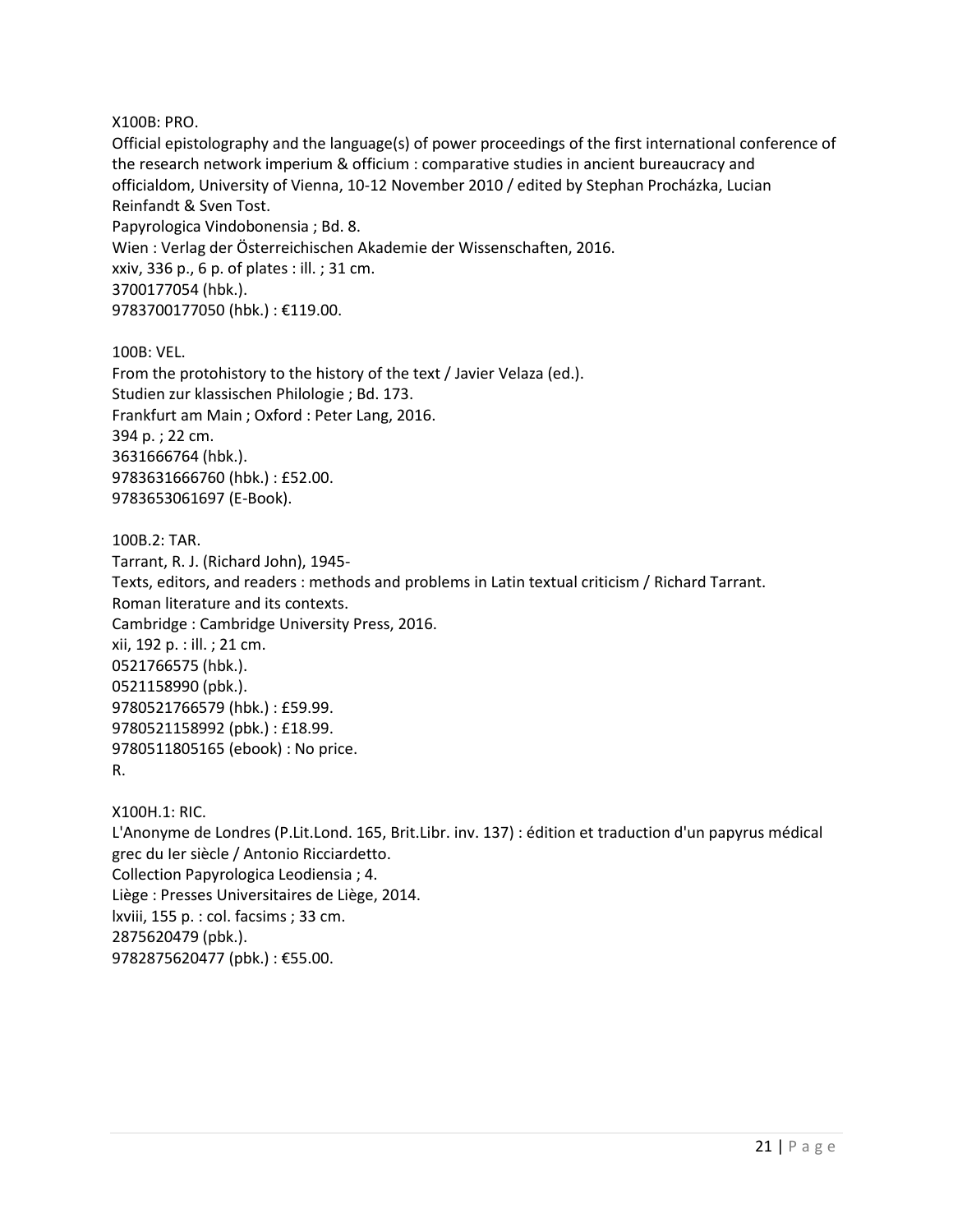X100i: CPF.

Corpus dei papiri filosofici greci e latini : testi e lessico nei papiri di cultura greca e latina. Parte II.2, Sentenze di autori noti e "Chreiai" / Unione accademica nazionale [ed] Accademia toscana di scienze e lettere "La Colombaria". Firenze : Leo S. Olschki, 2015. xviii, 448 p. ; 24 cm. 8822264452 (pbk.). 9788822264459 (pbk.) : €120.00.

X101F: BRA. Brancato, Nicolò Giuseppe. Una componente trasversale nella società romana : gli alumni : inscriptiones latinae ad alumnos pertinentes commentariumque / Nicoló Giuseppe Brancato. Roma : Edizioni Artecom-onlus, 2015. 336 p. : 1 ill. ; 24 cm. 889652007X (pbk.). 9788896520079 (pbk.) : €120.00.

101G.10: ISC. Iscrizioni greche d'Italia. Puglia / a cura di Franca Ferrandini Troisi. Roma : Quasar, 2015. 159 p. : ill., map ; 27 cm. 8871406583 (pbk.). 9788871406589 (pbk.) : €46.00.

101H.2: BEU. Beu-Dachin, Eugenia. The Latin language in the inscriptions of Roman Dacia / Eugenia Beu-Dachin ; translated by Ana-Maria Gruia. Bibliotheca Musei Napocensis ; 46. Cluj-Napoca : Mega Publishing House, 2014. 276 p. : ill. ; 24 cm. 6065435139 (hbk.). 9786065435131 (hbk.) : Lei 45.00.

X101H.5: ABA. Abascal Palazón, Juan Manuel. Inscripciones romanas de la provincia de Toledo (siglos I-III) / por Juan Manuel Abascal - Géza Alföldy ; con apéndices de Fritz Mitthof [et al.]. Publicaciones del Gabinete de Antigüedades. Bibliotheca archaeologica hispana ; 42. Madrid : Real Academia de la Historia, 2015. 366 p. : ill. ; 30 cm. 8415069650 (pbk.). 9788415069652 (pbk.) : €50.00.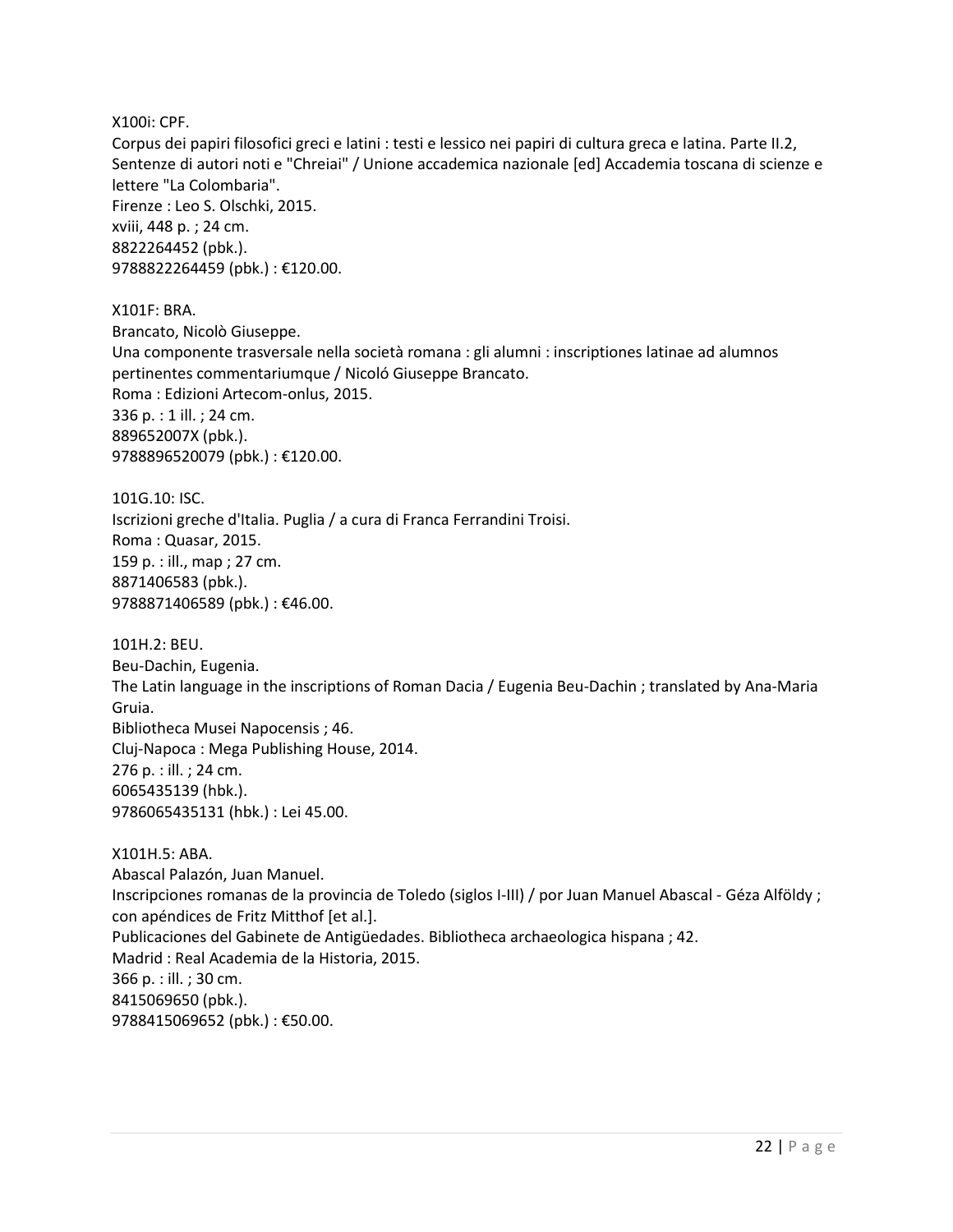X101H.6: AED. Le Bohec, Yann. Inscriptions de la cité des Éduens : inscriptions sur pierre. Inscriptiones Latinae Galliae Lugudunensis (ILGL). 2, Aedui (L.Aed.) / Yann Le Bohec. Col·lecció Instrumenta ; 50. Barcelona : Universitat de Barcelona, Publicacions i Edicions, 2015. 321 p. : ill., maps ; 30 cm. 8447539369 (pbk.). 9788447539369 (pbk.) : €45.00.

101H.6: PAR. Gauthier, Laurence (Historian). Paris en latin : legenda est Lutetia : grands et petits secrets des inscriptions latines dans la capitale / Laurence Gauthier, Jacqueline Zorlu. Paris : Parigramme, 2014. 170 p. : ill. ; 18 cm. 2840968428 (pbk.). 9782840968429 (pbk.) : €11.90.

X101i: PAR. Barrio Vega, Maria Luisa del. Paradeigmata : recueil d'inscriptions grecques dialectales. II, 2, L'Eubée / Maria Luisa Del Barrio Vega ; [avant-propos de Monique Bile, René Hodot et Guy Vottéro]. Études anciennes ; 57. Travaux et mémoires (Université de Nancy II. Institut d'études anciennes). Nancy : A.D.R.A. ; Paris : diffusion De Boccard, 2015. 120 p. : ill., maps ; 24 cm. 2913667414 (pbk.). 9782913667419 (pbk.) : €20.00.

101L: FER. Ferraioli, Ferdinando. L'hekatostys : analisi della documentazione / Ferdinando Ferraioli. Ricerche di filologia, letteratura e storia ; 15. Tivoli (Roma) : Tored, 2012. ix, 182 p. ; 23 cm. 8888617612 (pbk.). 9788888617619 (pbk.) : €30.00.

X101Q: CUG.

Carmina latina epigraphica non-bücheleriani di Dalmatia : CLEDalm : edzione e commento : con osservazioni sui carmi bücheleriani della provincia / a cura di Paolo Cugusi, Maria Teresa Sblendorio Cagusi. Epigrafia e antichità ; 36. Faenza (Ravenna) : Fratelli Lega, 2015. 174 p. : ill. ; 24 cm. 8875941211 (pbk.). 9788875941215 (pbk.): €60.00.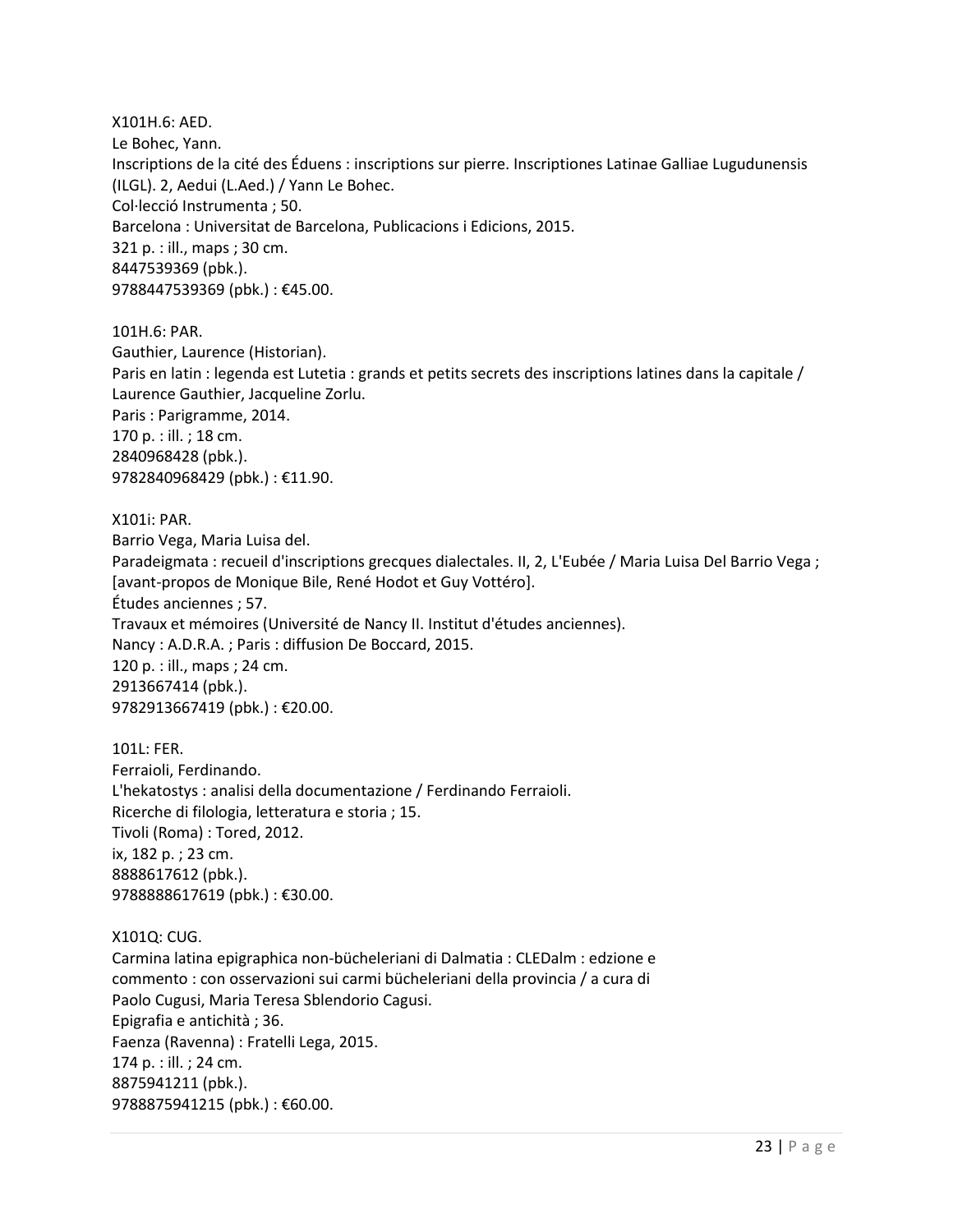## <span id="page-23-0"></span>**102-116: PREHISTORY, ARCHAEOLOGY AND TOPOGRAPHY**

102B: BET.

Temple University Aegean Symposium : a compendium / edited by Philip P. Betancourt. Philadelphia, Pa. : INSTAP Academic Press, 2015. x, 623 p. : ill., maps ; 29 cm. 1931534829 (hbk.). 9781931534826 (hbk.) : £20.00. H.

102B: EDE.

Policies of exchange : political systems and modes of interaction in the Aegean and the Near East in the 2nd millenium B.C.E. : proceedings of the international symposium at the University of Freiburg, Institute for Archaeological Studies, 30th May-2nd June 2012 / Birgitta Eder, Regine Pruzsinszky (eds.). Oriental and European archaeology ; v. 2. Vienna : ÖAW, Austrian Academy of Sciences Press, 2015. 357 p. : ill. (some col.), col. maps ; 30 cm. 3700176619 (pbk.). 9783700176619 (pbk.): €96.00.

102D: KAI. Kaiser, Ivonne, 1969- Kretisch geometrische Keramik : Form und Dekor : Entwicklung aus Tradition und Rezeption / Ivonne Kaiser. Möhnesee : Bibliopolis, 2013. 245 p., [10] leaves of plates : ill. ; 30 cm. 3943741028 (pbk.). 9783943741025 (pbk.): €45.00.

104C: HAN. Hansen, Valerie, 1958- The Silk Road : a new history / Valerie Hansen. New York ; London : Oxford University Press, 2012. xi, 304 p., [16] p. of col. plates : ill., maps ; 25 cm. 0195159314 (hbk.). 9780195159318 (hbk.) : £20.00. 0190218428 (pbk.). 9780190218423 (pbk.) : £12.99. H. or R.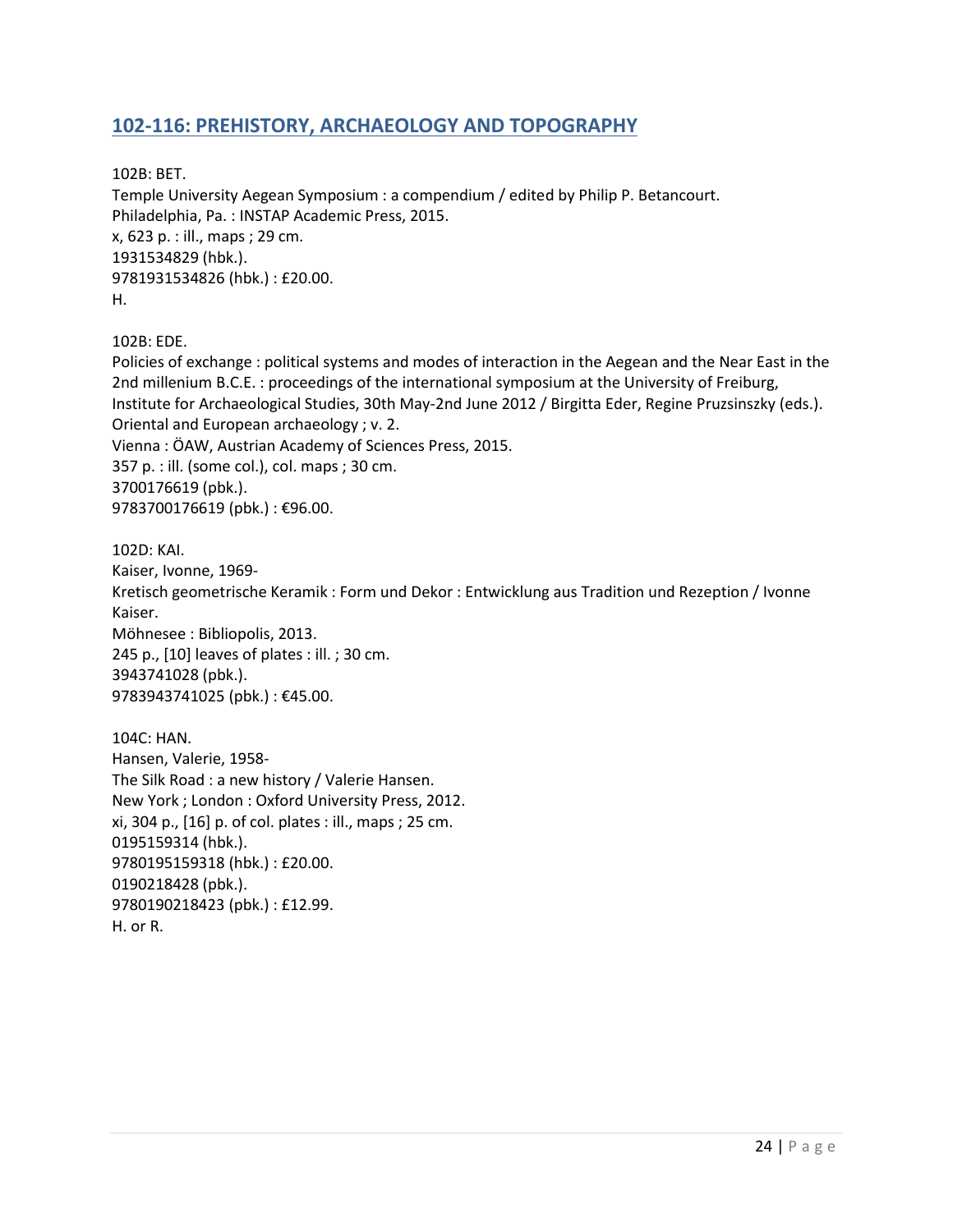ST.2.

Analysis archaeologica : an international journal of Western Mediterranean archaeology./ [editor in chief, Salvatore De Vincenzo]. Roma : Edizioni Quasar, 2015 v. : ill. ; 30 cm. Annual. Began with volume 1 (2015). 2421-6380.

104D: FRE.

Focus on fortifications : new research on fortifications in the ancient Mediterranean and the Near East / edited by Rune Frederiksen, Silke Müth, Peter I. Schneider and Mike Schnelle. Fokus Fortifikation studies ; v. 2. Monographs of the Danish Institute at Athens ; v. 18. Oxford : Oxbow Books, 2016. ix, 732 p. : ill. (some col.), maps, plans ; 29 cm. 1785701312 (hbk.). 9781785701313 (hbk.) : £70.00. 9781785701320 (electronic). H. and R.

104D: MUE.

Ancient fortifications : a compendium of theory and practice / edited by Silke Müth, Peter I. Schneider, Mike Schnelle and Peter D. De Staebler. Fokus Fortifikation studies ; v. 1. Oxford : Oxbow Books, 2016. xv, 420 p. : ill. (some col.), maps (some col.), plans ; 29 cm. 1785701398 (hbk.). 9781785701399 (hbk.) : £55.00. H. and R.

ST. 18.

La Phénicie hellénistique : actes du colloque international de Toulouse (18-20 février 2013) / édités par Julien Aliquot et Corinne Bonnet. Topoi orient-occident. Supplément ; 13. Lyon : Maison de l'Orient et de la Méditerranée-Jean Pouilloux, 2015. 396 p. : ill., maps ; 24 cm.  $(bbbk.): \pounds 30.00.$ 

104E: GUA. Guarneri, Francesca. Sull'ampio dorso del mare : quando i Fenici viaggiavano con gli dèi / Francesca Guarneri. Sacra publica et privata ; 6. Roma : Scienze e lettere, 2015. xix, 321 p. : ill. ; 24 cm. 8866870900 (pbk.). 9788866870906 (pbk.): €40.00.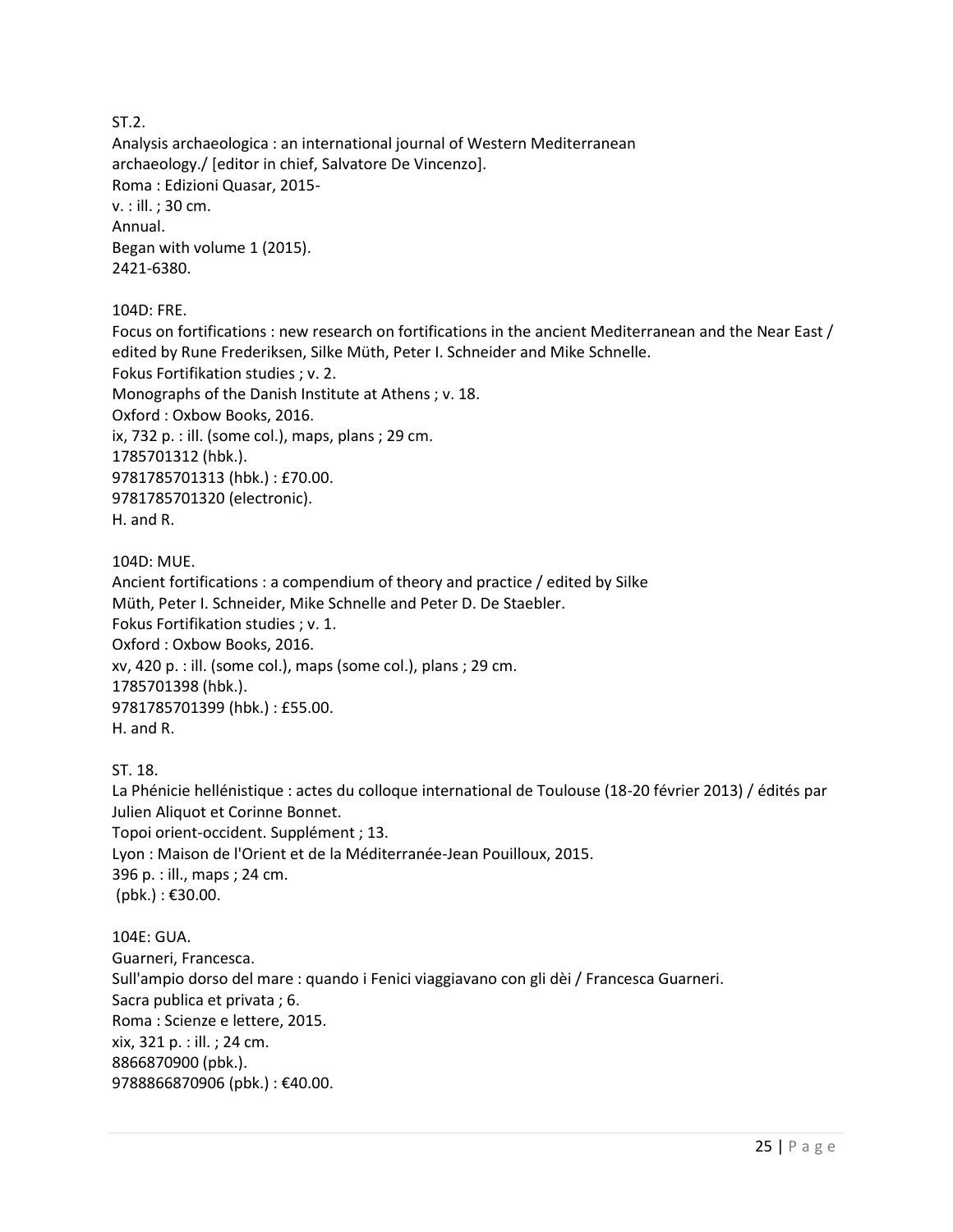X105F: DIS. Knowledge and wisdom : archaeological and historical essays in honour of Leah Di Segni / edited by Giovanni C. Bottini, L. Daniel Chrupcała, Joseph Patrich. Studium biblicum franciscanum. Collectio maior ; 54. Milano : Edizioni Terra Santa, 2014. xxiv, 389 p. : ill., maps, plans, port. ; 28 cm. 8862402740 (pbk.). 9788862402743 (pbk.) : €95.00.

X105F.1: CAE. Mesqui, Jean. Césarée maritime : ville fortifiée du Proche-Orient / Jean Mesqui ; avec l'assistance de Jocelyn Martineau ; et les contributions de Hervé Barbé ... [et al.]. Paris : Picard, 2014. 375 p. : ill. (chiefly col.), maps (chiefly col.), plans ; 29 cm. 2708409743 (hbk.). 9782708409743 (hbk.) : €69.00.

106C: KHA. Khatchadourian, Lori, 1975- Imperial matter : ancient Persia and the archaeology of empires / Lori Khatchadourian. Oakland, California : University of California Press, 2016. xxxviii, 288 p. : 67 ill., 4 maps ; 23 cm. 0520290526 (pbk.). 9780520290525 (pbk.) : £24.95. H.

106F: TSE.

The Danubian Lands Between the Black, Aegean and Adriatic Seas (7th century BC-10th century AD) : proceedings of the Fifth International Congress on Black Sea Antiquities (Belgrade - 17-21 September 2013) / edited by Gocha R. Tsetskhladze, Alexandru Avrum and James Hargrave. Archaeopress archaeology. Oxford : Archaeopress Publishing Ltd, 2015. xxiii, 565 p. : ill., maps, plans ; 30 cm. 1784911925 (pbk.). 9781784911928 (pbk.) : £75.00. 9781784911935 (pdf).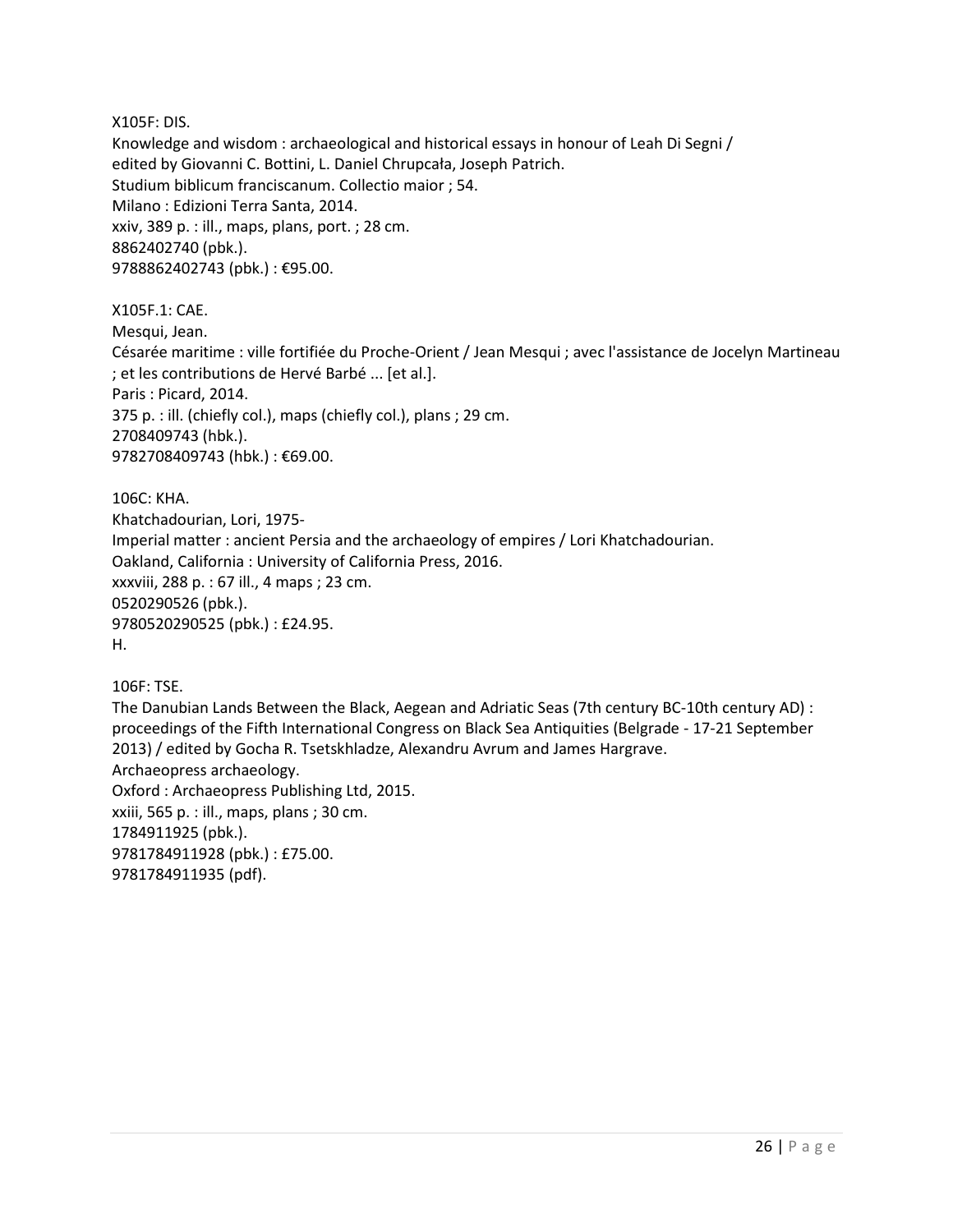107C: WIN.

Landscape dynamics and settlement patterns in Northern Anatolia / edited by Kristina Winther-Jacobsen and Lâtife Summerer. Alte Geschichte. Geographica historica ; Bd. 32. Stuttgart : Franz Steiner Verlag, 2015. 354 p. : ill. (some col.), maps ; 25 cm. 3515112146 (pbk.). 9783515112147 (pbk.) : €58.00. 9783515112161 (E-Book). R.

107D: EPH.

Ladstätter, Sabine.

Die Türbe im Artemision : ein frühosmanischer Grabbau in Ayasuluk/Selçuk und sein kulturhistorisches Umfeld / Sabine Ladstätter ; mit Beiträgen von Erdem Soner Bellibaş [and 20 others]. Sonderschriften (Österreichisches Archäologisches Institut) ; Bd. 53. Wien : Österreichisches Archäologisches Institut, 2015. 592 p. : num. ill. (some col.) ; 31 cm. 3900305773 (hbk.). 9783900305772 (hbk.) : €115.00.

X107D: HAD. Laflı, Ergün. Hadrianopolis III : ceramic finds from southwestern Paphlagonia / Ergün Laflı and Gülseren Kan Sahin. BAR international series ; 2786. Oxford : British Archaeological Reports, 2015. 472 p. : ill., maps, plans ; 30 cm. 140731436X (pbk.). 9781407314365 (pbk.) : £64.00.

107D: KNI. Mert, İbrahim Hakan, 1966- Der "Korinthische Tempel" von Knidos : ein repräsentativer Grabbau der römischen Kaiserzeit / Ibrahim Hakan Mert. Knidos-Studien ; Bd. 2. Wiesbaden : Reichert Verlag, 2015. 165 p., 11 p. of plates : ill., plans ; 31 cm. 3954900572 (hbk.). 9783954900572 (hbk.) : €98.00.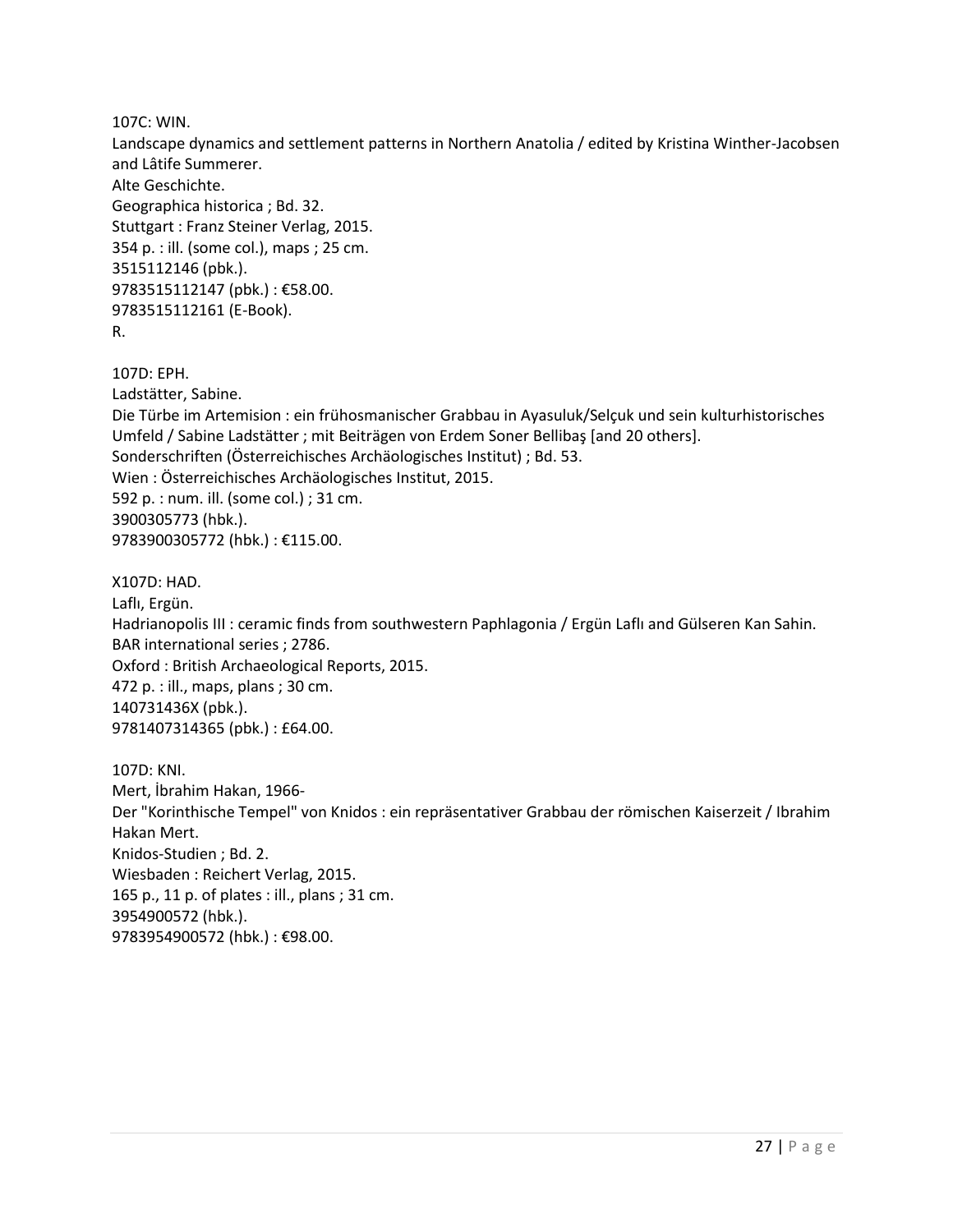X107D: YAS.

Maritime studies in the wake of the Byzantine shipwreck at Yassıada, Turkey / edited by Deborah N. Carlson, Sarah M. Kampbell, and Justin Leidwanger. Ed Rachal Foundation nautical archaeology series. College Station : Texas A&M University Press, 2015. xix, 248 p. : ill., maps, port. ; 29 cm. 1623492157 (hbk.). 9781623492151 (hbk.) : £69.50. 9781623492298 (e-book).

108A.2: LUX.

Art of empire : the Roman frescoes and imperial cult chamber in Luxor Temple / edited by Michael Jones and Susanna McFadden.

New Haven ; London : Yale University Press in association with the American Research Center in Egypt, [2015].

xi, 227 p. : ill. (chiefly col.), maps, plans, ports ; 31 cm. 0300169124 (hbk.). 9780300169126 (hbk.) : £50.00.

R.

108A.2: THE.

La présence grecque dans la vallée de Thèbes / sous la direction de Gilles Gorre et Antigone Marangou ; préface de Christophe Thiers.

Collection "Archéologie et culture".

Rennes : Presses universitaires de Rennes, 2015.

183 p. : ill. (some col.), maps, plans ; 28 cm. 2753542791 (pbk.).

9782753542792 (pbk.) : €23.00.

109A: HAD. Cypriot cultural details : proceedings of the 10th Post Graduate Cypriot Archaeology Conference / edited by Iosif Hadjikyriakos and Mia Gaia Trentin. Oxford : Oxbow Books, 2015. vii, 224 p. : ill., maps, plans ; 24 cm. 1785700669 (pbk.). 9781785700668 (pbk.) : £38.00. H.

109C: SHA. Shaw, Joseph W. Elite Minoan architecture : its development at Knossos, Phaistos, and Malia / by Joseph W. Shaw. Prehistory monographs ; 49. Philadelphia, Pennsylvania : INSTAP Academic Press, 2015. xxiii, 196 p. : ill., maps, plans ; 29 cm. 1931534772 (hbk.). 9781931534772 (hbk.) : £43.00. H.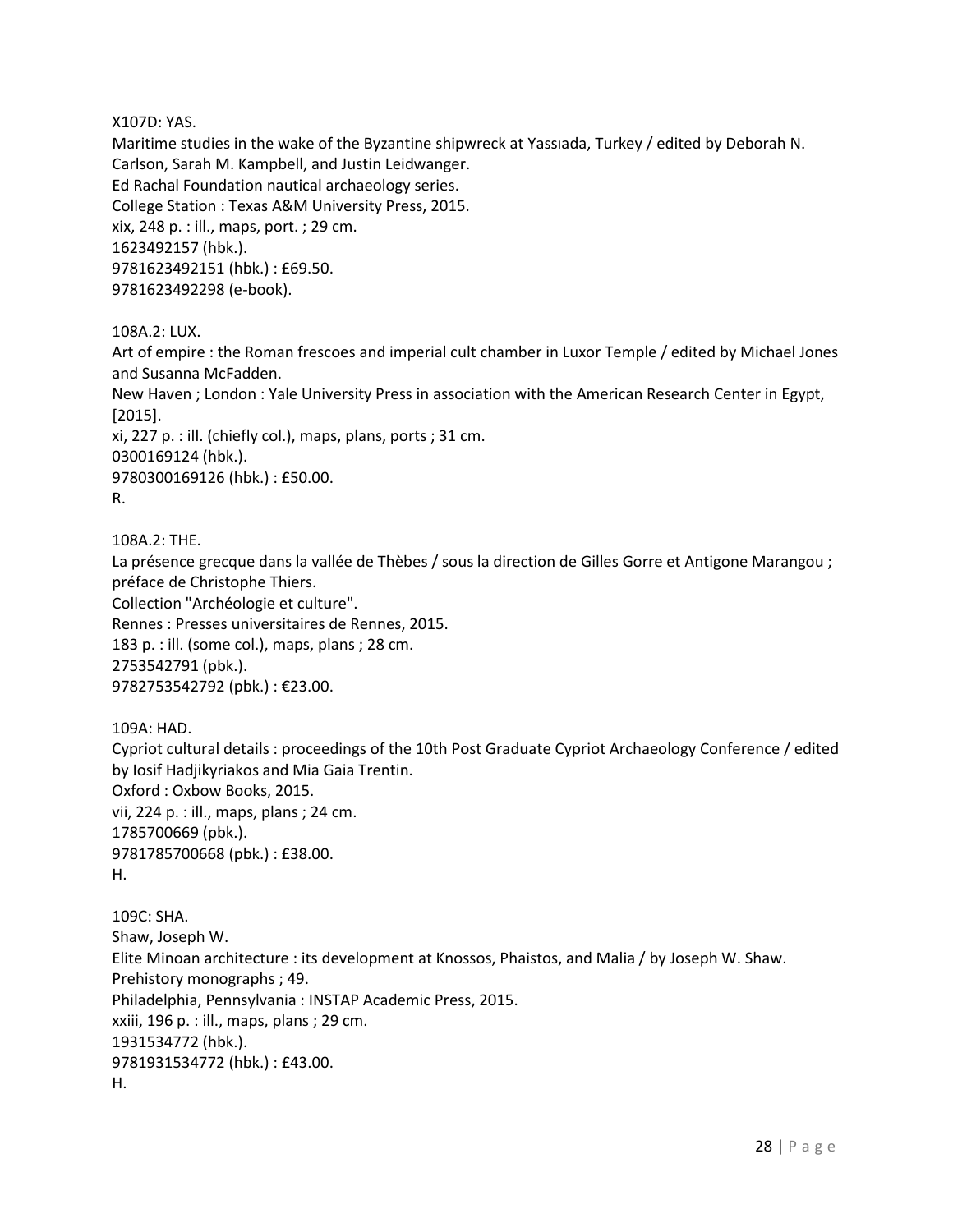109C: TZA. Roman Crete : new perspectives / edited by Jane E. Francis and Anna Kouremenos. Oxford ; Philadelphia : Oxbow Books, 2016. [ix], 246 p., [16] p. of col. plates : ill., maps, plans ; 29 cm. 1785700952 (hbk.). 9781785700958 (hbk.) : £48.00. 9781785700965 (digital). H. or R.

109D: HAG. Betancourt, Philip P., 1936- Hagios Charalambos : a Minoan burial cave in Crete. I, Excavation and portable objects / by Philip P. Betancourt ; with contributions by Costis Davaras ... [et al.] ; edited by Philip P. Betancourt ... [et al.]. Prehistory monographs ; 47. Philadelphia : INSTAP Academic Press, 2014. xvii, 120, [35] p., 26 p. of plates : ill., maps, plans ; 29 cm. 1931534802 (hbk.). 9781931534802 (hbk.) : £36.00. H.

109D: IER. Gallimore, Scott, 1981- An island economy : Hellenistic and Roman pottery from Hierapytna, Crete / Scott Gallimore. Lang classical studies ; vol. 18. New York, NY ; Oxford : Peter Lang Publishing, Inc., 2015. xx, 366 p. : ill., maps, plans ; 23 cm. 1433130114 (hbk.). 9781433130113 (hbk.) : £61.00. 9781453915110 (e-book).

109D: LIV. Papadatos, Giannēs. Livari Skiadi : a Minoan cemetry in southeast Crete. Vol. 1, Excavation and finds / Yiannis Papadatos and Chrysa Sofianou ; with contributions by Tristan Carter ... [et al.]. Prehistory monographs, 50. Philadelphia : INSTAP Academic Press, 2015. xxvi, 154, [92] p., 43 p. of plates : ill. (some col.), maps, plans, tables ; 29 cm. 1931534810 (hbk.). 9781931534819 (hbk.) : £55.00. H.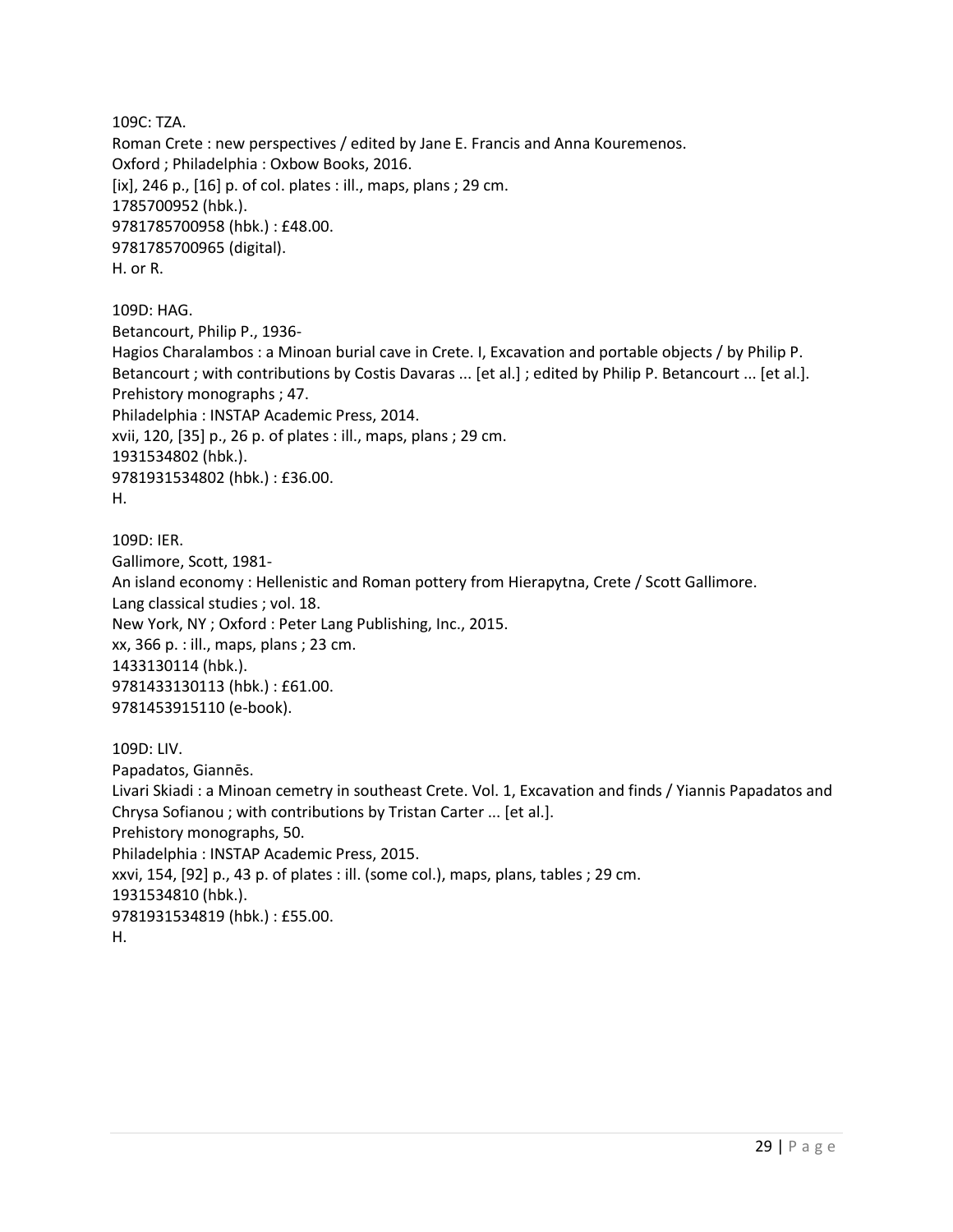109E: DEL. Deligiannakis, Georgios, 1976- The Dodecanese and East Aegean Islands in Late Antiquity, AD 300-700 / Georgios Deligiannakis. Oxford monographs on classical archaeology. Oxford : Oxford University Press, 2016. xxi, 232 p. : ill., maps, plans ; 28 cm. 0198745990 (hbk.). 9780198745990 (hbk.) : £105.00. H. and R.

110A: GLA. Glad, Damien. L'armement dans la région balkanique à l'époque romaine tardive et proto-byzantine (284-641) : Héritage, adaptation et innovation / Damien Glad. Bibliothèque de l'Antiquité tardive ; 30. Turnhout : Brepols, 2015. 434 p. : ill. ; 28 cm. 250356013X (pbk.). 9782503560137 (pbk.) : €90.00. 9782503564951 (e-book).

111B: EGO.

Aegis : essays in Mediterranean archaeology : presented to Matti Egon by the scholars of the Greek Archaeological Committee UK / edited by Zetta Theodoropoulou Polychroniadis and Doniert Evely. Archaeopress archaeology.

Oxford : Archaeopress Publishing Ltd, 2015. vi, 242 p. : ill. (some col.), maps, plans, ports ; 30 cm. 178491200X (pbk.). 9781784912000 (pbk.) : £45.00. 9781784912017 (PDF).

112C Copy 2: DEL. Bommelaer, Jean-François. Guide de Delphes : le site / par Jean-François Bommelaer ; dessins de Didier Laroche. 2e éd., rev. et augm. Sites et monuments (École française d'Athènes) ; 7. Athènes : École française d'Athènes ; Paris : Diffusion de Boccard, 2015. 332 p., [5] p. of folded plates : ill., plans ; 24 cm. 2869582676 (pbk.). 9782869582675 (pbk.) : €25.00.

X112C: DIO. Gods and mortals at Olympus : ancient Dion, city of Zeus / edited by Dimitrios Pandermalis. New York, NY : Onassis Foundation (USA), 2016. 159 p. : col. ill., ports ; 30 cm. 0990614220 (pbk.). 9780990614227 (pbk.) : \$30.00.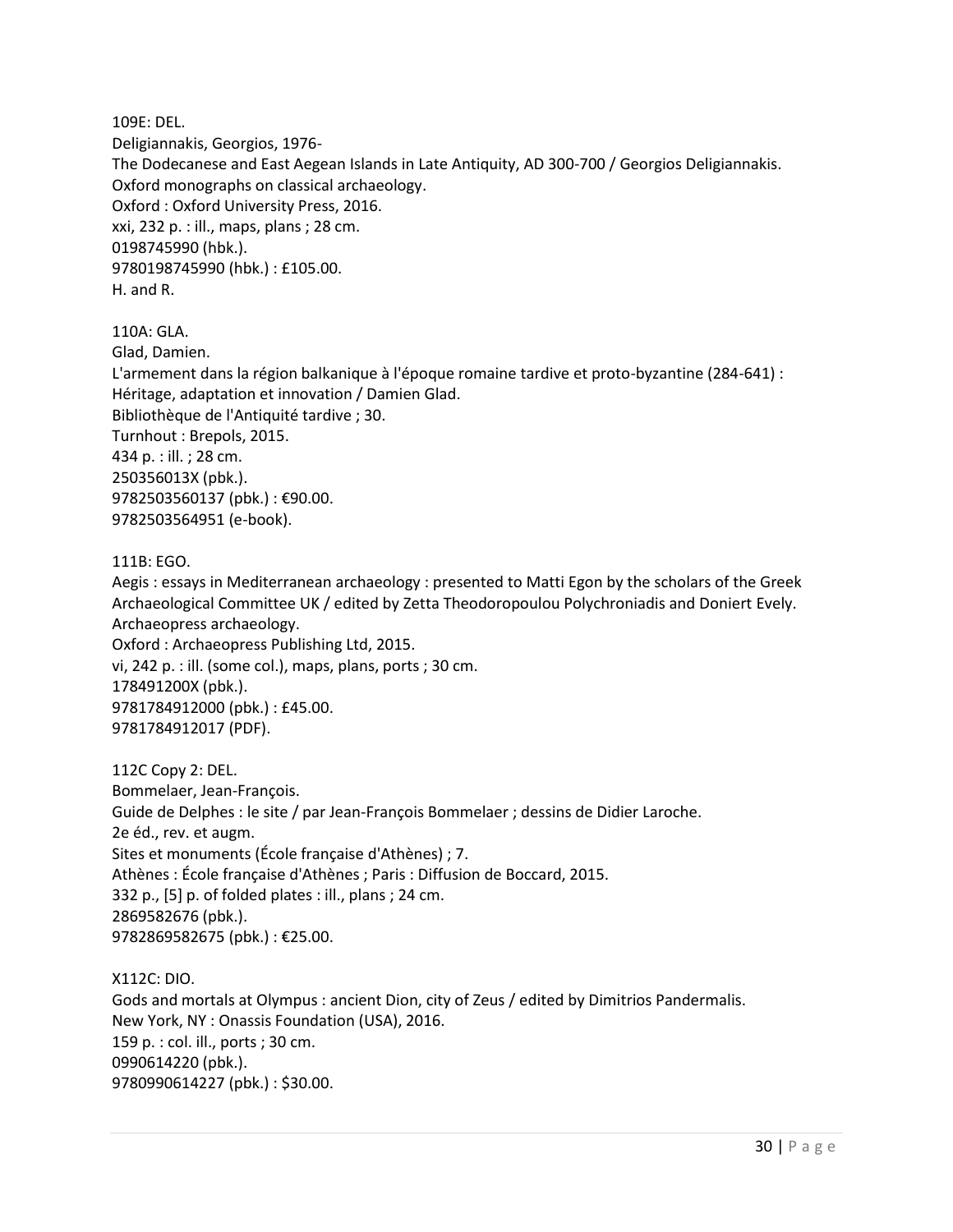#### 113C: CAM.

Storia e archeologia globale, 2 : i pascoli, i campi, il mare : paesaggi d'altura e di pianura in Italia dall'Età del Bronzo al Medioevo / a cura di Franco Cambi, Giovanni De Venuto, Roberto Goffredo. Insulae Diomedeae ; 26. Bari : Edipuglia, 2015. 330 p. : ill., maps ; 30 cm. 8872287758 (pbk.). 9788872287750 (pbk.) : €45.00.

#### 113C: COO.

A companion to Roman Italy / edited by Alison E. Cooley. Blackwell companions to the ancient world. Ancient history. Chichester, West Sussex ; Malden, MA : Wiley Blackwell, 2016. xvi, 560 p. : ill., maps ; 25 cm. 1444339265 (hbk.). 1118993101 (ePub ebook). 111899311X (PDF ebook). 9781444339260 (hbk.) : £120.00. 9781118993101 (ePub ebook) : £32.99. 9781118993118 (PDF ebook) : £120.00.

#### 113C: MAR.

AdriAtlas et l'histoire de l'espace adriatique du VIe s. a.C. au VIIIe s. p.C. : actes du colloque international de Rome, 4-6 novembre 2013 / textes réunis par Yolande Marion et Francis Tassaux. AUSONIUS publications. Scripta antiqua ; 79. Bordeaux : Ausonius ; Paris : diff. De Boccard, 2015. 521 p. : ill. (some col.), maps, plans ; 24 cm. 2356131450 (pbk.). 9782356131454 (pbk.) : €25.00.

113D.2: BRO. Note di archeologia calabrese / a cura di Paolo Brocato. Paesaggi antichi ; 1. Cosenza : L. Pellegrini, 2015. 205 p. : ill., maps ; 24 cm. 886822321X (pbk.). 9788868223212 (pbk.) : €20.00.

#### ST.8.

Special issue : Etruria in the third to first century B.C.E. : political subordination and cultural vitality / guest editor Fabio Colivicchi. Etruscan studies ; v. 18, no. 2, 2015. Berlin ; Boston : Walter de Gruyter, 2015. p. [vi], [69]-215 : ill. (some col.), maps, plans, ports ; 25 cm.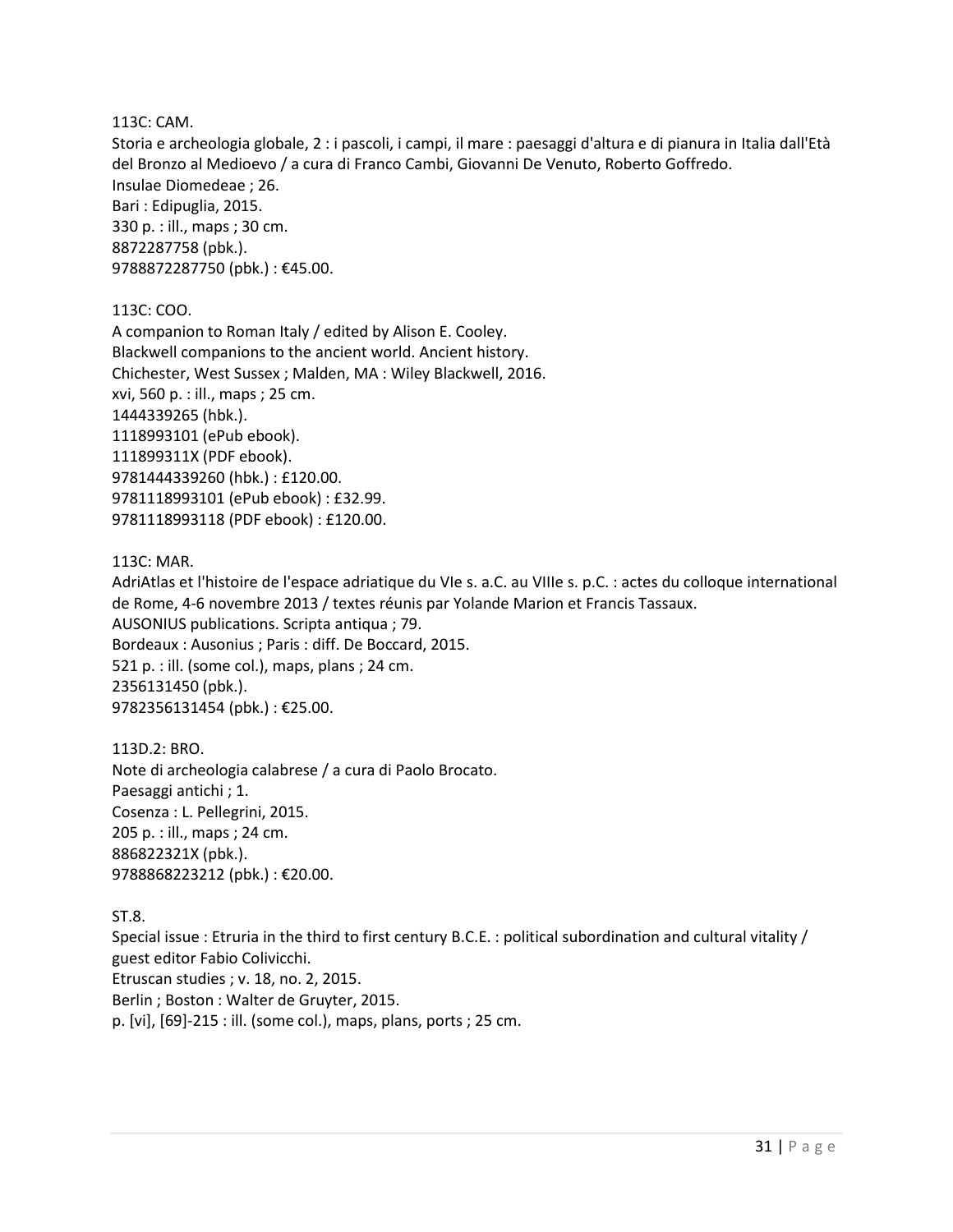X113E: BRE. Brixia : Roma e le genti del Po : Parco archeologico di Brescia romana / a cura di Filli Rossi e Francesca Morandini. Gamm, Giunti arte mostre musei. Firenze : Giunti, 2015. 159 p. : ill. (chiefly col.) ; 29 cm. 8809815165 (pbk.). 9788809815162 (pbk.) : €24.00.

113E: CAU. Giaccone, Nicola. Architectural terracottas at the sanctuary of Punta Stilo at Kaulonia : genesis, problems, developments / Nicola Giaccone. BAR international series ; 2777. Oxford : British Archaeological Reports Ltd, 2015. vii, 135 p. : ill. ; 30 cm. 1407314564 (pbk.). 9781407314563 (pbk.) : £28.00.

X113E: NOR. Norba : strade e domus / a cura di Stefania Quilici Gigli. Atlante tematico di topografia antica. Supplementi ; 20. Roma : "L'Erma" di Bretschneider, 2015. 264 p. : ill., plans ; 26 cm. 889130929X (pbk.). 9788891309297 (pbk.) : €180.00.

113E: PAE. Pontrandolfo Greco, Angela, 1946- La Tomba del tuffatore e le altre tombe dipinte di Paestum / Angela Pontrandolfo, Agnès Rouveret, Marina Cipriani ; con aggiornamenti di Fausto Longo. Paestum : Pandemos, 2015. 95 p. : col. ill., maps ; 28 cm. 8887744653 (pbk.). 9788887744651 (pbk.) : €22.00.

113F: POM MAU. Maulucci Vivolo, Francesco Paolo, 1947- Cronache pompeiane / Francesco Paolo Maulucci Vivolo. [Grottaminarda] : Delta3, 2015. [202] p. : ill. (some col.), plan ; 32 cm. 8864364765 (pbk.). 9788864364766 (pbk.) : €30.00.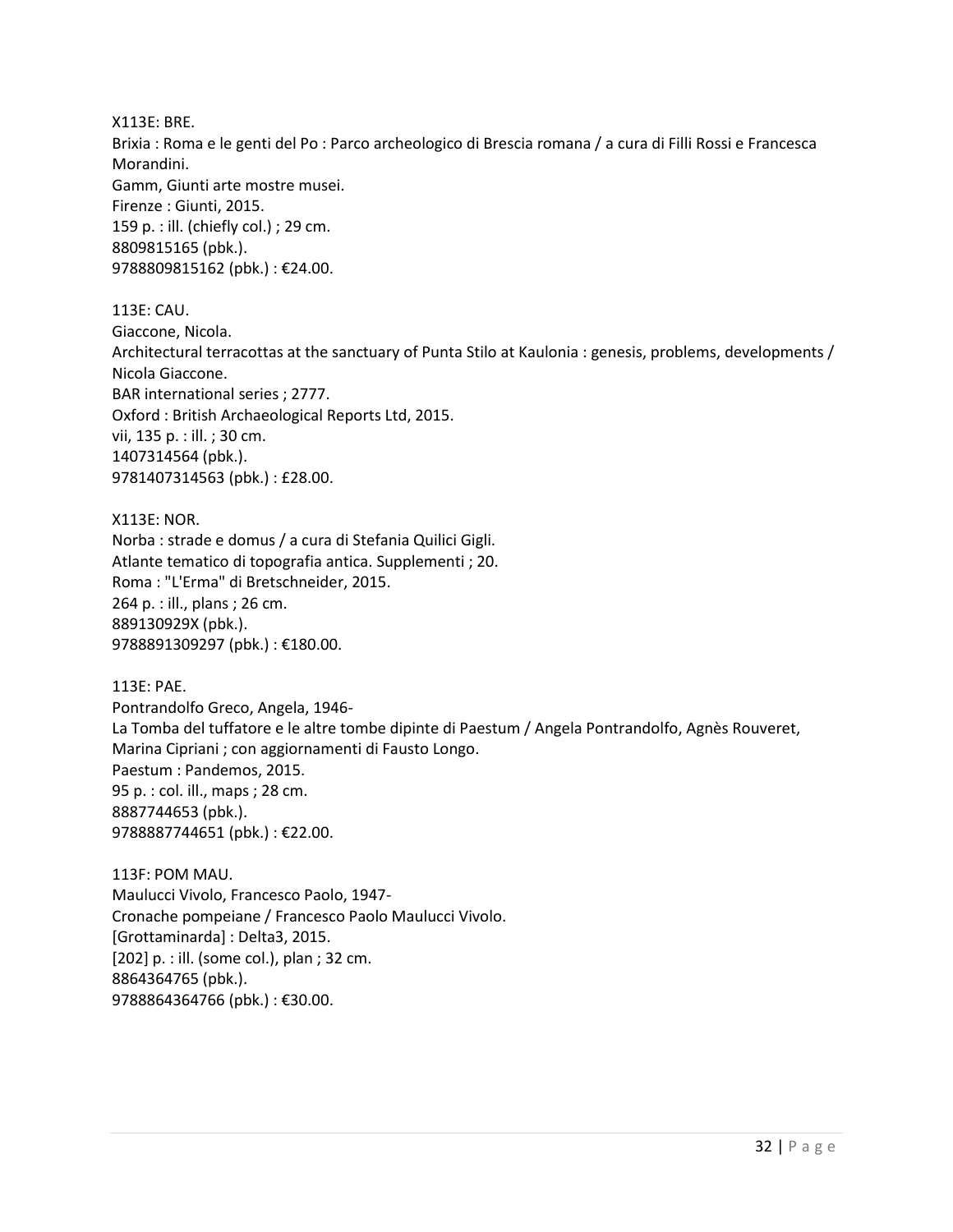113F: TIB. Fiska, Georg. Das Teatro Marittimo in der Villa Hadriana : neue Untersuchungen zur Architektur / Georg Fiska. Phoibos humanities series ; v. 2. Wien : Phoibos, 2013. 121 p. : many ill. (chiefly col.), plans ; 30 cm. 3851611004 (pbk.). 9783851611007 (pbk.) : €45.00.

113F: TUS. Giuntoli, Stefano. Le necropoli etrusche di Macchia della Riserva a Tuscania. 1, Pian delle Rusciare / Stefano Giuntoli. SANEM : Studies on the ancient Near East and the Mediterranean ; 1. Roma : Arbor sapientiae, 2015. 214 p. : ill., plans ; 31 cm. 8897805418 (v. 1 : hbk.). 9788897805410 (v. 1 : hbk.) : €50.00.

113F: VEN. Venafrum città di Augusto : tra coltura e cultura, topografia, archeologia e storia / a cura di Cecilia Ricci. Urbana species ; 3. Roma : Edizioni Quasar, 2015. 191 p. : ill. (some col.), maps, plans ; 25 cm. 8871406834 (pbk.). 9788871406831 (pbk.) : €15.00.

113F: VUL. Immortal princes : the splendour of the Etruscan aristocracy at Vulci / Maria Letizia Arancio [and 7 others]. Montalto di Castro VT : Tipolitografia Bonifazi, 2015. 112 p. : col. ill., maps, plans ; 29 cm.

X113H: CAN. Canina, Luigi, 1795-1856. Indicazione topografica di Roma antica distribuita nelle XIV Regioni (1841) / Luigi Canina ; a cura di Laurentino García y García. Antichità Romane ; 13. Roma : Arbor Sapientiae, 2015. xxxix, 417 p., 44 : ill. (chiefly col.), plates ; 24 cm. 8897805841 (pbk.). 9788897805847 (pbk.) : €45.00.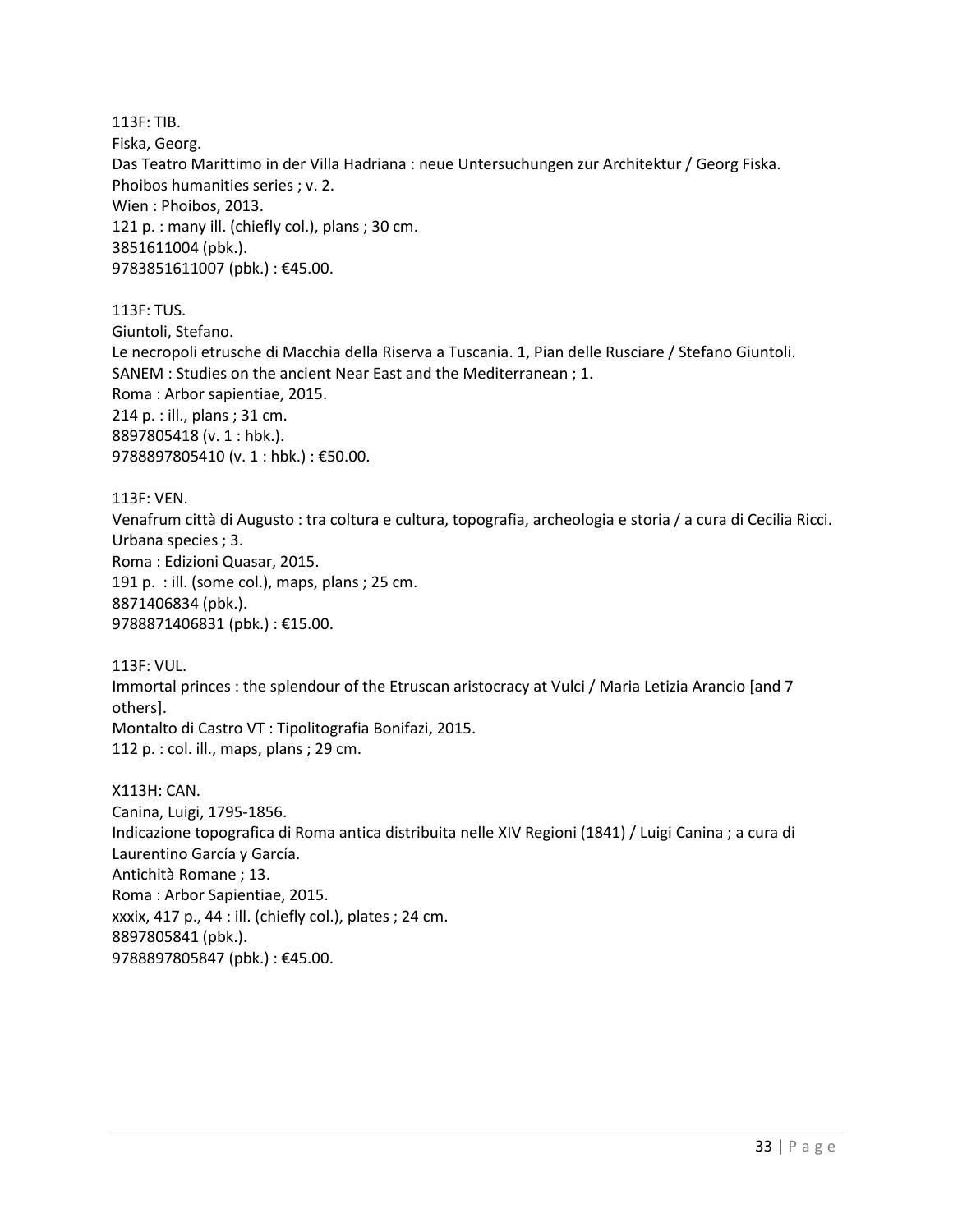113H: CAR. Carandini, Andrea. Le case del potere nell'antica Roma / Andrea Carandini ; con Daniela Bruno e Fabiola Fraioli. 1. ed. Economica Laterza ; 713. Roma : GLF editori Laterza, 2014. viii, 392 p., [8] p. of col. plates : ill., plans ; 24 cm. 8858116321 (pbk.). 9788858116326 (pbk.) : €16.00.

113J: AMA.

Foro Boario e Foro Olitorio : i fori minori di Roma : studi topografici e contesti filologici / Sabrina Amaducci, Giuseppe Lugli, Ilaria Soda. Antichità romane ; 15. Roma : Arbor Sapientiae editore, 2015. 277 p. : ill., plans ; 24 cm. 8897805582 (pbk.). 9788897805588 (pbk.) : €35.00.

X113J: FOR.

La rampa imperiale : scavi e restauri tra Foro Romano e Palatino : l'Aula nord-orientale del complesso domizianeo (cd. Oratorio dei XL Martiri) e il Lacus Iuturnae dalla demolizione della chiesa di Santa Maria Liberatrice / a cura di Patrizia Fortini. Milano : Electa, 2015.

214 p. : ill. (some col.), plans ; 28 cm. 8891807095 (hbk.). 9788891807090 (hbk.) : €50.00.

113J: GOL. Goldbeck, Vibeke. Fora augusta : das Augustusforum und seine Rezeption im Westen des Imperium Romanum / Vibeke Goldbeck. Eikoniká : Kunstwissenschaftliche Beiträge ; Bd. 5. Regensburg : Schnell & Steiner, 2015. 268 p. (incl. 70 p. of plates) : ill., plans ; 29 cm. 3795428785 (hbk.). 9783795428785 (hbk.) : €74.00.

113M: LAR. La Rocca, Eugenio. Il Pantheon di Agrippa / Eugenio La Rocca. Collezione Archeologica ; 11. Roma : Scienze e Lettere, 2015. viii, 107 p. : ill. (some col.), plans ; 24 cm. 8866870838 (pbk.). 9788866870838 (pbk.) : €25.00.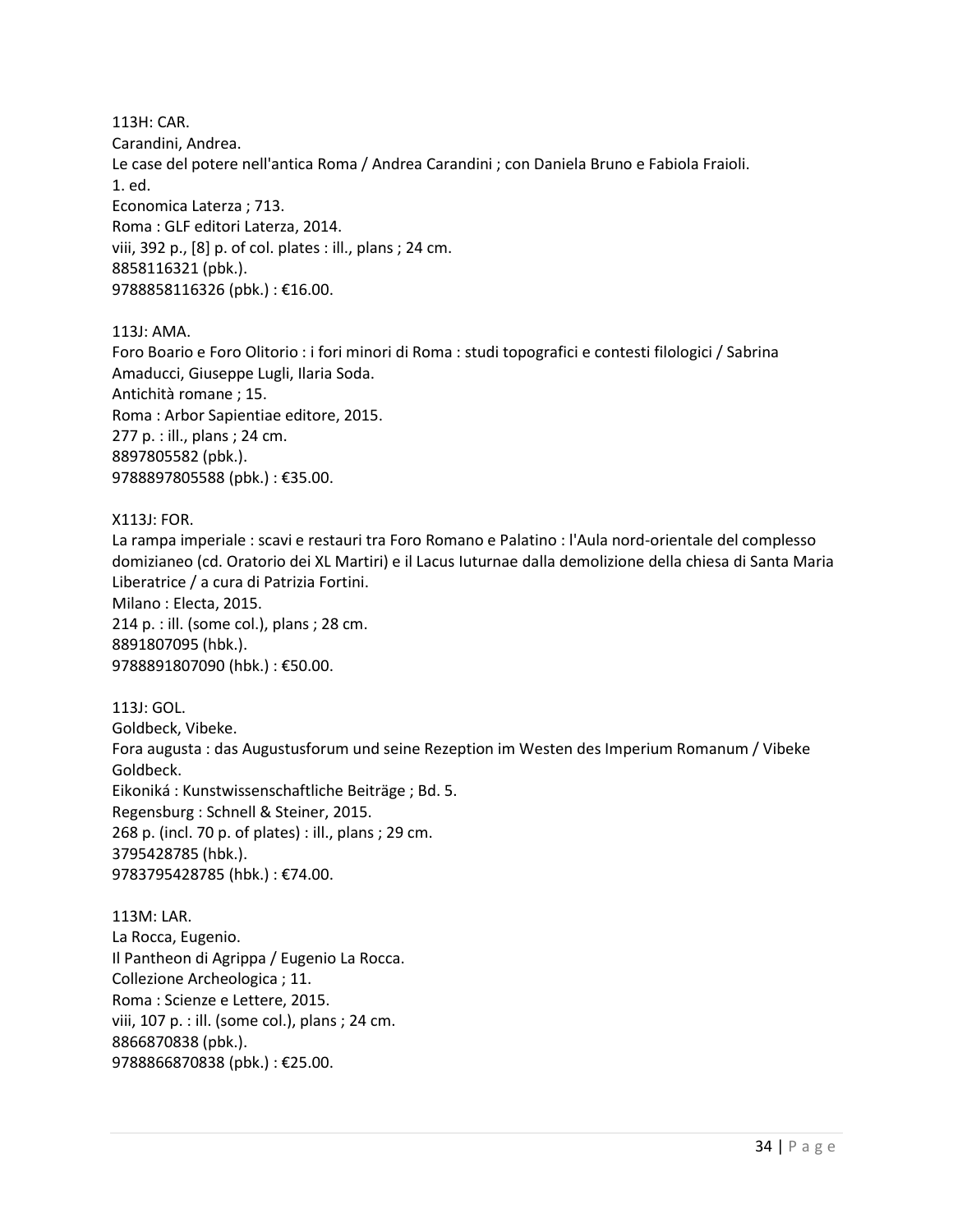113M: MAR. The Pantheon : from antiquity to the present / edited by Tod A. Marder, Mark Wilson Jones. New York, NY : Cambridge University Press, 2015. xix, 471 p., [16] p. of plates : ill. (some col.), plans ; 26 cm. 0521809320 (hbk.). 9780521809320 (hbk.) : £65.00 / \$99.00. R.

113P: BOO. Booms, Dirk. Sicily : culture and conquest / Dirk Booms and Peter Higgs. London : The British Museum Press, 2016. 288 p. : col. ill., maps ; 27 cm. 0714122890 (pbk.). 9780714122892 (pbk.) : £30.00.

113P: FRA.

Frasca, Massimo. Archeologia degli Iblei : indigeni e Greci nell'altipiano ibleo tra la prima e la seconda età del Ferro / Massimo Frasca. Mediterraneo e storia ; 4. Scicli (RG) : Edizioni di storia e studi sociali, 2015. 189 p. : 72 ill. ; 21 cm. 8899168075 (pbk.). 9788899168070 (pbk.) : €16.00.

113Q: SYR. Beste, Heinz-Jürgen. Die Mauern von Syrakus : das Kastell Euryalos und die Befestigung der Epipolai / Heinz-Jürgen Beste, Dieter Mertens ; mit einem Beitrag von Salvatore Ortisi ; Deutsches Archäologisches Institut Rom. Sonderschriften (Deutsches Archäologisches Institut. Römische Abteilung) ; Bd. 18. Wiesbaden : Reichert Verlag, 2015. 327 p. : ill. (some col.), maps, plans ; 35 cm. + 9 col. folded plans. 3954900335 (hbk.). 9783954900336 (hbk.) : €98.00. H.

114A: SAL.

Las guerras civiles romanas en Hispania : una revisión histórica desde la Contestania / Feliciana Sala Sellés y Jesús Moratalla Jávega (eds.).

[Alicante] : Universitat d'Alacant = Universidad de Alicante : MARQ, Diputación de Alicante, 2014.

294 p. : ill. (chiefly col.), maps, plans ; 30 cm.

8497173414 (Universidad de Alicante : pbk.).

9788497173414 (Universidad de Alicante : pbk.) : €20.00.

8415327498 (Diputación de Alicante : pbk.).

9788415327493 (Diputación de Alicante : pbk.) : €20.00.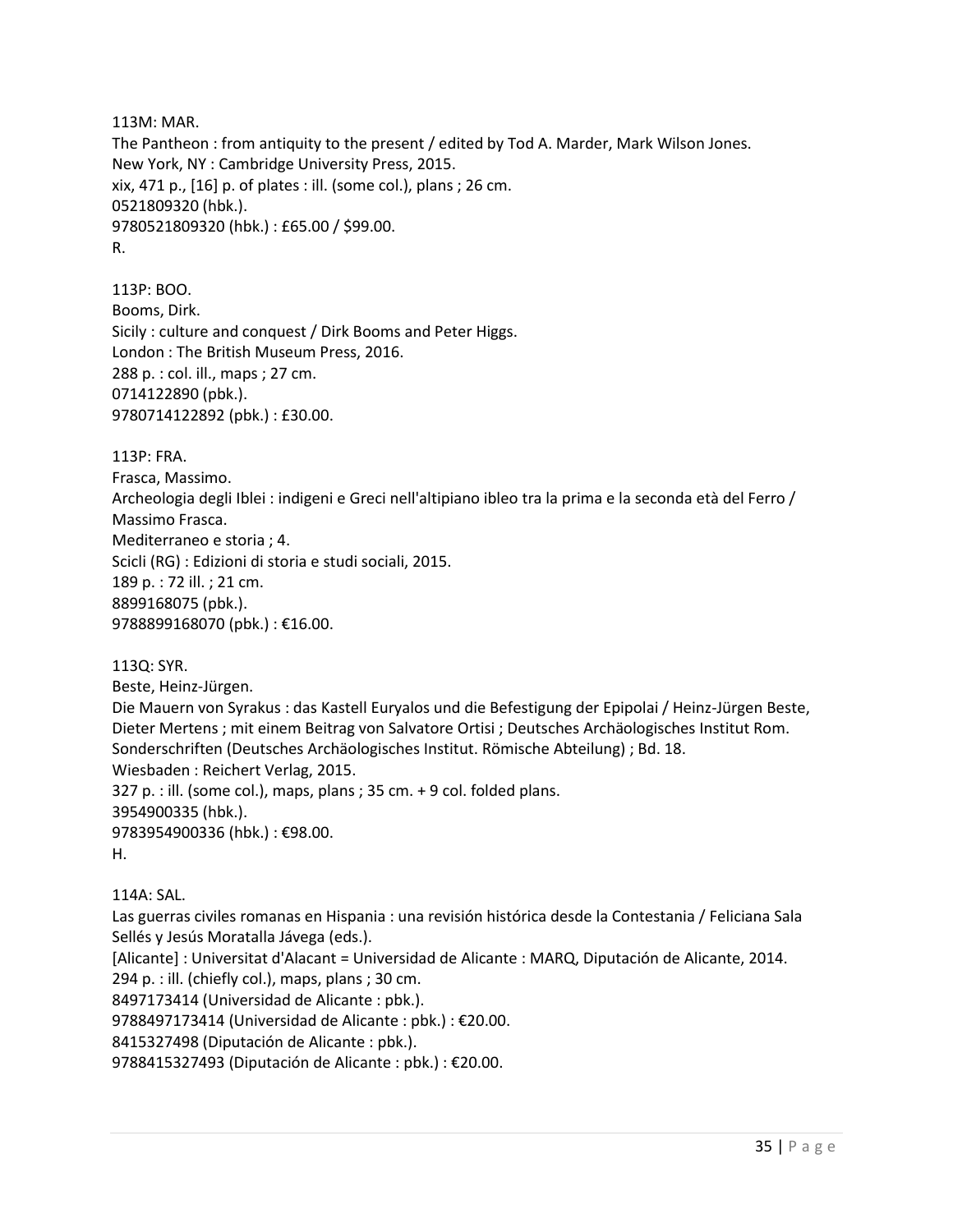114B: CAM.

Las guerras astur-cántabras / coordinadores, Jorge Camino Mayor, Eduardo José Peralta Labrador & Jesús Francisco Torres-Martínez. Gijón/Xixón : KRK Ediciones, 2015. 405 p. : col. ill., maps, ports ; 28 cm. 8483675145 (pbk.). 9788483675144 (pbk.) : €45.00.

114B: NOG. Ciudades romanas de Extremadura / T. Nogales Basarrate, M. J. Pérez del Castillo (eds.). Studia Lusitana ; 8. Mérida : Museo Nacional de Arte Romano, Departamento de Investigación, [2014]. 259 p. : ill., maps, plans ; 30 cm. 8461736958 (pbk.). 9788461736959 (pbk.) : €30.00.

114B: RAM.

Las ciudades de la Tarraconense oriental entre los s. II-IV d.C. : evolución urbanística y contextos materiales / S. F. Ramallo Asensio & A. Quevedo Sánchez (eds.). 1a ed. Murcia : Universidad de Murcia, Servicio de Publicaciones, 2014. 339 p. : ill., maps, plans ; 24 cm. 8416038635 (pbk.). 9788416038633 (pbk.) : 34.00.

114C: COL. Burch i Rius, Josep, 1965- La alfarería romana del Collet Est (Calonge, Girona) / Josep Burch, Josep Maria Nolle, Joaquim Tremoleda. BAR international series ; 2770. Oxford : British Archaeological Reports, 2015. 245 p. : ill., maps, plans ; 30 cm. 1407314327 (pbk.). 9781407314327 (pbk.) : £44.00.

114H: GLA. Delestre, Xavier. Le mausolée de Saint-Rémy-de-Provence : les Iulii, Jules César et la bataille de Zéla / Xavier Delestre et François Salviat ; aquarelles de Jean-Claude Golvin ; photographies de Christian Hussy et Michel Olive. Paris : Errance, 2015. 174 p. : ill. (some col.), maps, plans ; 26 cm. 2877725847 (pbk.). 9782877725842 (pbk.) : €32.00.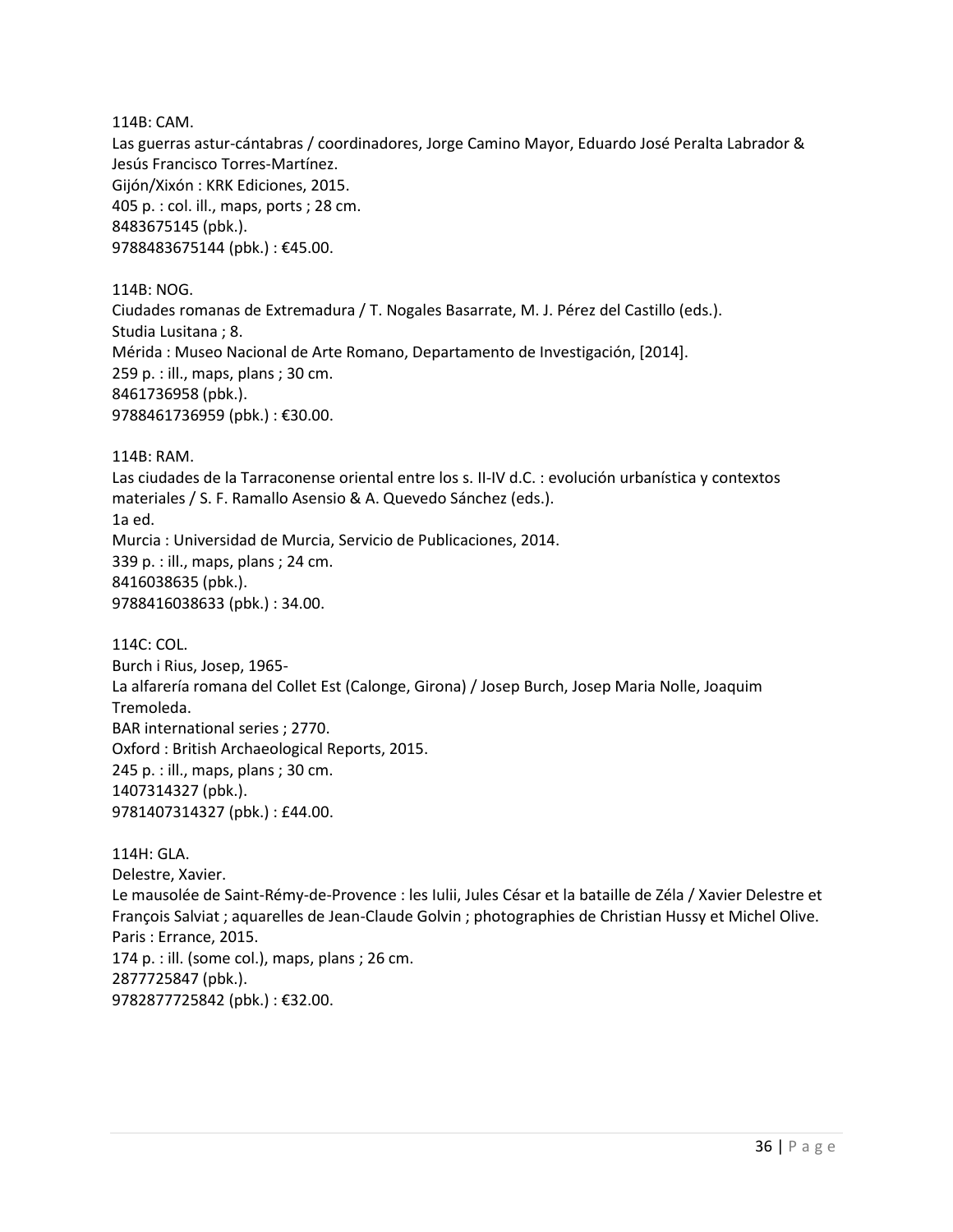115A: HEI.

Neue Forschungen zu zivilen Kleinsiedlungen (vici) in den römischen Nordwest-Provinzen : Akten der Tagung Lahr 21.-23.10.2010 / herausgegeben von Alexander Heising. Bonn : Verlag Dr. Rudolf Habelt GmbH, 2013. 380 p. : ill. (chiefly col.), maps, plans ; 31 cm. 3774937591 (hbk.). 9783774937598 (hbk.) : €89.00.

116A: LAB. De la Bédoyère, Guy. The real lives of Roman Britain / Guy de la Bédoyère. New Haven ; London : Yale University Press, 2015. xxi, 241 p., [16] p. of col. plates ; 24 cm. 0300207190 (hbk.). 9780300207194 (hbk.) : £20.00. B.

116D: BAT.

La Trobe-Bateman, Emily. Bath : a study of settlement around the sacred hot springs from the Mesolithic to the 17th century AD : an archaeological assessment / by Emily La Trobe-Bateman and Rosalind Niblett. Oxford : Oxbow Books, 2016. xv, 224 p. : ill., maps, plans ; 30 cm. 1782979980 (hbk.). 9781782979982 (hbk.) : £40.00. B.

116D: HOL.

'A mersshy contree called Holdernesse' : excavations on the route of a National Grid pipeline in Holderness, East Yorkshire : rural life in the claylands to the east of the Yorkshire Wolds, from the mesolithic to the Iron Age and Roman periods, and beyond / edited by Gavin Glover, Paul Flintoft [and] Richard Moore with contributions by Hugo Anderson-Whymark ... [et al.] ; illustrations by Jacqueline Churchill, Dave West and Susan Freebrey. Oxford : Archaeopress Publishing Ltd, 2016. xii, 284 p. : ill. (some col.), maps, plans ; 30 cm. 1784913138 (pbk.). 9781784913137 (pbk.) : £40.00.

B.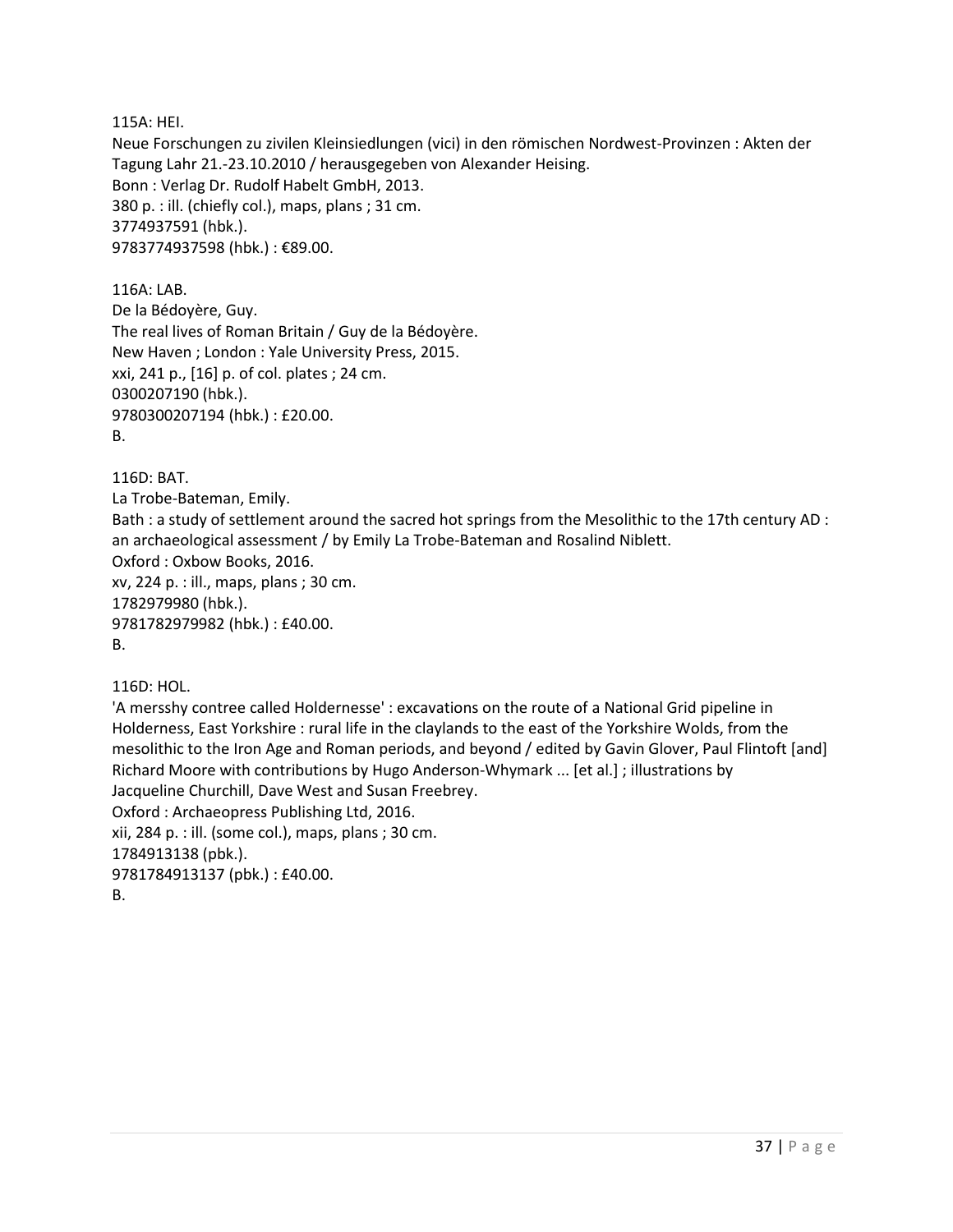116D: LIN.

Steane, Kate.

The archaeology of the lower city and adjacent suburbs / Kate Steane ; with Margaret J. Darling, Michael J. Jones, Jenny Mann, Alan Vince and Jane Young. Lincoln archaeological studies ; No. 4. Oxford : Oxbow Books, 2016. xiv, 550 p. : ill., plans ; 30 cm. 1782978526 (hbk.). 9781782978527 (hbk.) : £55.00. B.

116D: SNO.

Dawkes, Giles.

Flavian and later buildings at Snodland Roman Villa : excavations at Cantium Way, Snodland, Kent / by Giles Dawkes ; with contributions from Lucy Allott [and eleven others] ; illustrations by Fiona Griffin and Justin Russell.

Spoilheap monograph series ; 9.

[Norwich, Norfolk] : SpoilHeap Publications, 2015.

xvi, 135 p. : ill. (some col.), maps, plans ; 30 cm. 0957650930 (pbk.).

9780957650930 (pbk.) : £20.00.

B.

# **117-119: ANCIENT HISTORY**

117D: OLA.

II Jornadas Predoctorales en Estudios de la Antigüedad y de la Edad Media. Ktēma es aiei: el texto como herramienta común para estudiar el pasado : proceedings of the Second Postgraduate Conference in Studies of Antiquity and Middle Ages, Universitat Aut<sup>®</sup>oma de Barcelona, 19-21st November 2014 / edited by N. Olaya Montero, M. Montoza Coca, A. Aguilera Felipe, R. Gómez Guiu. BAR international series ; 2775. Oxford : British Archaeological Reports Ltd, 2015. viii, 209 p. : ill., maps ; 30 cm. 1407314556 (pbk.). 9781407314556 (pbk.) : £39.00.

X118A: VEN. Venning, Timothy. A chronology of ancient Greece / Timothy Venning. Barnsley : Pen & Sword Military, 2015. [v], 311 p. ; 24 cm. 1473834287 (hbk.). 9781473834286 (hbk.) : £25.00 / \$39.95. H.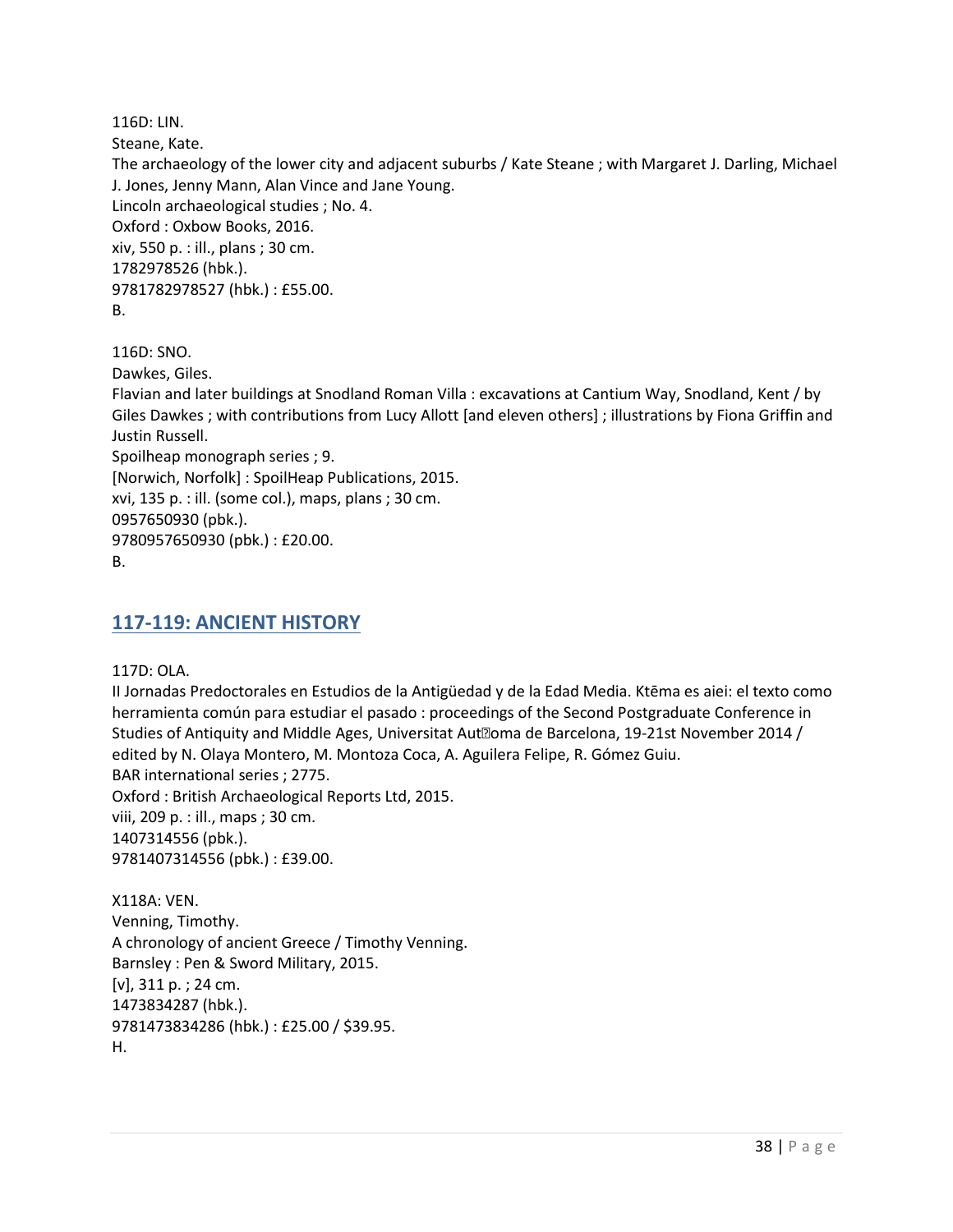118L Copy 2: ANS. Anson, Edward. Eumenes of Cardia : a Greek among Macedonians / by Edward M. Anson. [2nd ed.]. Mnemosyne supplements. History and archaeology of classical antiquity ; v. 383. Leiden ; Boston : Brill, 2015. xvi, 296 p. : maps ; 24 cm. 9004297154 (hbk.). 9789004297159 (hbk.) : £105.00 / €126.00 / \$163.00. H.

118L: KLE. Kleu, Michael, 1978- Die Seepolitik Philipps V. von Makedonien / Michael Kleu ; mit einem Vorwort von Ute und Dietrich Redell. Kleine Schriftenreihe zur Militär- und Marinegeschichte ; Bd. 24. Bochum : Verlag Dr. Dieter Winkler, 2015. 252 p. : ill., col. maps ; 24 cm. 3899112512 (hbk.). 9783899112511 (hbk.) : €62.45. 3899112369 (pbk.). 9783899112368 (pbk.) : €44.45.

118L: THO. Thonemann, Peter. The Hellenistic age / Peter Thonemann. Oxford : Oxford University Press, 2016. xiii, 152 p. : 17 ill., 2 maps ; 18 cm. 0198759010 (hbk.). 9780198759010 (hbk.) : £12.99. H.

118N: HAD. Hadas-Lebel, Mireille. La révolte des Maccabées : 167-142 av. J.-C. / Mireille Hadas-Lebel. 2e éd., rev. et corr. Collection Illustoria. Histoire ancienne ; 20. Clermont-Ferrand : Lemme edit, 2014. 101 p., xvi p. of plates (mostly col.) : ill., geneal. table, maps, music ; 21 cm. 2917575476 (pbk.). 9782917575475 (pbk.) : €17.90.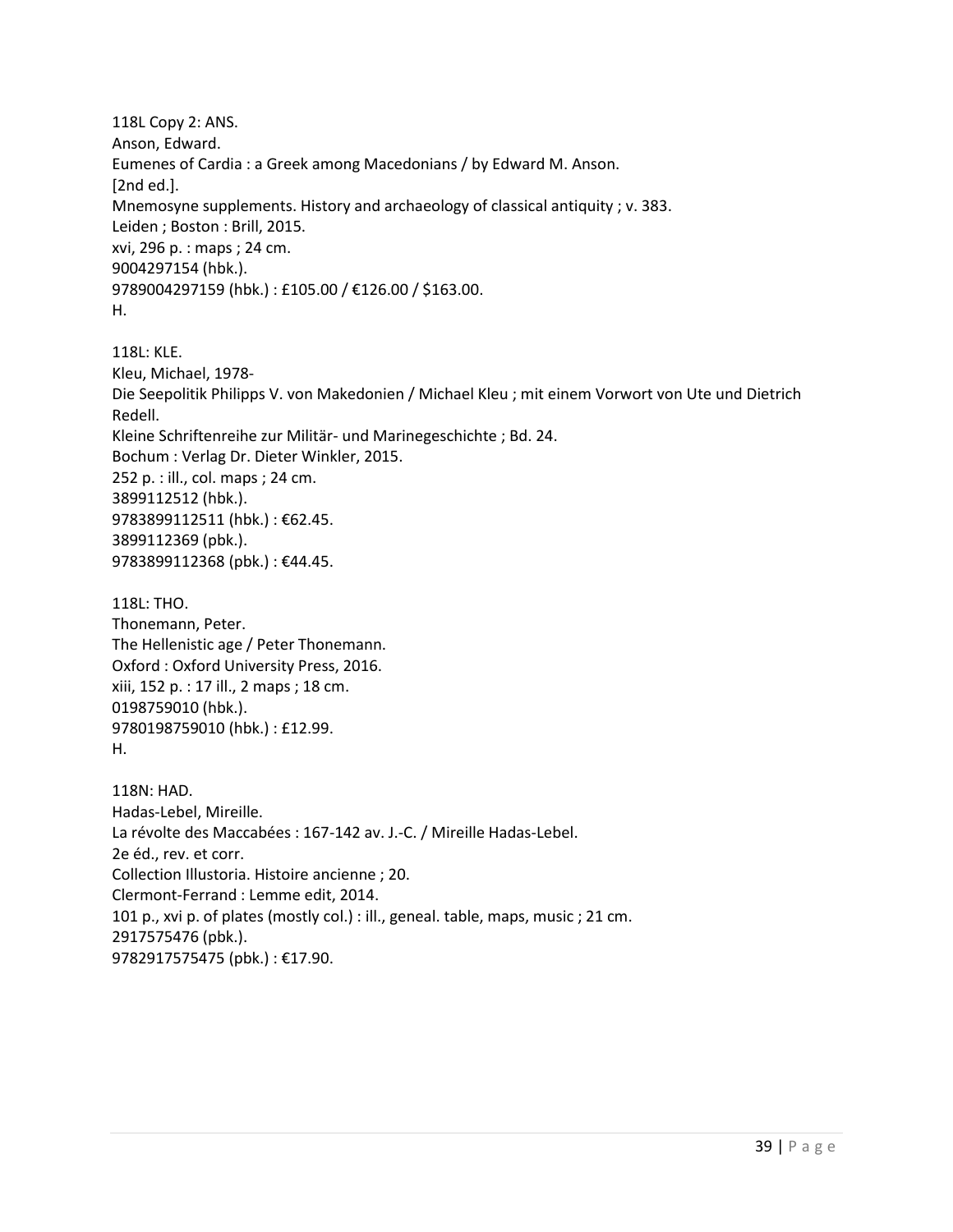118o: BIE. Bielman, Anne, 1960- Inventer le pouvoir féminin : Cléopâtre I et Cléopâtre II, reines d'Egypte au IIe s. av. J.-C. / Anne Bielman Sánchez et Giuseppina Lenzo ; avec une contribution de Nicolas Consiglio. Echo (Université de Lausanne. Institut d'archéologie et d'histoire ancienne) ; 12. Bern ; Oxford : Peter Lang, 2015. xx, 556 p., ix p. of plates (1 folded) : ill. (some col.) ; 23 cm. 3034320752 (pbk.). 9783034320757 (pbk.) : £83.00.

118o: STR. Strano, Silvio. L'immagine del potere nell'egitto tolemaico : revisione critica dell'iconografia di Cleopatra VII Philopator / Silvio Strano. BAR international series ; 2773. Oxford : British Archaeological Reports Ltd., 2015. 235 p. : ill. (some col.), plans ; 30 cm. 1407314378 (pbk.). 9781407314372 (pbk.) : £37.00.

119C: TEY. Teyssier, Eric. Les secrets de la Rome antique / Éric Teyssier. Paris : Perrin, 2015. 329 p. : maps ; 21 cm. 2262051291 (pbk.). 9782262051297 (pbk.) : €21.90.

X119E: REQ. Requena, Miguel. L'imperatore predestinato : i presagi di potere in epoca imperiale romana / Miguel Requena ; edizione italiana a cura di Maria Cristina Bitti. Biblioteca spagnola di studi classici ; 8. Roma : "L'Erma" di Bretschneider, 2015. 246 p. ; 21 cm. 8891308536 (pbk.). 9788891308535 (pbk.) : €100.00.

119F.1: CIC. Cicekdagi, Gülden, 1983- Publius Quinctilius Varus : Leben und Nachleben / Gülden Cicekdagi. Europäische Hochschulschriften. Reihe III, Geschichte und ihre Hilfswissenschaften ; Bd. 1092 = Publications Universitaires Européennes. Série III, Histoire, sciences auxiliaires de l'histoire ; Bd. 1092 = European University Studies. Series III, History and Allied Studies ; v. 1092. Frankfurt am Main ; Oxford : P. Lang, 2012. 136 p. ; 21 cm. 3631623267 (pbk.). 9783631623268 (pbk.) : £20.00.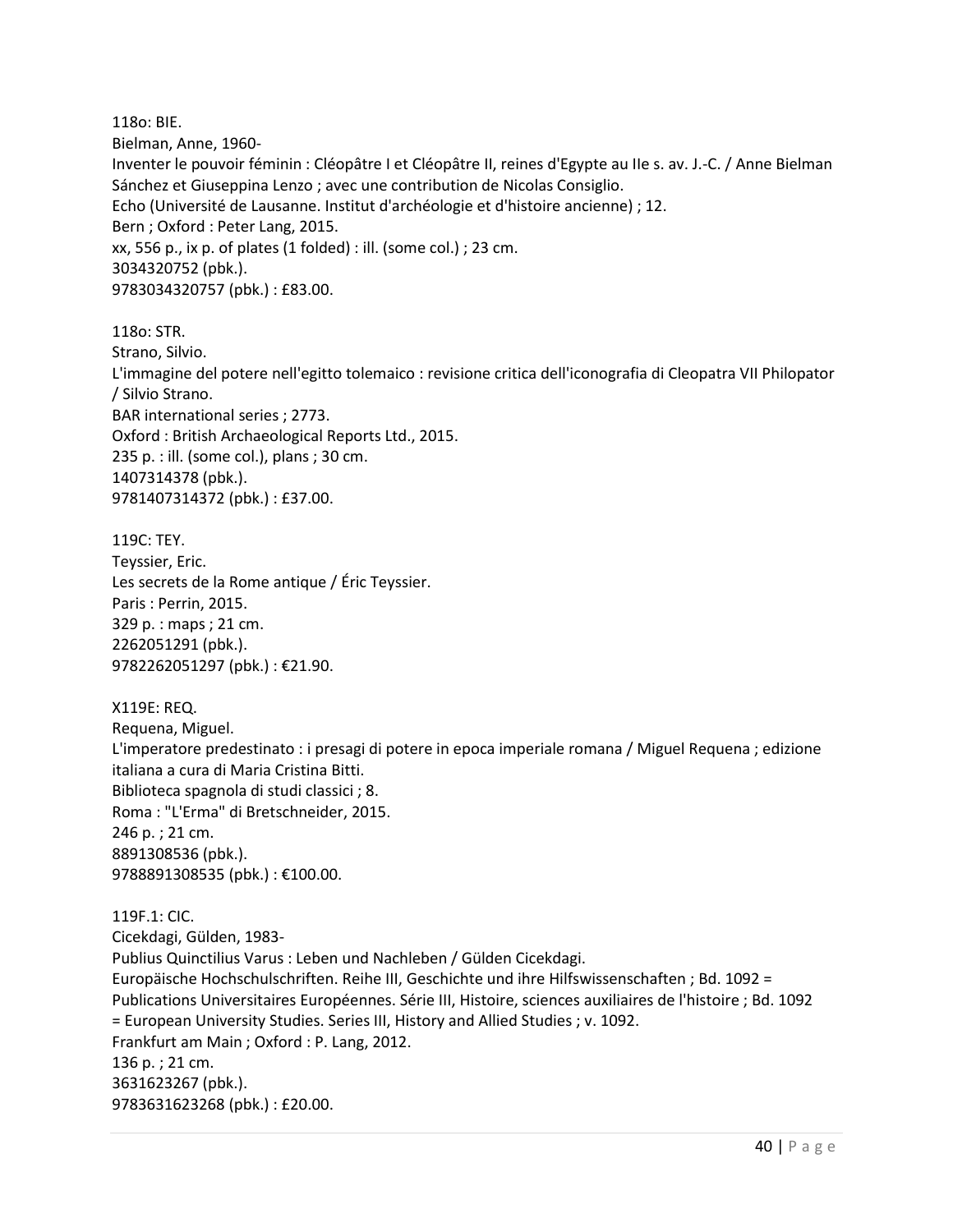119F.1: HAV. Havener, Wolfgang. Imperator Augustus : die diskursive Konstituierung der militärischen persona des ersten römischen princeps / Wolfgang Havener. Studies in ancient monarchies ; v. 4. Stuttgart : Franz Steiner Verlag, 2016. 424 p. ; 25 cm. 3515112200 (hbk.). 9783515112208 (hbk.) : €69.00. 9783515112215 (online). R.

119F.5: GRA. Grau, Donatien. Neron en Occident : une figure de l'histoire / Donatien Grau. Bibliothèque des idées. Paris : Gallimard, 2015. 407 p. : ill. ; 23 cm. 2070143678 (pbk.). 9782070143672 (pbk.) : €32.00.

119F.5: SAL. Salles, Catherine, 1940- Le grand incendie de Rome : 64 ap. J.-C. / Catherine Salles. Texto : le goût de l'histoire. Paris : Tallandier, 2015. 256 p. : ill. ; 18 cm. 9791021014251 (pbk.) : €9.00.

119H.2: ZER. Zerbini, Livio. Le guerre daciche / Livio Zerbini. Introduzioni. Bologna : Il mulino, 2015. 150 p. : ill., maps ; 20 cm. 8815254668 (pbk.). 9788815254665 (pbk.) : €14.00.

119J.1: NAD. Nadolny, Sonja. Die severischen Kaiserfrauen / Sonja Nadolny. Palingenesia ; Bd. 104. Stuttgart : Franz Steiner Verlag, 2016. 257 p. : ill. ; 25 cm. 3515113118 (hbk.). 9783515113113 (hbk.) : €52.00. 9783515113151 (online). R.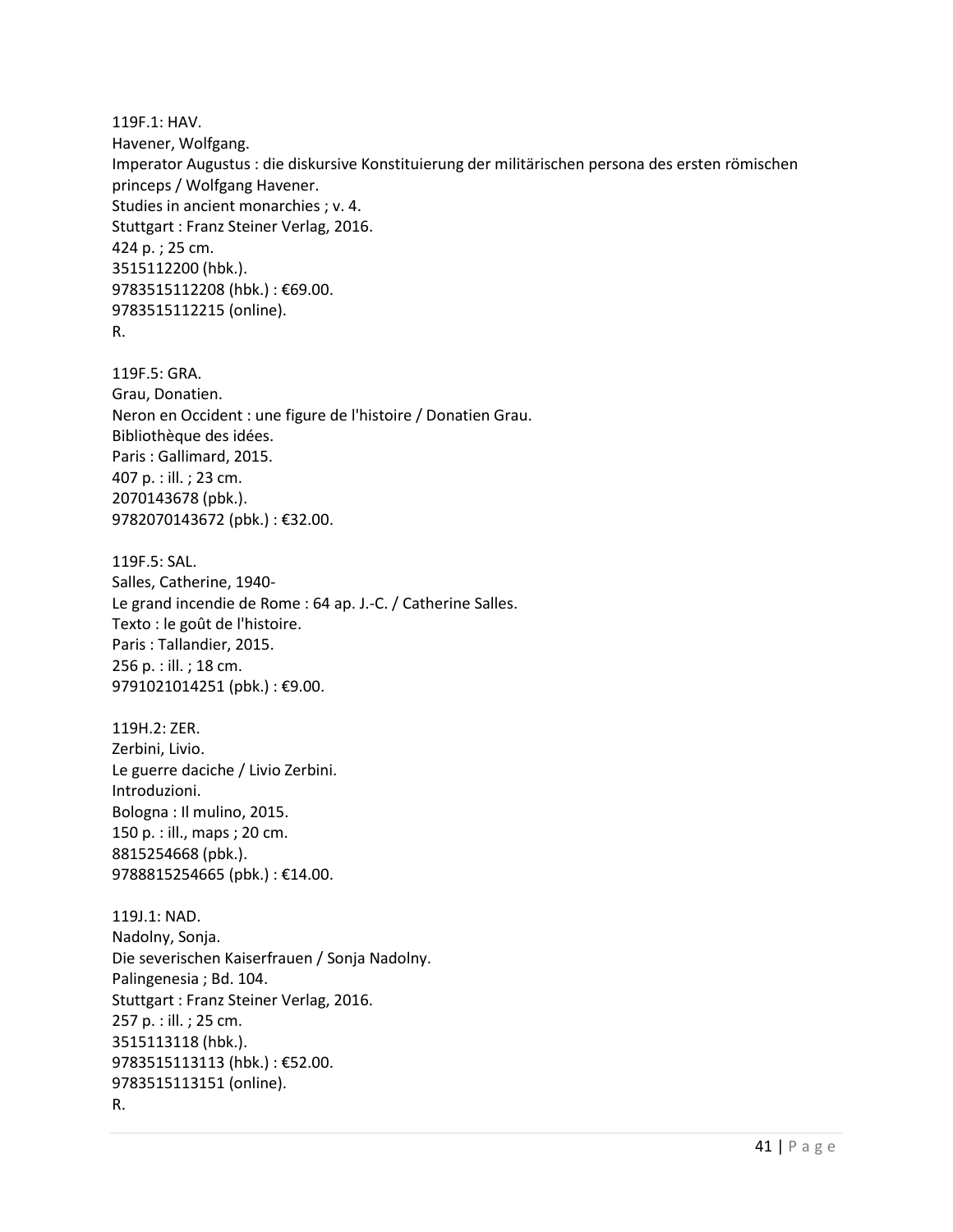119K: BAB.

Das Recht der "Soldatenkaiser" : rechtliche Stabilität in Zeiten politischen Umbruchs? / herausgegeben von Ulrike Babusiaux und Anne Kolb. Berlin : De Gruyter, 2015. vi, 291 p. : ill. ; 25 cm. 3050060328 (hbk.). 9783050060323 (hbk.) : €49.80. 9783050094717 (PDF). 3050094710 (PDF). 9783110380699 (EPUB). 3110380692 (EPUB).

119L: VAC.

Serdica edict (311 AD) : concepts and realizations of the idea of religious toleration / edited by Vesselina Vachkova and Dimitar Dimitrov. Bŭlgarska vechnost. Sofia : Tangra, TanNakRa Publishing House : Centre for Research on the Bulgarians, 2014. 320 p. : ill., facsims, plans ; 24 cm. 9543781028 (pbk.). 9789543781027 (pbk.) : Lev 24.00.

119L.2: COP.

L'Editto di Costantino 1700 anni dopo : atti del convegno di studi, Bari, 11-12 aprile 2013 / a cura di Raffaele Coppola e Carmela Ventrella. Quaderni di Giornate canonistiche baresi ; (Nuova serie), 2. Bari : Cacucci editore, 2015. xi, 193 p. : ill., plan ; 25 cm. 8866114766 (pbk.). 9788866114765 (pbk.) : €22.00.

119M: FOE. Osten und Westen 400-600 n. Chr. : Kommunikation, Kooperation und Konflikt / Carola Föller, Fabian Schulz (Hg.). Roma Aeterna. Beiträge zu Spätantike und Frühmittelalter ; Bd. 4. Altertumswissenschaften. Stuttgart : Franz Steiner Verlag, 2016. 316 p. ; 25 cm. 3515109420 (hbk.). 9783515109420 (hbk.) : €54.00. 9783515111850 (online). R.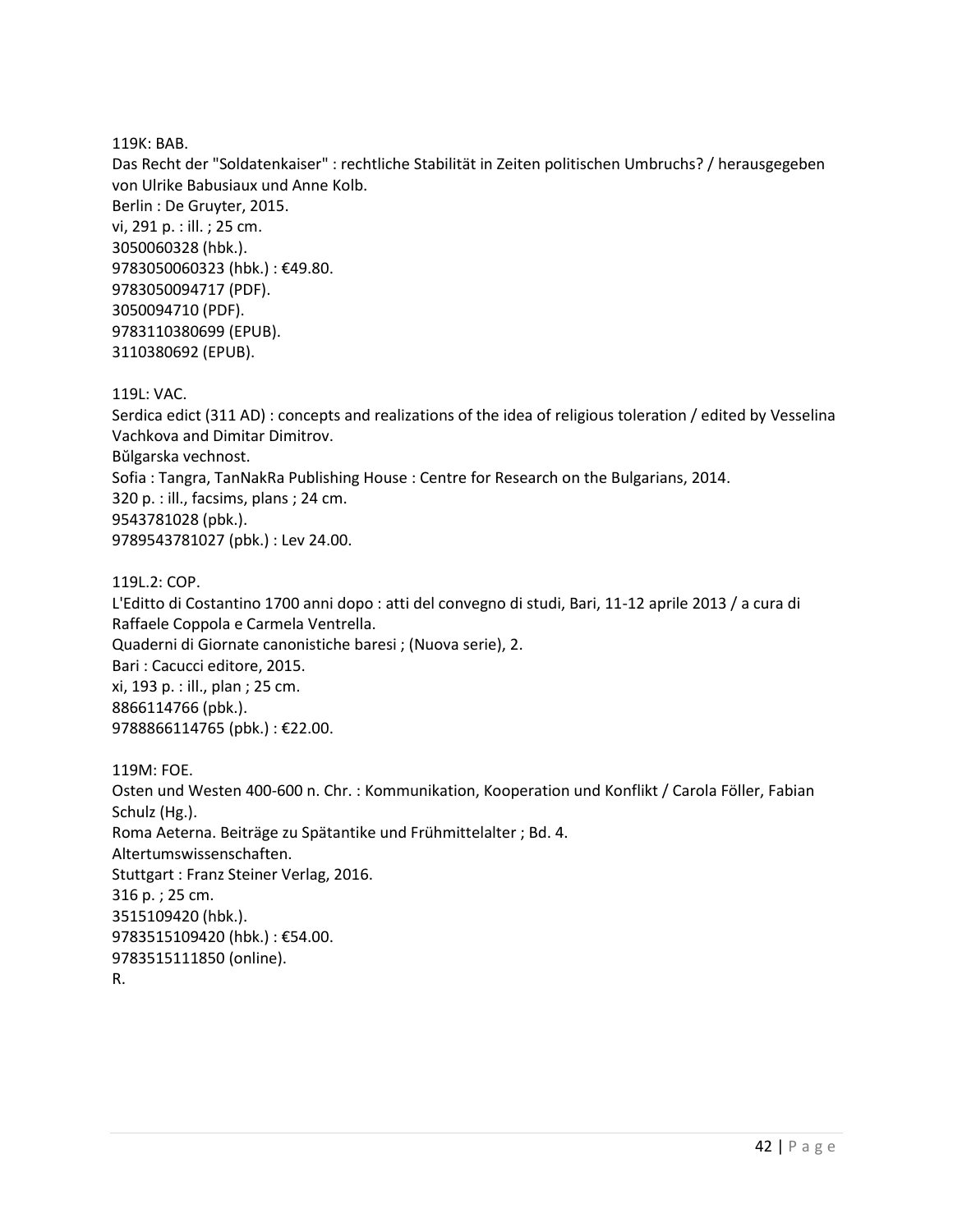119M: LEB. Lebedynsky, Iaroslav, 1960- La grande invasion des Gaules : 407-409 / Iaroslav Lebedynsky. Collection Illustoria. Histoire ancienne ; 15. Clermont-Ferrand : Lemme edit, 2012. 102 p., xiv p. of plates : ill. (chiefly col.), col. maps ; 21 cm. 2917575301 (pbk.). 9782917575307 (pbk.) : €17.30.

119M: MON.

Tensioni sociali nella tarda antichità nelle province occidentali dell'Impero romano : atti del I Convegno internazionale, Roma 29 novembre 2013 / a cura di Luca Montecchio. Techne ; nuova serie, 12. Perugia : Graphe.it edizioni, 2015. xi, 167 p. : ill., maps ; 24 cm. 8897010873 (pbk.). 9788897010876 (pbk.) : €24.50.

119M: ROM. La caída del Imperio Romano : cuestiones historiográficas / Mirella Romero Recio (Coord.). Alte Geschichte. Potsdamer altertumswissenschaftliche Beiträge (PAWB) ; Bd. 53. Stuttgart : Franz Steiner Verlag, 2016. 220 p. : ill. ; 24 cm. 3515109633 (pbk.). 9783515109635 (pbk.) : €52.00. 9783515109659 (online). R.

119N: COR. Ruling the Greek world : approaches to the Roman Empire in the East / edited by Juan Manuel Cortés Copete, Elena Muñoz Grijalvo and Fernando Lozano Gómez. Potsdamer altertumswissenschaftliche Beiträge (PAWB) ; Bd. 52. Alte Geschichte. Stuttgart : Franz Steiner Verlag, [2015]. 192 p. ; 24 cm. 3515111352 (pbk.). 9783515111355 (pbk.) : €44.00. 9783515111362 (online). R.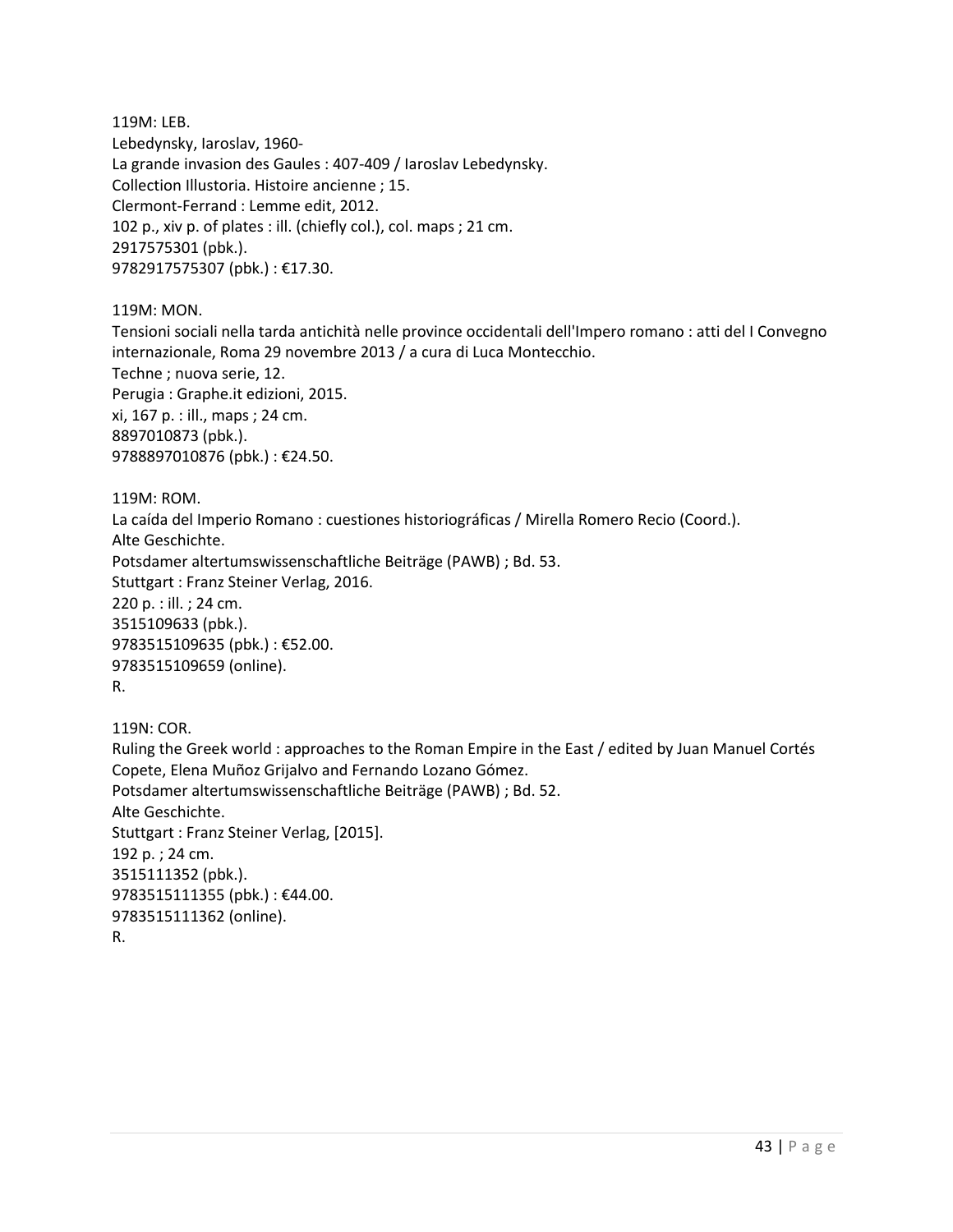119N: HAR. Harrel, John S. The Nisibis War 337-363 : the defence of the Roman East AD337-363 / John S. Harrel. Barnsley, South Yorkshire : Pen & Sword Military, 2016. xiv, 274 p., [8] p. of plates : ill., maps, plans ; 24 cm. 147384830X (hbk.). 9781473848306 (hbk.) : £25.00 / \$39.95. R.

ST.29.

Special 40th anniversary issue dedicated to A. A. M. Bryer / [editorial Peter Mackridge and Ruth Macrides]. Byzantine and modern Greek studies ; v. 40, issue 1, 2016. Cambridge : Cambridge University Press, 2016. 185 p. ; 25 cm.

119P: HAR. Harris, Jonathan, 1961- The lost world of Byzantium / Jonathan Harris. New Haven ; London : Yale University Press, 2015. xi, 264 p., [16] p. of plates : ill., maps ; 24 cm. 0300178573 (hbk.). 9780300178579 (hbk.) : £25.00. H.

119Q: HAL. Haldon, John F. The empire that would not die : the paradox of eastern Roman survival, 640-740 / John Haldon. Cambridge, Massachusetts ; London : Harvard University Press, 2016. xii, 418 p. : ill., maps ; 25 cm. 0674088778 (hbk.). 9780674088771 (hbk.) : £33.95. H.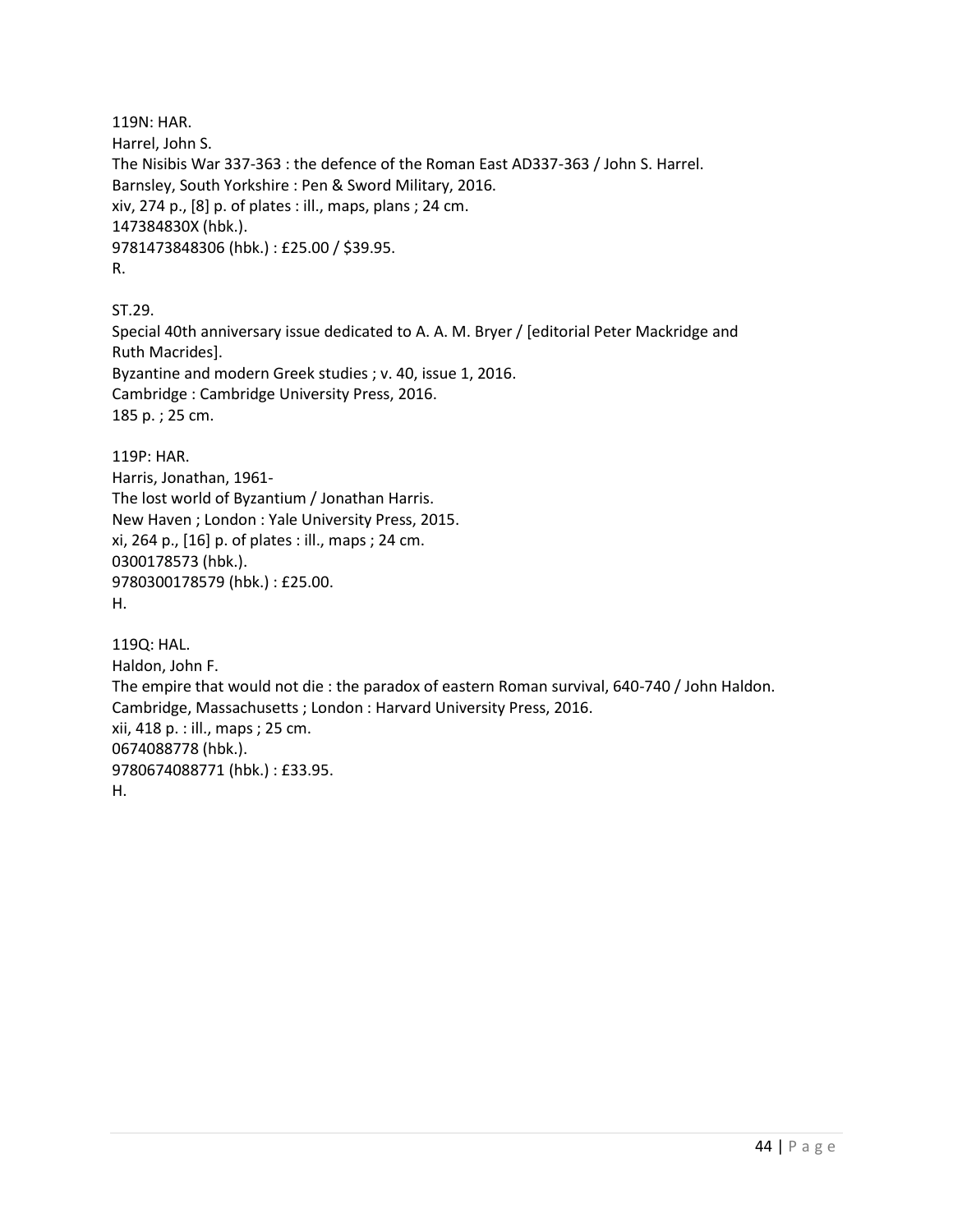# **120: CHRISTIANITY, JUDAISM ETC.**

120B: SMI. Smith, Kyle, 1977- Constantine and the captive Christians of Persia : martyrdom and religious identity in late antiquity / Kyle Smith. Transformation of the classical heritage ; 57. Oakland, California : University of California Press, 2016. xxi, 231 p. : ill. ; 24 cm. 0520289609 (hbk.). 9780520289604 (hbk.) : £70.95. 0520964209 (electronic). 9780520964204 (electronic). R.

120C: BRO. Brown, Peter, 1935- Treasure in heaven : the holy poor in early Christianity / Peter Brown. Richard lectures for 2012. Charlottesville ; London : University of Virginia Press, 2016. xxv, 162 p. : map ; 23 cm. 0813938287 (hbk.). 9780813938288 (hbk.) : £23.50 / \$22.95. 9780813938295 (e-book). H. or R.

120C: CHE. Chenoll Alfaro, Rafael R. Entre el verbo y la palabra : estudios sobre judaísmo y cristianismo / Rafael R. Chenoll Alfaro. Mediterranea ; 16. Madrid : Ediciones Clásicas, 2015. 259 p. : 1 port. ; 22 cm. 8478828079 (pbk.). 9788478828074 (pbk.).

120E: BER. Berzon, Todd S., 1983- Classifying Christians : ethnography, heresiology, and the limits of knowledge in Late Antiquity / Todd S. Berzon. Oakland, California : University of California Press, 2016. xiv, 302 p. ; 24 cm. 0520284267 (hbk.). 9780520284265 (hbk.) : £70.95. 0520959884 (electronic). 9780520959880 (electronic). H. or R.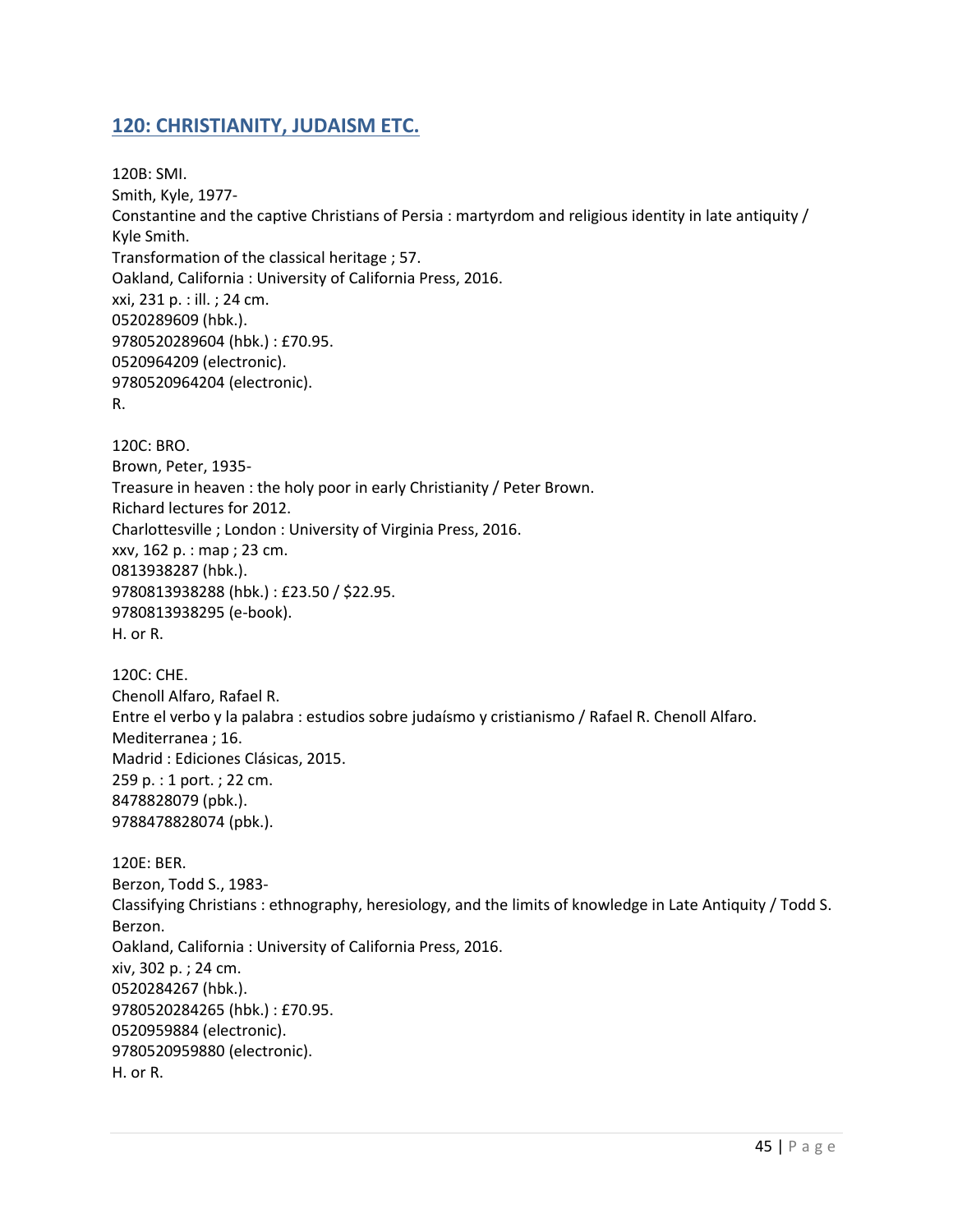120F: NEI. Collecting early Christian letters from the apostle Paul to late antiquity / edited by Bronwen Neil, Pauline Allen. Cambridge ; New York : Cambridge University Press, 2015. xiii, 260 p. ; 24 cm. 1107091861 (hbk.). 9781107091863 (hbk.) : £65.00 / \$99.00. H. or R.

### **121: POLITICS AND LAW**

121B: AMI. Amiri, Bassir. Esclaves et affranchis des Germanies : mémoire en fragments : étude des inscriptions monumentales / Bassir Amiri ; Redaktion : Johannes Deißler. Forschungen zur antiken Sklaverei ; Bd. 41. Geschichte. Stuttgart : Franz Steiner Verlag, 2016. ix, 249 p. : ill., maps ; 24 cm. 3515110887 (pbk.). 9783515110884 (pbk.) : €44.00. 9783515112895 (E-Book). R.

121B: SCH.

Antike Sklaverei zwischen Verdammung und Beschönigung : Kolloquium zur Rezeption antiker Sklaverei vom 17. bis 20. Jahrhundert / Winfried Schmitz (Hg.). Forschungen zur antiken Sklaverei ; Bd. 40. Geschichte. Stuttgart : Franz Steiner Verlag, 2016. xii, 259 p., [7] p. of plates : 9 ill. ; 24 cm. 3515110895 (pbk.). 9783515110891 (pbk.) : €46.00.

R.

ST.12. La royauté dans la Grèce antique. Ktema : civilisations de l'Orient, de la Grèce et de Rome antiques ; no. 40, 2015. Strasbourg : Presses universitaires de Strasbourg, 2015. 277 p. : ill. (some col.), ports ; 25 cm. 2868209114 (pbk.). 9782868209115 (pbk.) : €68.00.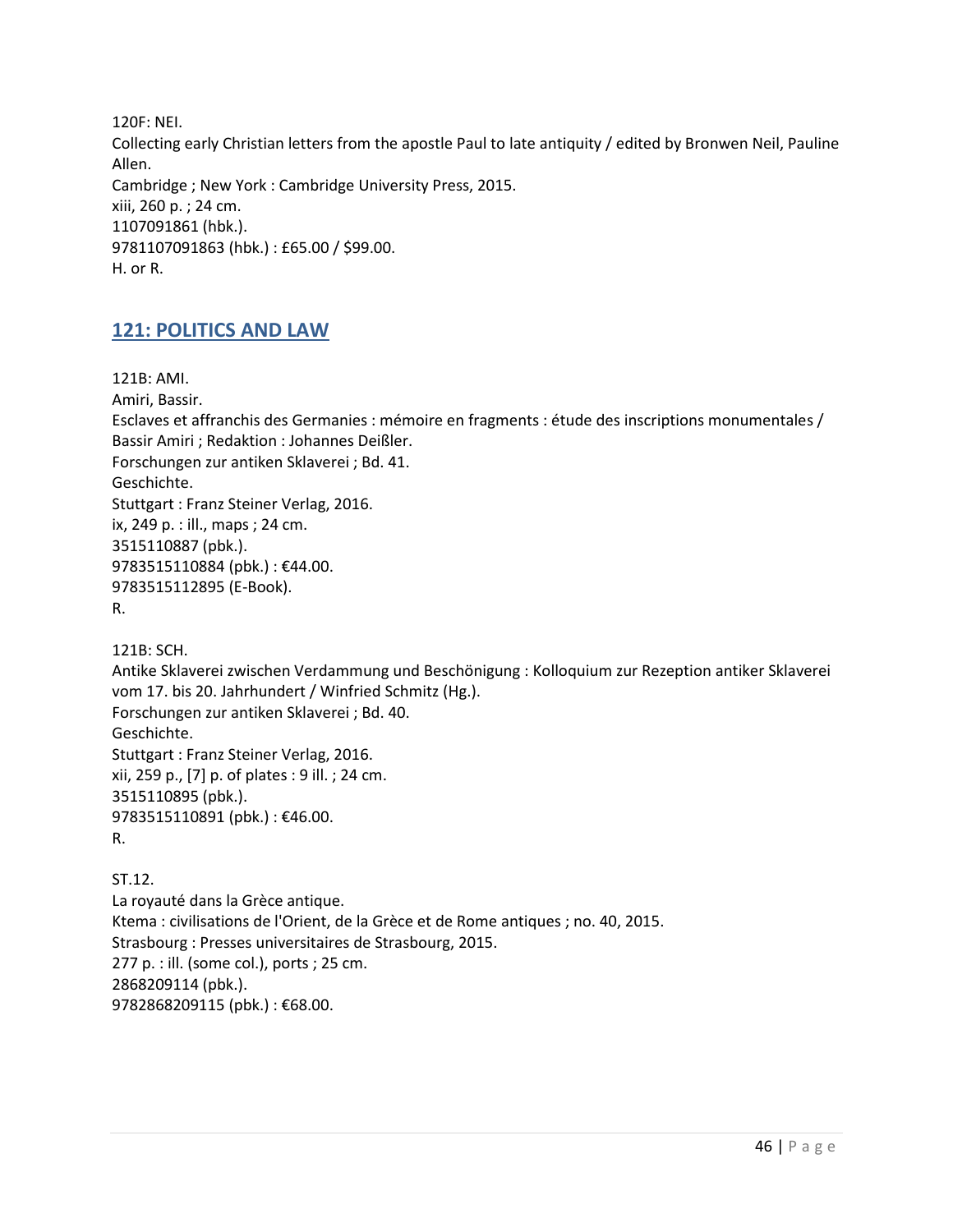121F: LEB. Le Bohec, Yann. Géopolitique de l'Empire romain / Yann Le Bohec. Paris : Ellipses, 2014. 252 p. : maps ; 24 cm. 2340002583 (pbk.). 9782340002586 (pbk.) : €24.00.

121F: VAL.

Movilidad forzada entre la Antigüedad Clásica y Tardía / edición de, Margarita Vallejo Girvés, Juan Antonio Bueno Delgado, Carlos Sánchez-Moreno Ellart. Obras colectivas UAH. Humanidades ; 44.

Alcalá de Henares (España) : Universidad de Alcalá Servicio de Publicaciones, 2015.

292 p. : ill., maps ; 24 cm.

841613359X (pbk.).

9788416133598 (pbk.) : €15.00.

121H: BAR.

Barta, Heinz.

"Graeca non leguntur"? : zu den Ursprüngen des europäischen Rechts im antiken Griechenland / Heinz Barta.

Bd. 3/1 - Das griechische Recht in seinem kulturhistorischen Umfeld: Beispiele aus Dichtung, Geschichtsschreibung, Philosophie und (Kautelar)jurisprudenz.

Wiesbaden : Harrassowitz, 2014.

xxii, 547 p. : geneal. table, maps ; 25 cm. 3447100362 (Bd. 3.1 : hbk.).

9783447100366 (Bd. 3.1 : hbk.) : €58.00.

H.

### **122-123: RELIGION AND PHILOSOPHY**

122A: BAG.

Ascoltare gli Dèi = Divos audire : costruzione e percezione della dimensione sonora nelle religioni del Mediterraneo antico / a cura di Igor Baglioni. Religio : collana di studi del Museo delle religioni "Raffaele Pettazzoni". Roma : Edizioni Quasar, 2015. 2 v. (191, 262 p.) : ill. ; 24 cm. 8871406753 (v. 1 : pbk.). 8871406761 (v. 2 : pbk.). 9788871406756 (v. 1 : pbk.) : €24.00.

9788871406763 (v. 2 : pbk.) : €30.00.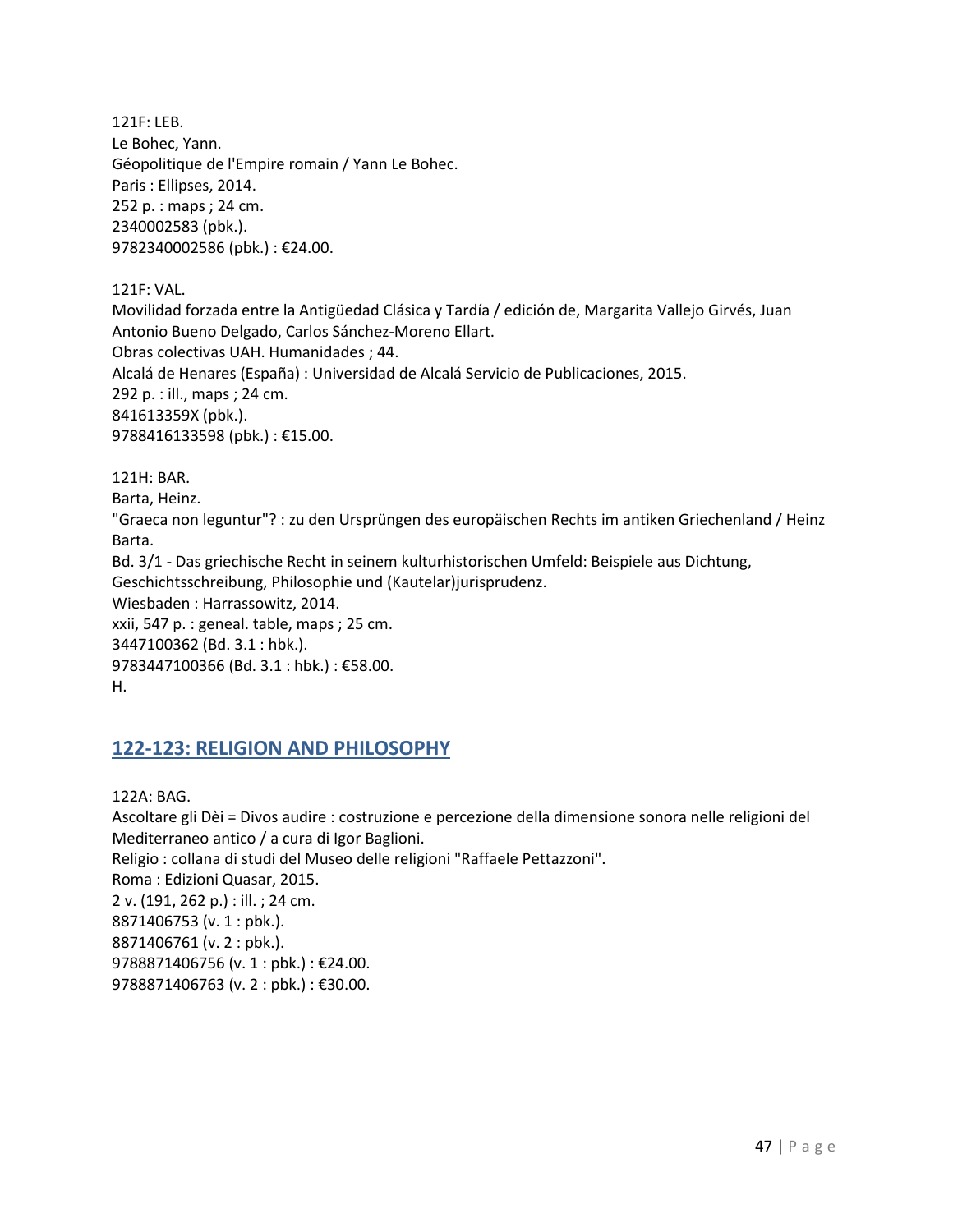122A: DUC.

La transmigration des âmes en Grèce et en Inde anciennes / Édité par Guillaume Ducoeur et Claire Muckensturm-Poulle. Besançon : Presses Universitaires de Franche-Comté, 2016. 127 p. : col. ill. ; 22 cm. 2848675454 (pbk.). 9782848675459 (pbk.) : €19.00. H.

122A: FAB.

Ein pluriverses Universum : Zivilisationen und Religionen im antiken Mittelmeerraum / Richard Faber, Achim Lichtenberger (Hg.). Mittelmeerstudien ; Bd. 7. [Paderborn] : Wilhelm Fink ; Paderborn : Ferdinand Schöningh, 2015. 475 p. : ill. ; 24 cm. 3770559061 (hbk. Fink). 9783770559060 (hbk. Fink) : €59.00. 3506781987 (hbk. Schöningh). 9783506781987 (hbk. Schöningh) : €59.00.

122A: FON.

Sacrum facere : atti del II Seminario di archeologia del sacro : contaminazioni, forme di contratto, traduzione e mediazione nei sacra del mondo greco e romano : Trieste, 18-20 aprilne 2013 / a cura di Federica Fontana, Emanuela Murgia.

Polymnia. Studi di archeologia ; 6. Trieste : Edizioni Università di Trieste, 2014. viii, 332 p. : ill. (chiefly col.), map, plans ; 24 cm. 8883035763 (pbk.). 9788883035760 (pbk.) : €22.00.

122B: MOR. Mora, Fabio. Rassegne degli studi di religione greca / Fabio Mora. Sintesi e ricerche storico-religiose ; 3. [Milton Keynes] : [Lightning Source UK], [2014]. [v], 308 p. ; 25 cm. 149527067X (pbk.). 9781495270673 (pbk.).

122C: BEA. Beaulieu, Marie-Claire, 1979- The sea in the Greek imagination / Marie-Claire Beaulieu. Philadelphia : University of Pennsylvania Press, 2016. x, 265 p. : ill. ; 24 cm. 0812247655 (hbk.). 9780812247657 (hbk.) : £52.00 / \$79.95. H.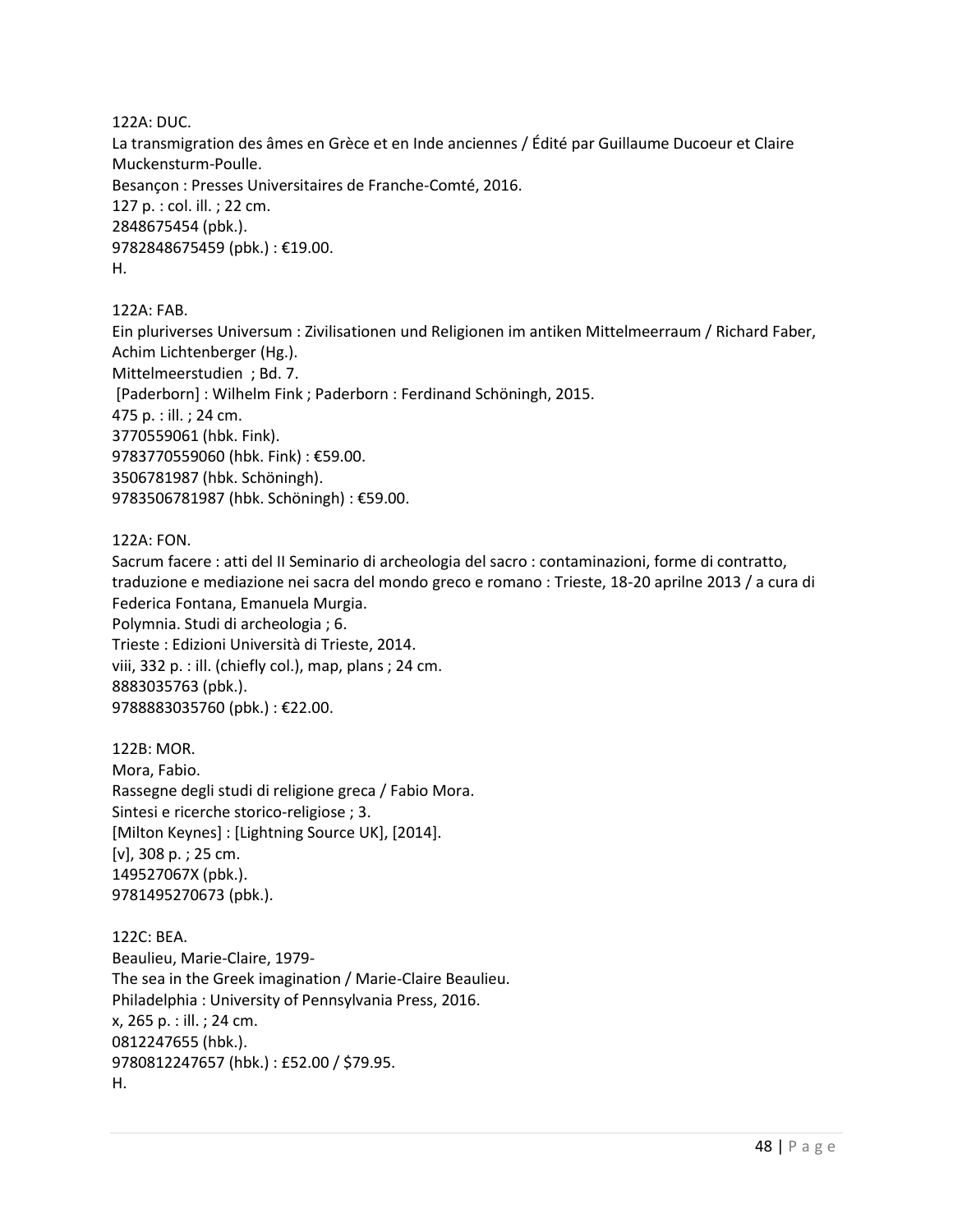122D.2: VIS. Viscardi, Giuseppina Paola. Munichia : la dea, il mare, la polis : configurazioni di uno spazio artemideo / Giuseppina Paola Viscardi ; prefazioni di Mario Torelli, Mika Kajava. Diritto di stampa ; 88. Ariccia (RM) : Aracne editrice int.le S.r.l., 2015. 454 p. : ill. (chiefly col.) ; 24 cm. 8854887420 (pbk.). 9788854887428 (pbk.) : €30.00. 122D.8: SER. Serafini, Nicola. La dea Ecate nell'antica Grecia : una protettrice dalla quale proteggersi / Nicola Serafini. Ariccia (RM) : Aracne editrice int.le S.r.l., 2015. 534 p. : ill. ; 24 cm. 8854887757 (pbk.). 9788854887756 (pbk.) : €26.00. 122E: BET. Il mito di Arianna : immagini e racconti dalla Grecia a oggi / Maurizio Bettini, Silvia Romani. Saggi ; 951. Torino : G. Einaudi, 2015.

xii, 278 p., [16] p. of plates : ill. (chiefly color) ; 24 cm. 880620999X (hbk.). 9788806209995 (hbk.) : €30.00.

122E: DEC. De Cristofaro, Luigi. Processi di formazione del mito : il "caso" del Minotauro : confronto con alcune tradizioni letterari del Vicino Oriente antico / di Luigi De Cristofaro. MitoEuropa. Roma : E.S.S. Editorial Service System S.r.l., 2015. 113 p. ; 24 cm. 8884441293 (pbk.). 9788884441294 (pbk.) : €18.00.

122E: GAL: Galindo Eparza, Aurora, 1984- El tema de Circe en la tradición literaria : de la épica griega a la literatura española / Aurora Galindo Eparza. Murcia : Universidad de Murcia, 2015. 493 p. : ill. ; 24 cm. 8416038252 (pbk.). 9788416038251 (pbk.) : €24.00.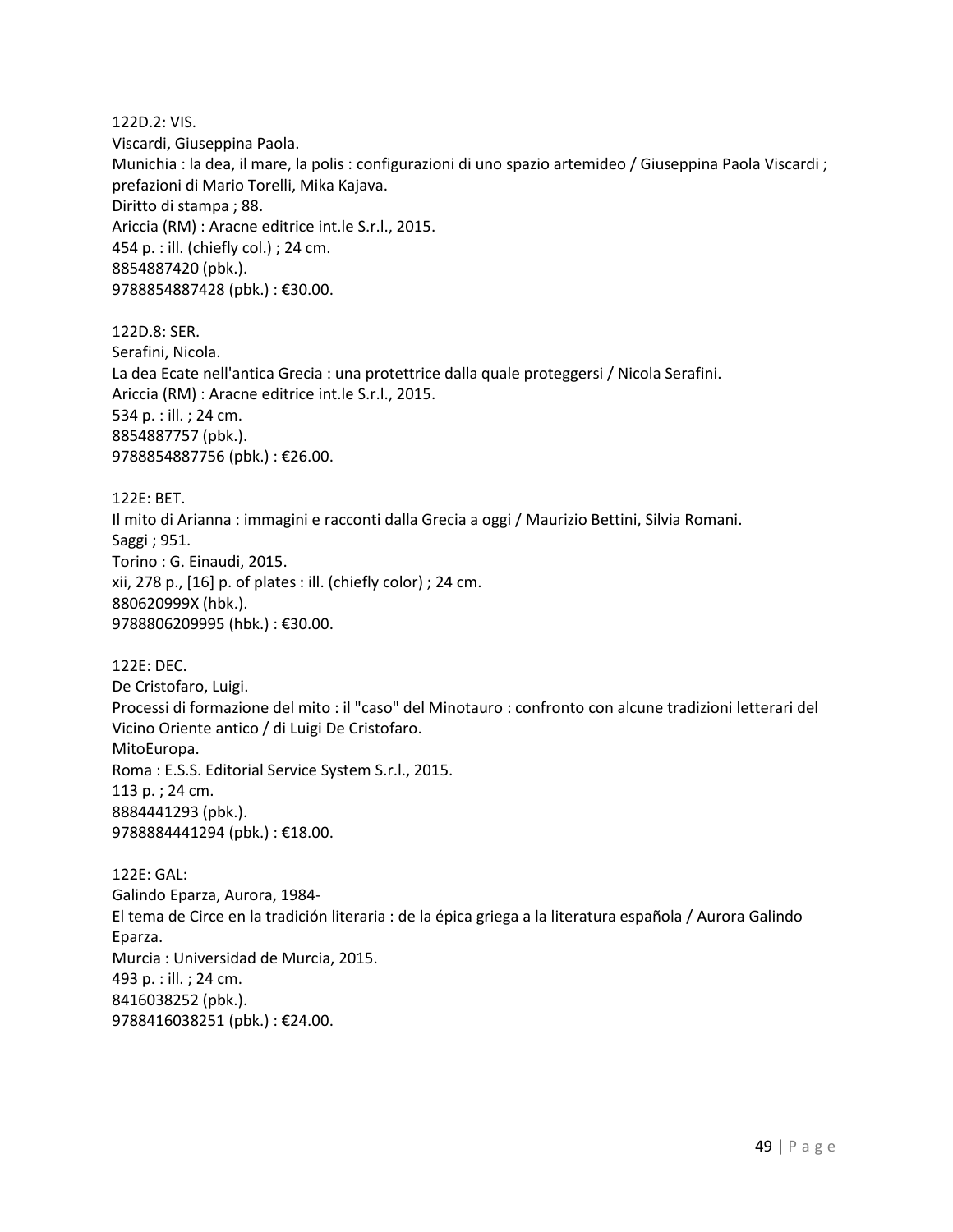122E: JOU. Jouanno, Corinne. Ulysse : odyssée d'un personnage d'Homère à Joyce / Corinne Jouanno. Paris : Ellipses, 2013. 569 p., viii p. of plates : ill. (chiefly col.) ; 24 cm. 2729875913 (pbk.). 9782729875916 (pbk.) : €25.00.

122J: MOR. Mora, Fabio. Rassegne degli studi di religione romana / Fabio Mora. Sintesi e ricerche storico-religiose ; 4. [Milton Keynes] : [Lightning Source UK], [2014]. [v], 201 p. ; 25 cm. 149527067X (pbk.). 9781495270680 (pbk.).

122K: DES. De Sanctis, Gianluca. La logica del confine : per un'antropologia dello spazio nel mondo romano / Gianluca De Sanctis. Biblioteca di testi e studi ; 992. Roma : Carocci editore, 2015. 211 p. ; 22 cm. 8843072196 (pbk.). 9788843072194 (pbk.) : €22.00.

122K: KAR. Karst, Christian. Puteus altissimus : Brunnen und Schächte im römischen Britannien, Gallien und Germanien als religiös markierte Orte / Christian Karst. Pharos (St. Katharinen, Germany) ; Bd. 37. Rahden/Westf. : VML, Verlag Marie Leidorf GmbH, 2016. 238 p. : 8 ill. ; 23 cm. 3867572658 (hbk.). 9783867572651 (hbk.) : €49.80. B.

122L.19A: BET. Bettini, Maurizio. Il dio elegante : Vertumno e la religione romana / Maurizio Bettini. Piccola biblioteca Einaudi ; nuova ser. 645. Torino : Giulio Einaudi, 2015. viii, 221 p. : ill. ; 21 cm. 8806220217 (pbk.). 9788806220211 (pbk.) : €24.00.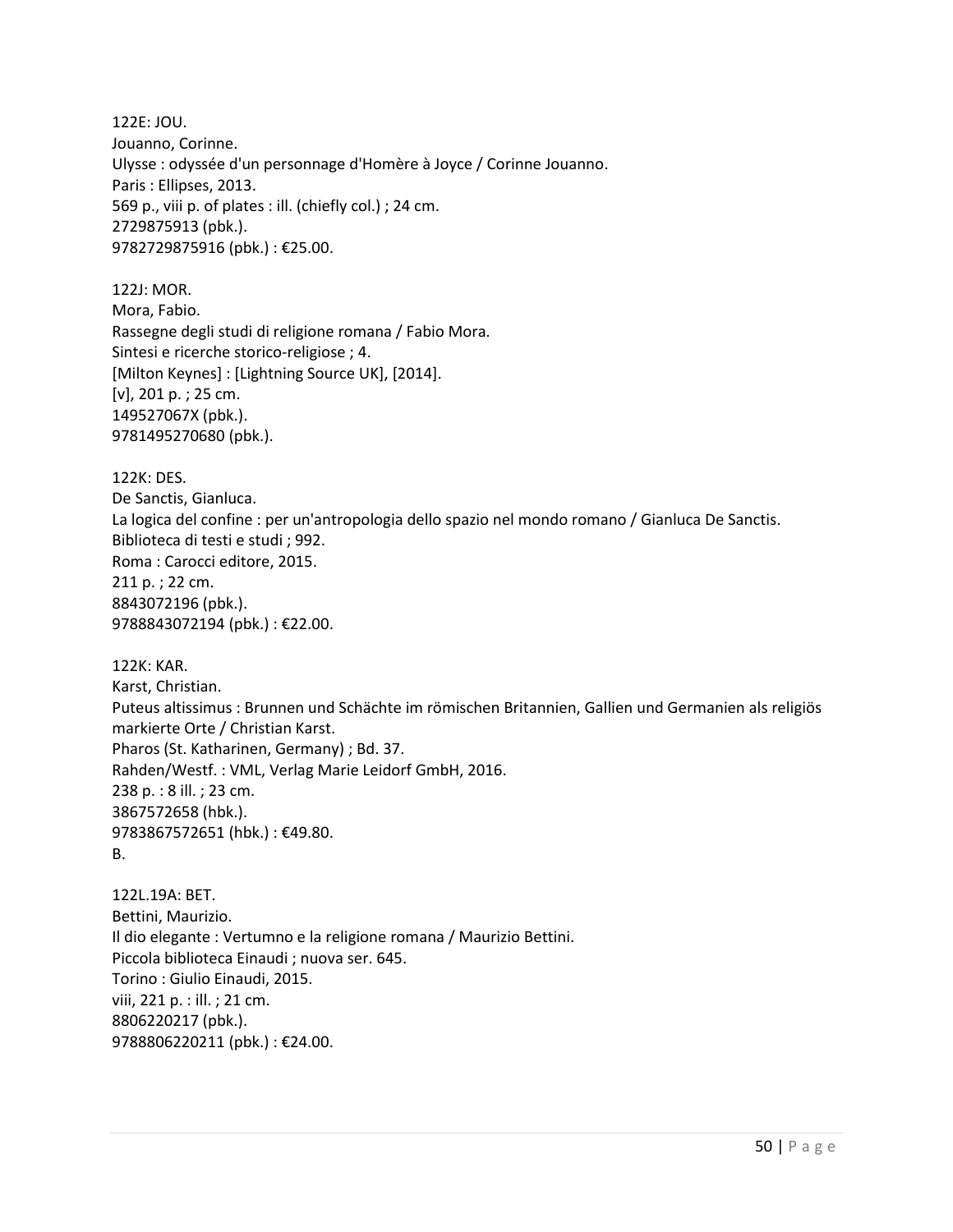122L.20: CAR. Carandini, Andrea. Il fuoco sacro di Roma : Vesta, Romolo, Enea / Andrea Carandini ; illustrazioni a cura di Mattia Ippoliti. I Robinson. Letture. Roma : Editori GLF Laterza, 2015. x, 153 p., [44] p. of plates : ill. ; 21 cm. 8858120655 (hbk.). 9788858120651 (hbk.) : €18.00.

X123A: GOU.

Dictionnaire des philosophes antiques. 6, De Sabinillus à Tyrsénos / publié sous la direction de Richard Goulet. Paris : Centre National de la Recherche Scientifique, 2016. 1323 p. ; 25 cm. 2271089891 (hbk.). 9782271089892 (hbk.) : €95.00.

123D: JOU.

Die Wurzel allen Übels : Vorstellungen über die Herkunft des Bösen und Schlechten in der Philosophie und Religion des 1.-4. Jahrhunderts / herausgegeben von Fabienne Jourdan und Rainer Hirsch-Luipold. Studien und Texte zu Antike und Christentum = Studies and texts in antiquity and Christianity ; 91. Ratio Religionis Studien ; 3. Tübingen : Mohr Siebeck, 2014. xiii, 305 p. ; 24 cm. 3161529081 (pbk.). 9783161529085 (pbk.) : €79.00.

123E: FER. Ferejohn, Michael T., 1945- Formal causes : definition, explanation, and primacy in Socratic and Aristotelian thought / Michael T. Ferejohn. Oxford ; New York : Oxford University Press, 2013. xii, 211 p. ; 23 cm. 019969530X (hbk.). 9780199695300 (hbk.) : £37.50.

123G: BRU. Brüschweiler, Andreas. Sokrates über Wissen und Erkenntnis / Andreas Brüschweiler. Epistemata. Reihe Philosophie ; Bd. 528. Würzburg : Königshausen & Neumann, 2013. 236 p. : ill. ; 24 cm. 3826050622 (pbk.). 9783826050626 (pbk.) : €38.00.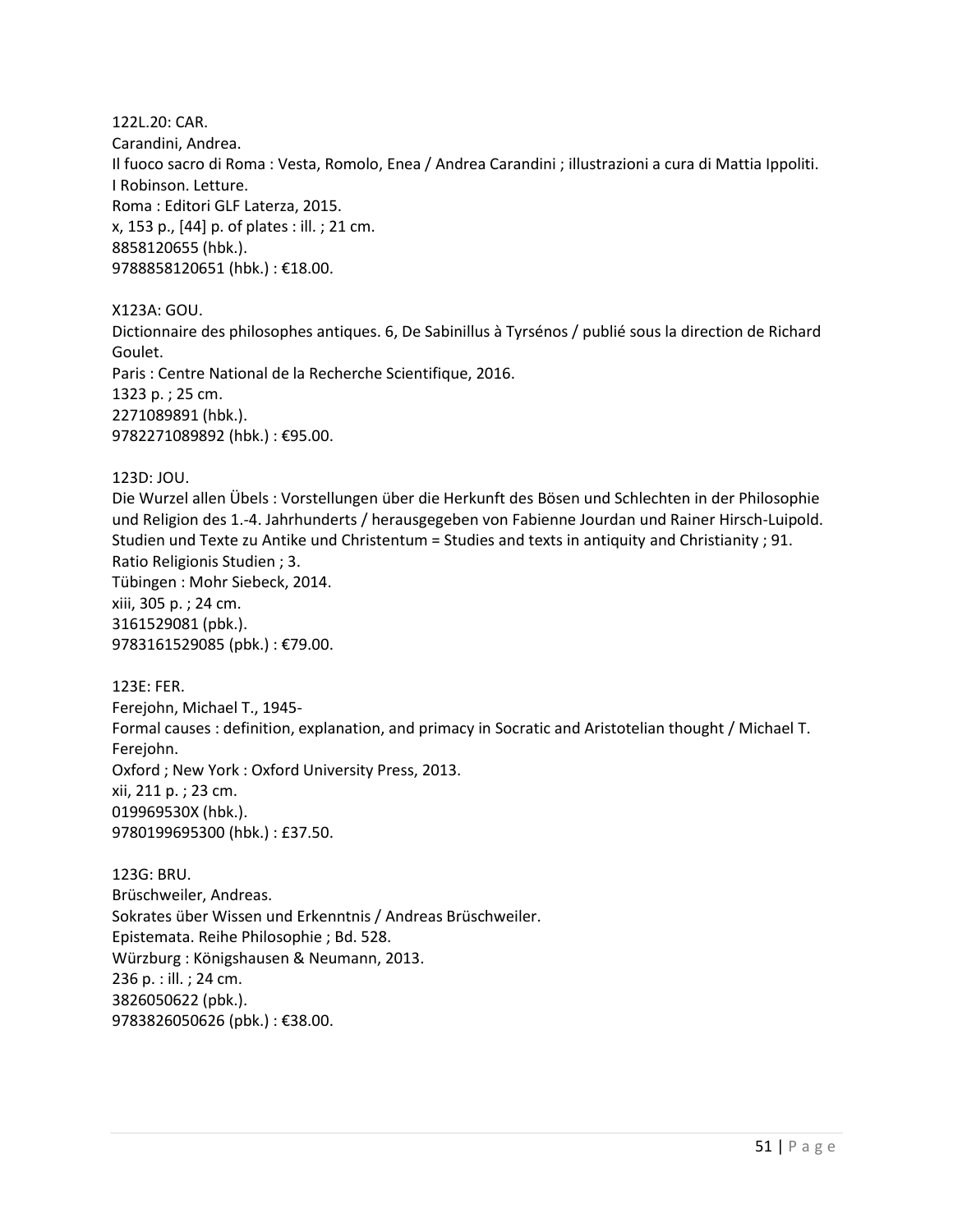123G: MAR. Margagliotta, G. M. A. Il demone di Socrate nelle interpretazioni di Plutarco e Apuleio / Giusy Maria Ausilia Margagliotta. Studia classica et mediaevalia ; 6. Nordhausen : Verlag Traugott Bautz, 2012. 127 p. ; 23 cm. 3883097047 (pbk.). 9783883097046 (pbk.) : €20.00.

123i: BER.

Il culto di Epicuro : testi, iconografia e paesaggio / a cura di Marco Beretta, Francesco Citti, Alessandro Iannucci. Biblioteca di Nuncius. Studi e testi ; 75. Ricerche (Università di Bologna. Centro studi La permanenza del classico) ; 31. Firenze : Leo S. Olschki, 2015. vi, 305 p. : ill., 1 map ; 24 cm. 8822263928 (pbk.). 9788822263926 (pbk.) : €34.00.

123i: WIL. Wilson, Catherine, 1951- Epicureanism : a very short introduction / Catherine Wilson. Very short introductions ; 452. Oxford : Oxford University Press, 2015. xvii, 136 p. : 9 ill. ; 18 cm. 019968832X (pbk.). 9780199688326 (pbk.) : £7.99. H.

### **127: SCIENCE AND TECHNOLOGY**

127A: IRB. A companion to science, technology, and medicine in ancient Greece and Rome / edited by Georgia L. Irby. Blackwell companions to the ancient world. Ancient history. Chichester, West Sussex ; Malden, MA : Wiley Blackwell, 2016. 2 v. (xxvi, xvii, 1067 p.) : ill., maps ; 25 cm. 1118372670 (set : hbk.). 9781118372678 (set : hbk.) : £199.00.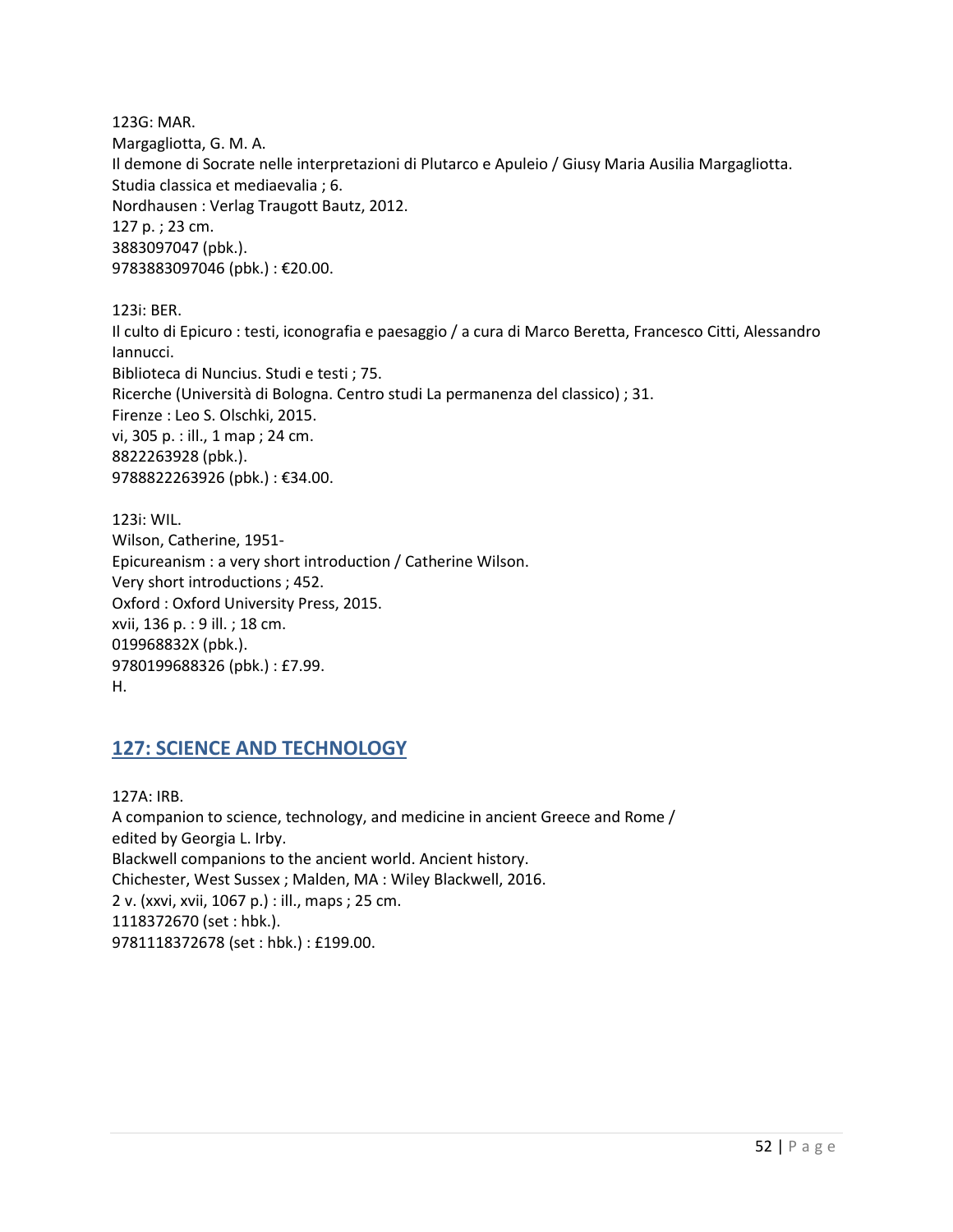#### X127C: CUM.

Cumont, Franz Valéry Marie, 1868-1947. Astrologie / Franz Cumont ; volume édité par Danny Praet et Béatrice Bakhouche ; avec la collaboration d'Annelies Lannoy et d'Eline Scheerlinck. Bibliotheca Cumontiana. Scripta minora ; 4. Turnhout : Brepols, 2014. lvii, 416 p. : ill., facsims ; 27 cm. 9074461794 (pbk.). 9789074461795 (pbk.) : €75.00.

ST.29.

Special issue : Religion, medicine, disability, and health in late antiquity / guest editors Kristi Upson-Saia and Heidi Marx-Wolf. Journal of late antiquity ; v. 8, no. 2, Fall 2015.

Baltimore, MD : Johns Hopkins University Press, 2015. p. iv, 253-450 ; 25 cm.

127E: NOR.

Normand, Hélène.

Les rapaces dans les mondes grec et romain : catégorisation, représentations culturelles et pratiques / Hélène Normand.

AUSONIUS publications. Scripta antiqua ; 80.

Bordeaux : Ausonius ; Paris : diff. De Boccard, 2015.

732 p. : ill. (some col.) ; 24 cm.

2356131426 (pbk.).

9782356131423 (pbk.) : €30.00.

127F.2C: GAU.

The transmission of technical knowledge in the production of ancient Mediterranean pottery : proceedings of the International Conference at the Austrian Archaeological Institute at Athens, 23rd - 25th November 2012 / Walter Gauss, Gudrun Klebinder-Gauss, Constance von Rüden (eds.). Sonderschriften (Österreichisches Archäologisches Institut) ; Bd. 54. Wien : Österreichisches Archäologisches Institut, 2015. 368 p. : ill. (some col.) ; 31 cm. 3900305781 (hbk.). 9783900305789 (hbk.) : €95.00.

127G: BIA.

Brill's companion to ancient geography : the inhabited world in Greek and Roman tradition / edited by Serena Bianchetti, Michele R. Cataudella and Hans-Joachim Gehrke. Brill's companions in classical studies. Leiden ; Boston : Brill, 2016. xviii, 490 p. ; 24 cm. 9004284710 (e-book). 9789004284715 (e-book). 9004285113 (hbk.). 9789004285118 (hbk.) : €162.00 / \$210.00.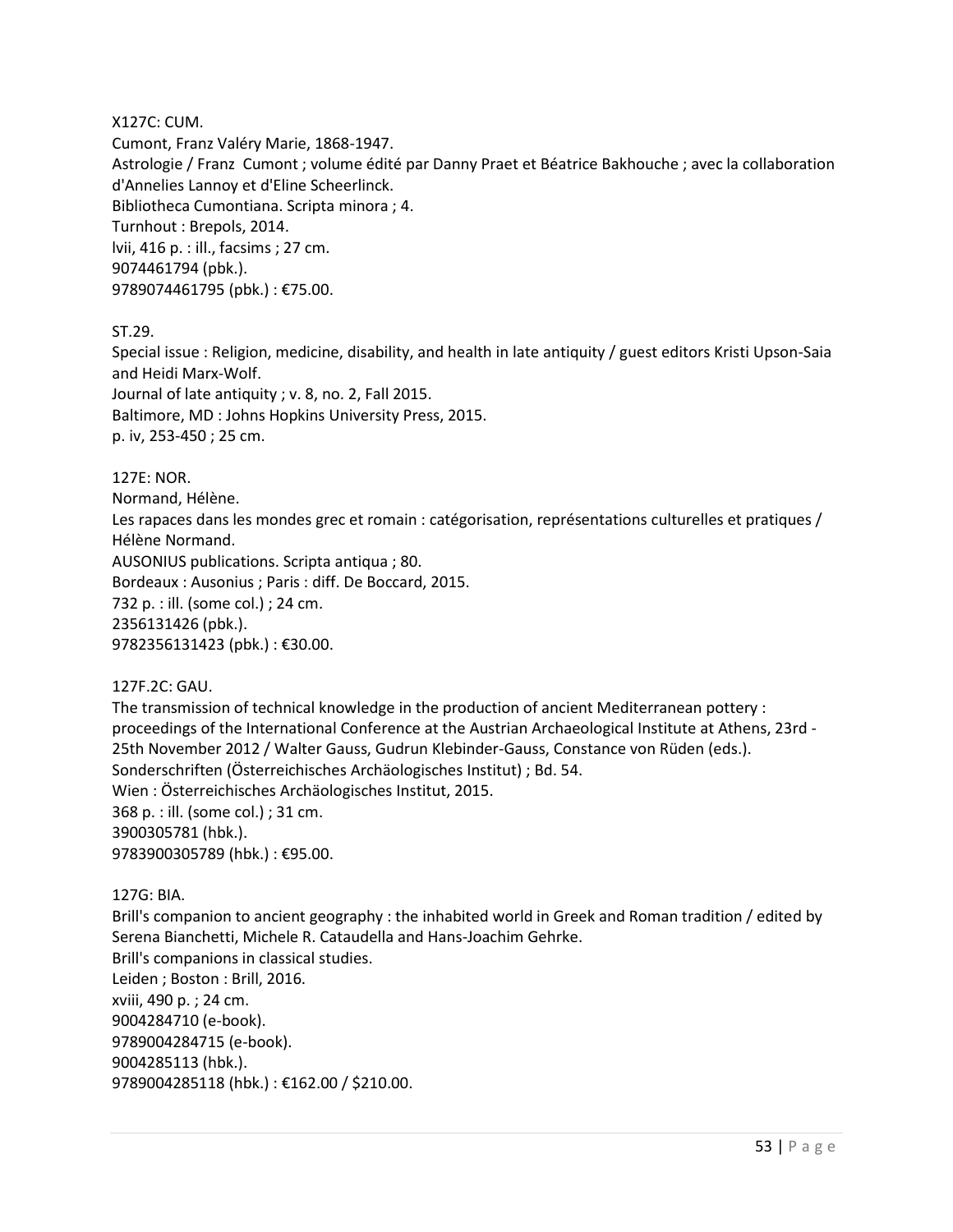# **128: ART**

128B: KOP.

Amilla : the quest for excellence : studies presented to Guenter Kopcke in celebration of his 75th birthday / edited by Robert B. Koehl. Prehistory monographs ; 43. Philadelphia, Pa. : INSTAP Academic Press, 2013. xxvi, 439 p. : ill. (some col.) ; 30 cm. 193153473X (hbk.). 9781931534734 (hbk.) : £55.00. H.

128C: LIN.

D'Alexandre à Auguste : dynamiques de la création dans les arts visuels et la poésie / sous la direction de Pascale Linant de Bellefonds, Évelyne Prioux et Agnès Rouveret. Collection "Archéologie et culture." Rennes : Presses universitaires de Rennes, 2015. 319 p., 243 p. of col. plates : ill. ; 28 cm. 2753540802 (pbk.). 9782753540804 (pbk.) : €29.00.

128E: BOR.

A companion to Roman art / edited by Barbara E. Borg. Blackwell companions to the ancient world. Literature and culture. Chichester, West Sussex ; Malden, MA : Wiley Blackwell, 2015. xxv, 637 p., [8] p. of col. pl. : ill. ; 25 cm. 1405192887 (hbk.). 9781405192880 (hbk.) : £140.00. R.

129E: HOP. Hopkins, John North. The genesis of Roman architecture / John North Hopkins. New Haven ; London : Yale University Press, 2016. xiv, 254 p. : ill. (some col.), maps, plans ; 26 cm. 0300211813 (hbk.). 9780300211818 (hbk.) : £45.00. R.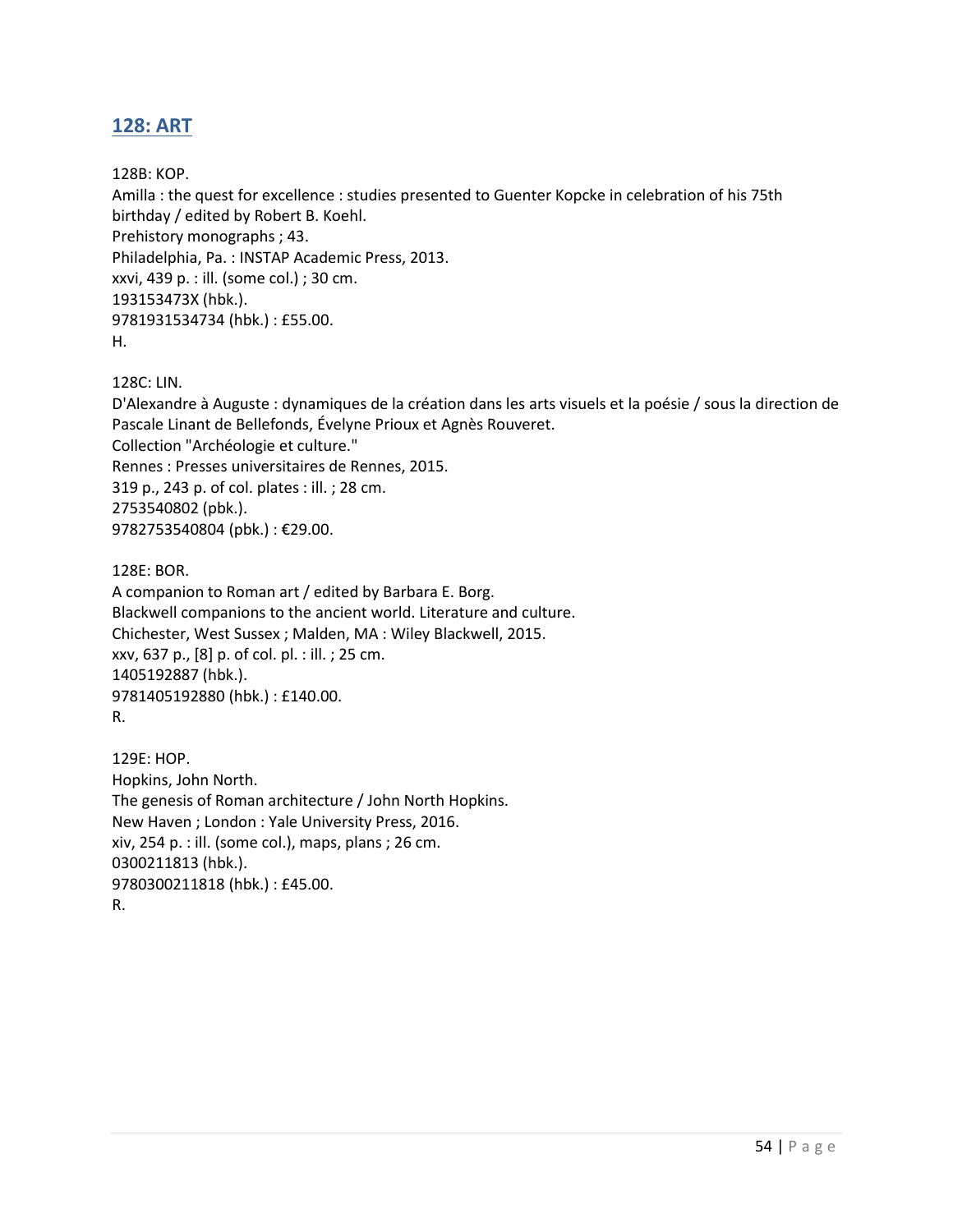129F: LAN. Lancaster, Lynne C., 1964- Innovative vaulting in the architecture of the Roman Empire : 1st to 4th centuries CE / Lynne C. Lancaster. New York ; Cambridge : Cambridge University Press, 2015. xxvi, 254 p. : ill., maps ; 29 cm. 1107059356 (hbk.). 1107691354 (pbk.). 9781107059351 (hbk.) : £64.99 / \$99.99. 9781107691353 (pbk.). R.

X129F: PAR. Parada López de Corselas, Manuel. La serliana en el Imperio Romano : paradigma de la arquitectura del poder : una lectura de la arquitectura y la iconografía arquitectónica romanas / Manuel Parada López de Corselas. Bibliotheca archaeologica ; 52. Rome : "L'Erma" di Bretschneider, [2015]. xiii, 296 p. : ill. ; 28 cm. 8891308862 (pbk.). 9788891308863 (pbk.) : €220.00.

129H: CHA.

Continuity and destruction in the Greek East : the transformation of monumental space from the Hellenistic period to Late Antiquity / edited by Sujatha Chandrasekaran, Anna Kouremenos. BAR international series ; 2765. Oxford : British Archaeological Reports Ltd, 2015. 102 p. : ill. (some col.), maps, plans ; 30 cm. 1407314297 (pbk.).

9781407314297 (pbk.) : £28.00.

129H: MÉN. Espaces urbains et périurbains dans le monde méditerranéen antique / coordonné par Hélène Ménard & Rosa Plana-Mallart. Collection "Mondes anciens". Montpellier : Presses Universitaires de la Méditerranée, 2015. 200 p. : ill. (some col.), maps (some col.), charts ; 27 cm. 2367811687 (pbk.). 9782367811680 (pbk.) : €21.00.

130A: EDE. Charles Ede Ltd. Catalogue 188 : a flourishing tradition : works of art from the Classical world and ancient Egypt / Charles Ede ; [coordination Martin Clist, Charis Tyndall ; cataloguing Charis Tyndall]. London : Charles Ede, 2014. [64] p. : col. ill. ; 28 cm.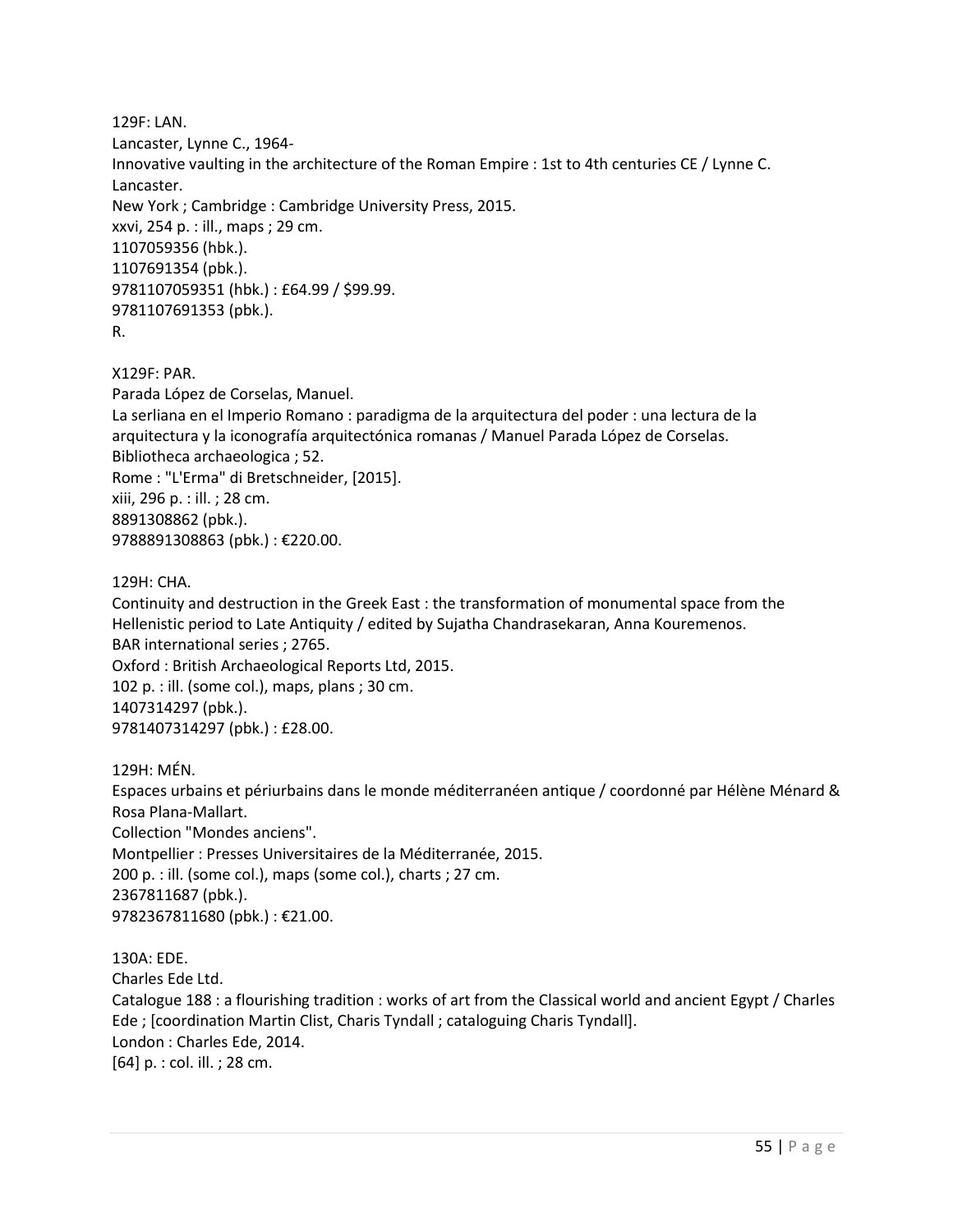130A: EDE. Charles Ede Ltd. Catalogue 189 / Charles Ede Limited. London : Charles Ede Ltd., 2014. [40] p. : col. ill. ; 25 cm.

130A: EDE. Charles Ede Ltd. Catalogue 191 / Charles Ede Limited. London : Charles Ede Ltd., 2015. [40] p. : col. ill. ; 25 cm.

130A: NEW.

Assyria to Iberia : at the dawn of the classical age / edited by Joan Aruz, Sarah B. Graff, and Yelena Rakic. New York ; Metropolitan Museum of Art ; New Haven & London : Yale University Press, 2014. xxv, 421 p. : ill., maps (chiefly col.) ; 32 cm. 1588395383 (MMA : hbk.). 9781588395382 (MMA : hbk.) : £50.00. 0300208081 (YUP : hbk.). 9780300208085 (YUP : hbk.) : £50.00. H.

X130A: ROM. Symbola = Symvola : il potere dei simboli : recuperi archeologici della Guardia di finanza / catalogo a cura di Daniele Leoni. Mozzecane (VR) : Dielle editore, 2015. 401 p. : ill. (chiefly col.) ; 28 cm. 8899398003 (pbk.). 9788899398002 (pbk.) : €48.00.

130B: BOC. Weber-Lehmann, Cornelia. 50 Jahre, 50 Antiken in den Kunstsammlungen der Ruhr-Universität Bochum / Cornelia Weber-Lehmann, Achim Lichtenberger, Christof Berns ; Fotos: Michael Benecke. Ruhpolding : Verlag Franz Philipp Rutzen ; Wiesbaden : In Kommission bei Harrassowitz Verlag, 2015. 112 p. : col. ill. ; 26 cm. 3447105313 (pbk.). 9783447105316 (pbk.) : €20.00.

X131D: DRE.

Staatliche Kunstsammlungen Dresden. Skulpturensammlung.

Katalog der antiken Bildwerke. 3, Die Porträts / herausgegeben von Kordelia Knoll und Christiane Vorster ; bearbeitet von Dietrich Boschung, Jens M. Daehner, Frank Martin, Joachim Raeder, Friederike Sinn und Christiane Vorster ; fotografien Hans-Peter Klut und Elke Estel. München : Hirmer Verlag, 2013. xii, 493 p. : ill. (some col.), ports ; 29 cm. 3777421332 (hbk.). 9783777421339 (hbk.) : €71.00.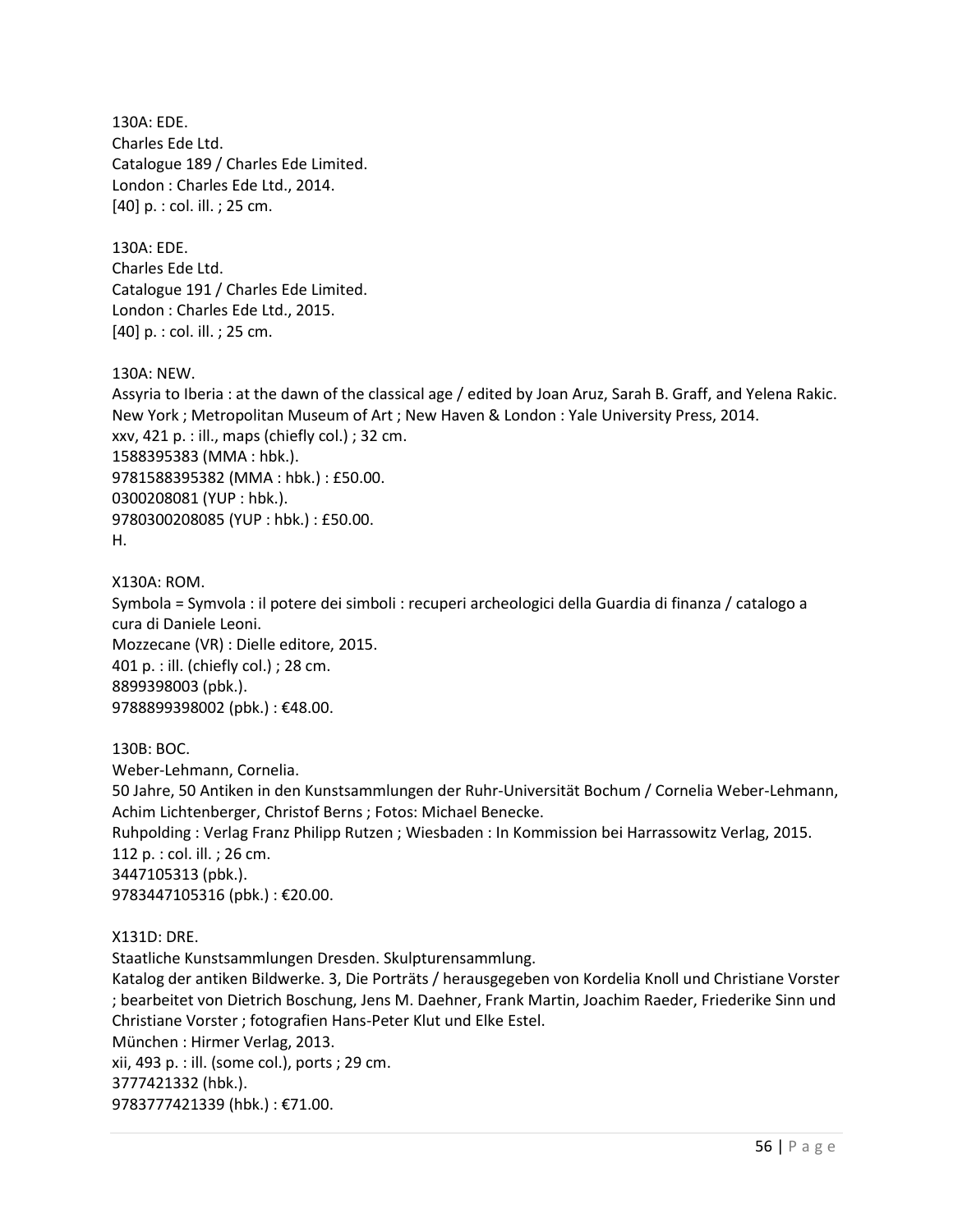131J: STU. Sturm, Robert, 1971- Kauernde Aphrodite : die Bedeutung des Bildmotivs in der antiken und postantiken Kunst / Robert Sturm. Studien der Geschichtsforschung des Altertums ; 31. Hamburg : Verlag Dr. Kovač, 2015. 168 p. : ill. ; 21 cm. 3830087640 (pbk.). 9783830087649 (pbk.) : €77.80. 131K.1: PAP. Papagiannē, E. (Elenē). Attische Sarkophage mit Eroten und Girlanden / von Eleni Papagianni ; Deutsches Archäologisches Institut ; Übersetzung aus dem Griechischen D.W. von Moock. Sarkophag-Studien ; Bd. 9. Ruhpolding : Verlag Franz Philipp Rutzen ; Wiesbaden : Harrassowitz Verlag in Kommission, 2016. xxi, 195 p., 64 p. of plates : ill. (some col.) ; 29 cm. 3447104376 (hbk.). 9783447104371 (hbk.) : €88.00. R. X132A: A Beih. 2. Phyta kai zōia / Pflanzen und Tiere auf griechischen Vasen : Akten des internationalen Symposiums an der Universität Graz, 26.-28. September 2013 / herausgegeben von Claudia Lang-Auinger und Elisabeth

Trinkl. Corpus vasorum antiquorum. Österreich. Beiheft ; 2. Wien : Verlag der Österreichischen Akademie der Wissenschaften, 2015. 335 p. : ill. (some col.) ; 30 cm. 3700178158 (pbk.). 9783700178156 (pbk.) : €110.00.

132G: HED. Hedreen, Guy Michael, 1958- The image of the artist in Archaic and Classical Greece : art, poetry, and subjectivity / Guy Hedreen. Cambridge : Cambridge University Press, 2015. xv, 362 p., [16] p. of plates : ill. (some col.) ; 26 cm. 1107118255 (hbk.). 9781107118256 (hbk.) : £74.99. H.

X132G: VLA. Pots, workshops and early Iron Age society : function and role of ceramics in early Greece / edited by Vicky Vlachou ; with the contribution of Bruno d'Agostino [and seventeen others]. Études d'archéologie ; 8. Bruxelles : CReA-Patrimoine, 2015. 289 p. : ill. (some col.), ports ; 30 cm. 9461360509 (pbk.). 9789461360502 (pbk.) : €80.00.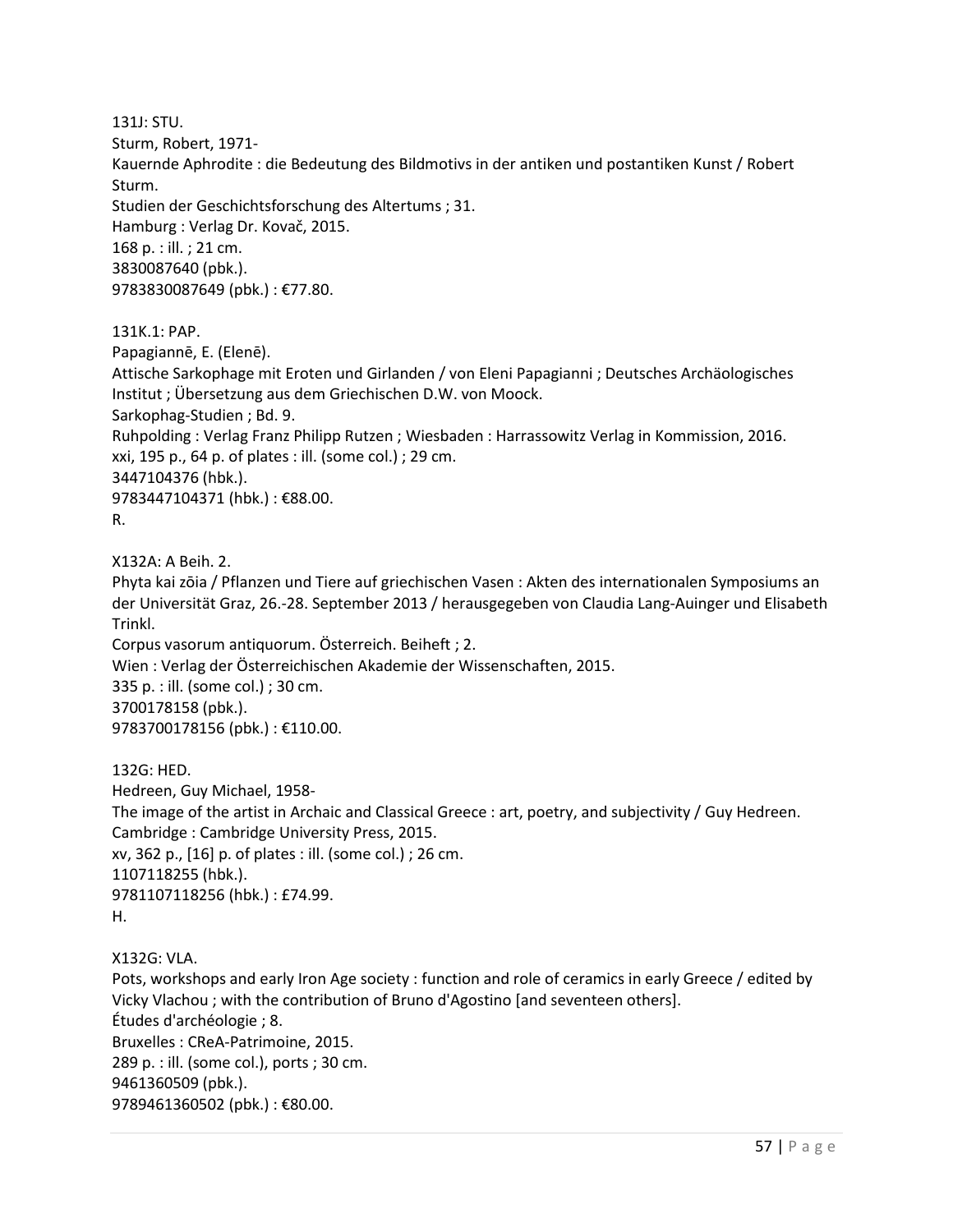132J.1: VAN. Van Oyen, Astrid. How things make history : the Roman Empire and its terra sigillata pottery / Astrid Van Oyen. Amsterdam Archaeological Studies, 23. Amsterdam : Amsterdam University Press, 2016. x, 173 p. : ill. (some col.), maps ; 31 cm. 9462980543 (pbk.). 9789462980549 (hbk.) : €79.00. R.

132J.2: MAR.

Cerámicas de época romana en el norte de Hispania y en Aquitania : producción, comercio y consumo entre el Duero y el Garona, Universidad de Deusto-Bilbao 22 al 24 de octubre de 2014 / A. Martínez Salcedo, M. Esteban Delgado y E. Alcorta Irastorza editores científicos.

Ex officina hispana : cuadernos de la SECAH ; 2.

Madrid : Ed. de la Ergástula, [2016].

2 v. (554 p.) : ill., maps, plans, ports ; 30 cm.

(set : pbk.) : €70.00.

132J.2: MOR.

As produções cerâmicas de imitaçao na Hispania / R. Morais, A. Fernández e M.J. Sousa (editores científicos).

Monografías Ex Officina Hispana ; 2.

Porto : Facultade de Letras da Universidade do Porto ; San Martín de Valdeiglesias (Madrid) : Sociedad de Estudios de la Cerámica Antigua en Hispania (S.E.C.A.H.), 2014.

2 v. (620, 415) p. : ill., maps, plans ; 30 cm.

8461728890 (set : pbk.).

9788461728893 (set : pbk.) : €82.00.

846173016X (SECAH v. 1 : pbk.).

9788461730162 (SECAH v. 1 : pbk.).

8461730178 (SECAH v. 2 : pbk.).

9788461730179 (SECAH v. 2 : pbk.).

9898648341 (Univ. do Porto v. 1 : pbk.).

9789898648341 (Univ. do Porto v. 1 : pbk.).

989864835X (Univ. do Porto v. 2 : pbk.).

9789898648358 (Univ. do Porto v. 2 : pbk.).

132J.2: NAC.

Nacef, Jihen.

La production de la céramique antique dans la région de Salakta et Ksour Essef (Tunisie) / Jihen Nacef ; avec une contribution de Cl. Capelli.

Roman and late antique Mediterranean pottery ; 8.

Oxford : Archaeopress Publishing Ltd, 2015.

viii, 255 p. : ill., maps, plans ; 30 cm.

1784911720 (pbk.).

9781784911720 (pbk.) : £45.00.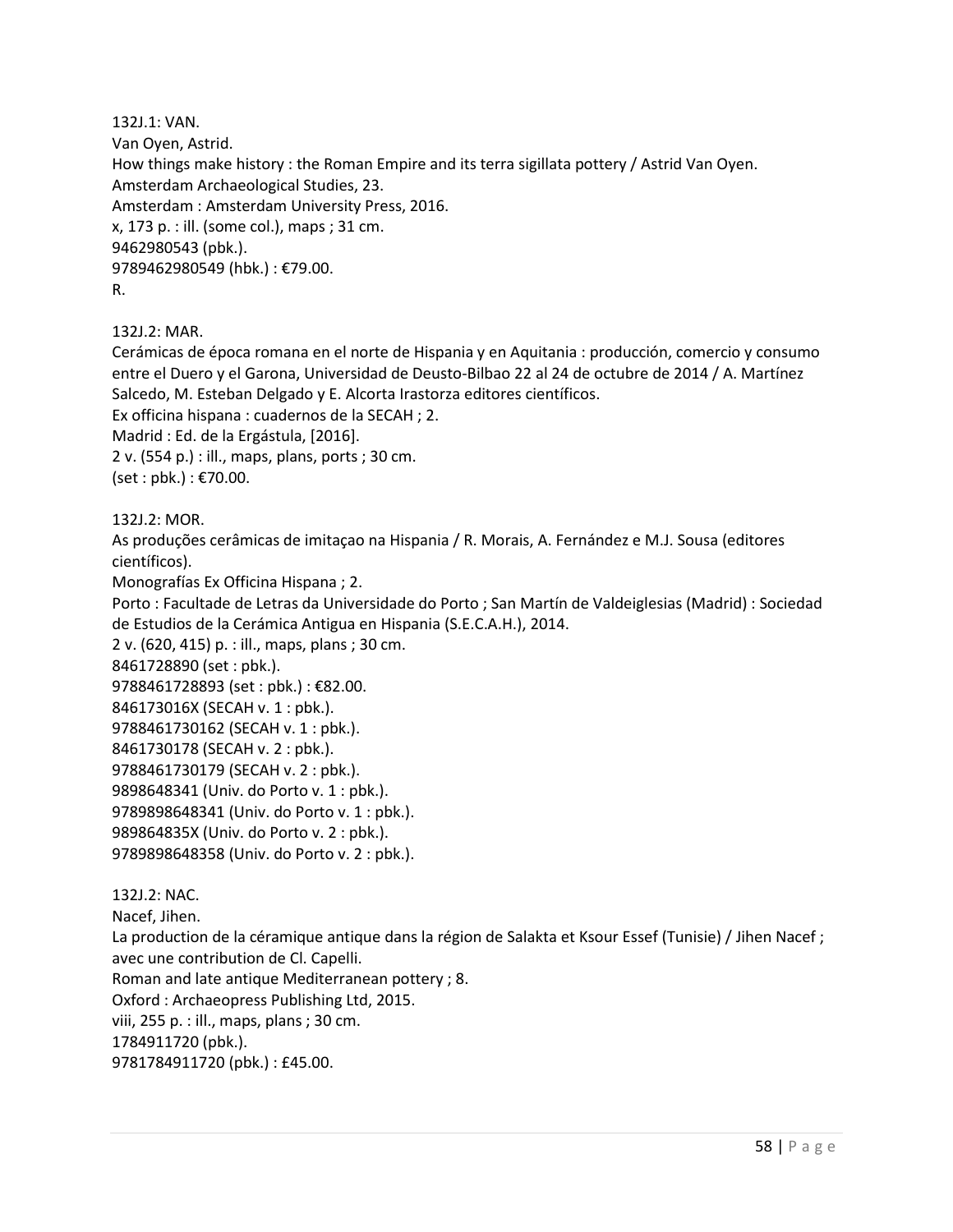132J.2: SHE. Shehi, Eduard. Terra sigillata en Illyrie méridionale et en Chaonie : importations et productions locales (IIe s. av. J.-C. -IIe s. ap. J.-C.) / Eduard Shehi. Col·lecció Instrumenta ; 48. Barcelona : Universitat de Barcelona, Publicacions i Edicions, 2015. 498 p. : ill., maps, plans ; 30 cm. 8447542386 (pbk.). 9788447542383 (pbk.) : €49.00. 133B: RON. Rondot, Vincent. Derniers visages des dieux d'Egypte : iconographies, panthéons et cultes dans le Fayoum hellénisé des IIe-IIIe siècles de notre ère / Vincent Rondot ; dessins d'Henri Choimet. Passé présent. Paris : éditions du Louvre ; Presses de l'université Paris-Sorbonne ; 2013. 405 p. : ill. (some col.), col. maps ; 29 cm. 2840508575 (Louvre : hbk.). 9782840508571 (Louvre : hbk.) : €30.00. 2350314286 (PUPS : hbk.). 9782350314280 (PUPS : hbk.) : €30.00. 133B: VEN. Venit, Marjorie Susan. Visualizing the afterlife in the tombs of Graeco-Roman Egypt / Marjorie Susan Venit. New York, NY, USA : Cambridge University Press, 2016. xvii, 268 p., [16] p. of col. plates : ill., plans ; 29 cm. 1107048087 (hbk.). 9781107048089 (hbk.) : £64.99 / \$99.99. 1107626668 (pbk.). 9781107626669 (pbk.). H. and R. X134B: MUL. Figurines de terre cuite en Méditerranée grecque et romaine / Arthur Muller, Ergün Lafli (dir.) Stéphanie Huysecom-Haxhi, (coll.). Archaiologia. Villeneuve d'Ascq : Presses universitaires du Septentrion, 2015. 699 p. : ill. ; 24 cm. 2757411330 (pbk.). 9782757411339 (pbk.) : €93.00.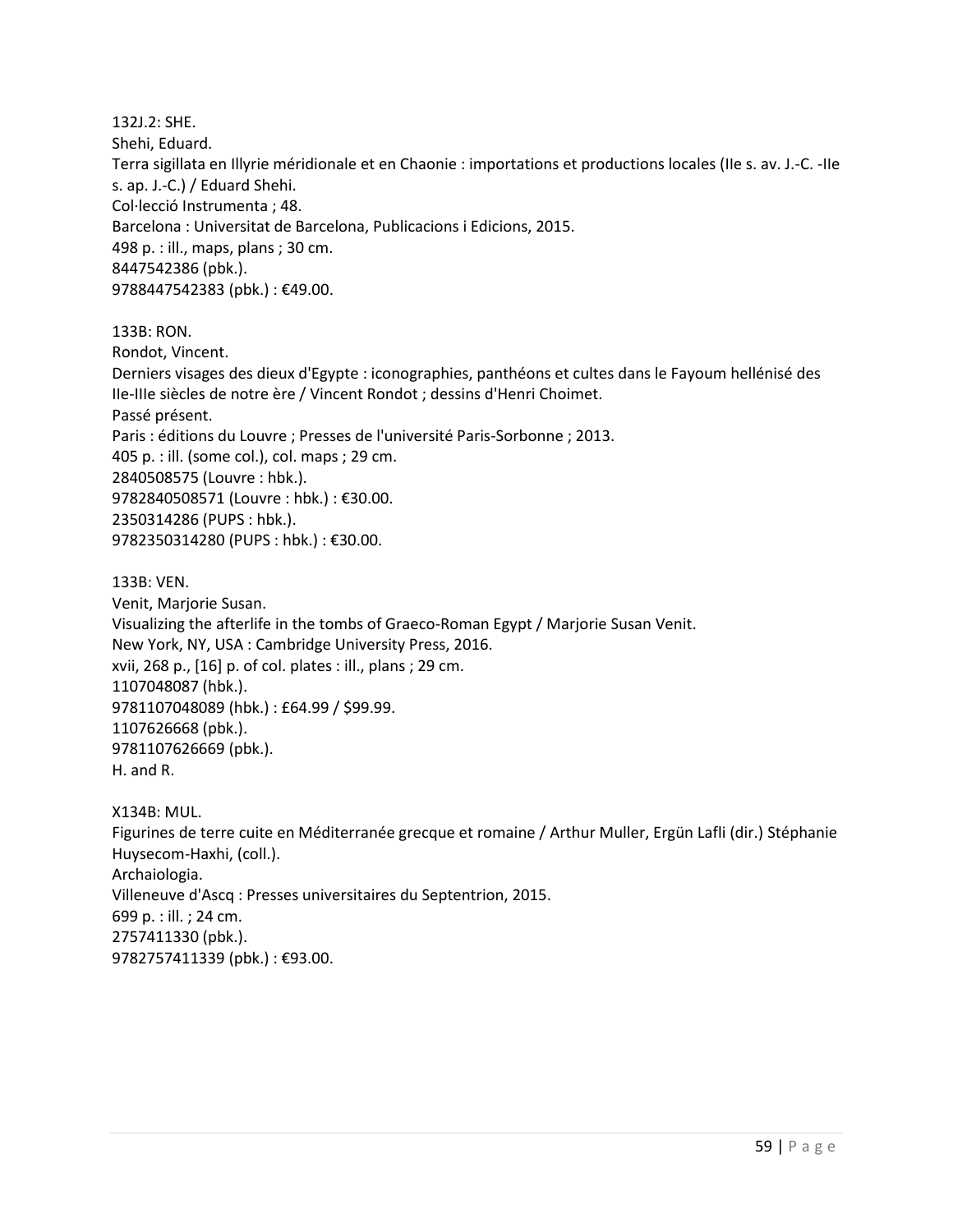X135A: PAP. Kyrieleis, Helmut, 1938- Hellenistische Herrscherporträts auf Siegelabdrücken aus Paphos (Paphos IV B) / Helmut Kyrieleis. Archäologische Forschungen ; Bd. 34. Wiesbaden : Reichert Verlag, 2015. 140 p., 80 p. of plates : ill. ; 31 cm. 3954900777 (hbk.). 9783954900770 (hbk.) : €78.00.

135G: NEW. Lightfoot, C. S. (Chris S.). Ennion : master of Roman glass / Christopher S. Lightfoot ; with contributions by Zrinka Buljević ... [et al.] ; [edited by Barbara Cavaliere]. New York, N.Y. : The Metropolitan Museum of Art ; London : distributed by Yale University Press, 2014. 160 p. : ill. (chiefly col.), maps ; 27 cm. 1588395588 (MMA : pbk.). 9781588395580 (MMA : pbk.) : £15.00. 0300208774 (Yale : pbk.). 9780300208771 (Yale : pbk.) : £15.00. R.

135G: ROT. Rottloff, Andrea, 1961- Geformt mit göttlichem Atem - römisches Glas / Andrea Rottloff. Mainz am Rhein : Nünnerich-Asmus Verlag & Media, 2015. 128 p. : ill. (some col.) ; 25 cm. 3943904768 (hbk.). 9783943904765 (hbk.) : €24.90.

### **136: NUMISMATICS**

X136Q.1: MET. Meta, Albana, 1979- Le monnayage en argent de Dyrrachion : 375-60/55 av. J.C. / Albana Meta. Recherches archéologiques franco-albanaises ; 1. Athènes : École française d'Athènes, 2015. 405 p. : ill., maps ; 28 cm. 2869582722 (pbk.). 9782869582729 (pbk.) : €75.00.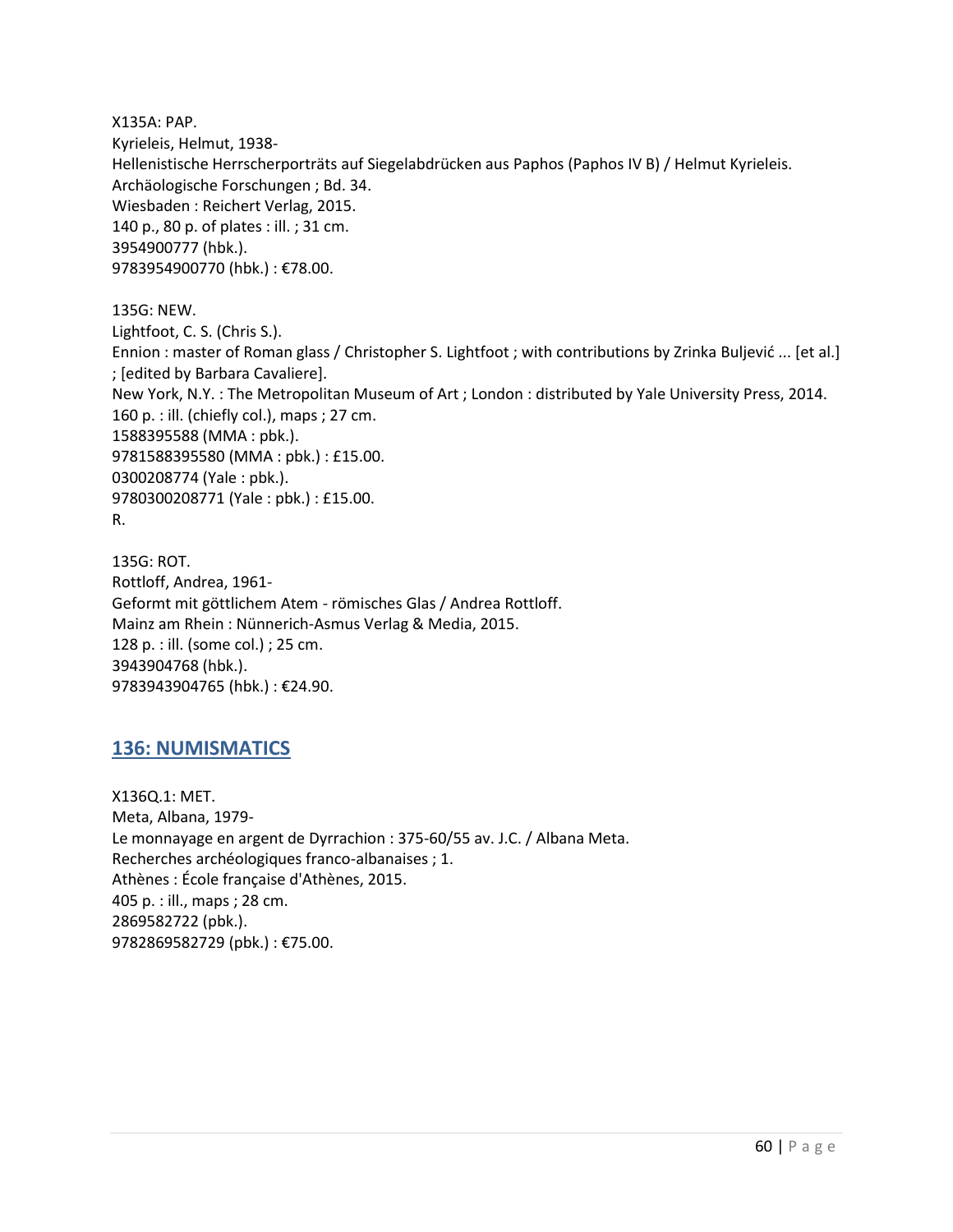X136S.1: SOV.

Il ripostiglio di San Mamiliano a Sovana (Sorano-GR) : 498 solidi da Onorio a Romolo Augusto / a cura di Ermanno A. Arslan e Maria Angela Turchetti. Studi e ricerche di archeologia e storia dell'arte ; 19. Spoleto : Fondazione Centro italiano di studi sull'alto Medioevo, 2015. xv, 209 p. : ill., map, plans ; 30 cm + 1 DVD-ROM. 8868090570 (pbk.). 9788868090579 (pbk.) : €75.00.

136V: MAR. Martin, Stéphane. Du statère au sesterce : monnaie et romanisation dans la Gaule du Nord et de l'Est (IIIe s. a.C.-Ier s. p.C.) / Stéphane Martin. AUSONIUS - Publications. Scripta antiqua ; 78. Bordeaux : Ausonius ; Paris : diff. De Boccard, 2015. 488 p. : ill. (some col.), maps, plans ; 24 cm. 2356131388 (pbk.). 9782356131386 (pbk.) : €25.00.

136W: ZUR. Nomos A.G. Celtic, Greek, Roman and Byzantine coins : a special collection of Dutch and Dutch related medals. Zurich : Nomos A.G., 2016. 160 p. : ill. (some col.) ; 28 cm.

136W: ZUR. Numismatica Ars Classica. The George W. La Borde collection of Roman aurei. Part I. Auktion (Numismatica Ars Classica) ; 91. Zürich : London : Numismatica Ars Classica, 2016. [80] p. : col. ill., port. ; 31 cm. (pbk.).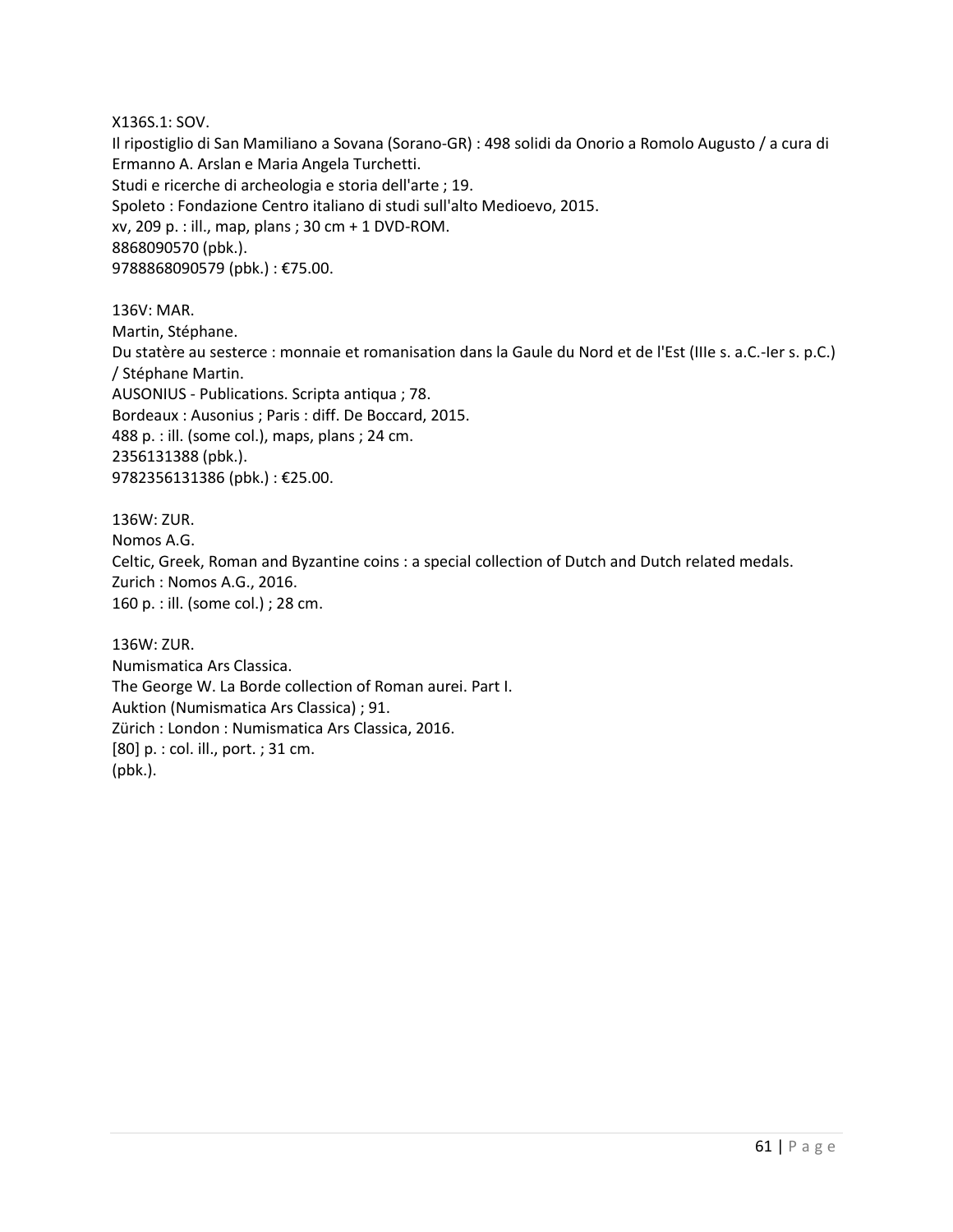# **140-149: DICTIONARIES, ENCYCLOPAEDIAS ETC.**

X146A: GIA.

Encyclopedia of ancient Greek language and linguistics / General Editor: Georgios K. Giannakis ; Associate Editors: Vit Bubenik, Emilio Crespo, Chris Golston, Alexandra Lianeri, Silvia Luraghi, Stephanos Matthaios. Leiden ; Boston : Brill, 2014. 3 v. (xxiv, 618 p. ; viii, 576 p. ; viii, 651 p.) : ill. ; 28 cm. 9004225978 (hbk. : set). 9004261095 (hbk. : vol. 1). 9004261109 (hbk. : vol. 2). 9004261117 (hbk. : vol. 3). 9789004225978 (hbk. : set) : €850.00 / \$1,100.00. 9789004261099 (hbk. : vol. 1).

9789004261105 (hbk. : vol. 2).

9789004261112 (hbk. : vol. 3).

H.

X147. Frühgeschichte der Mittelmeerkulturen : historisch-archäologisches Handbuch / herausgegeben von Anne-Maria Wittke. Der neue Pauly. Supplemente ; Bd. 10. Stuttgart : J.B. Metzler, 2015. xiv p., 1276 columns : maps ; 25 cm. 3476024709 (hbk.). 9783476024701 (hbk.) : €199.95.

### **152-153: ANCIENT LIFE**

152D Copy 1: DIC. Dickey, Eleanor. Learning Latin the ancient way : Latin textbooks from the ancient world / Eleanor Dickey. Cambridge : Cambridge University Press, 2016. xii, 187 p. ; 26 cm. 1107093600 (hbk.). 9781107093607 (hbk.) : £49.99 / \$79.99. 1107474574 (pbk.). 9781107474574 (pbk.) : £17.99 / \$29.99. H. and R.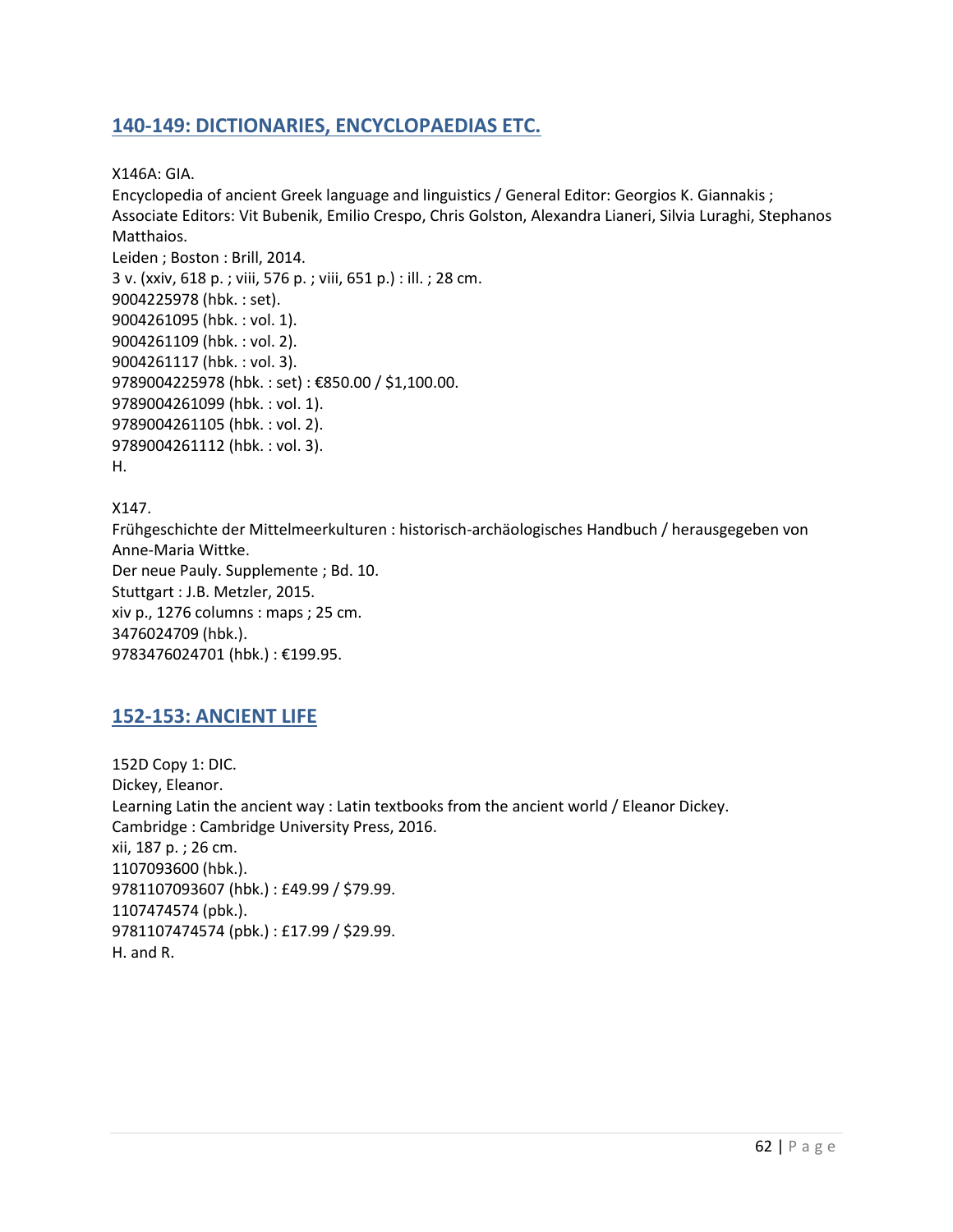152F: REI. Reid, Heather Lynne, 1963- Athletics and philosophy in the ancient world : contests of virtue / Heather L. Reid. Ethics and sport. London : Routledge, 2011. xii, 124 p. ; 26 cm. 0415669502 (hbk.). 9780415669504 (hbk.) : £95.00. 0415818354 (pbk.). 9780415818353 (pbk.) : £26.99.

152G: FAR. Farrar, Linda. Gardens and gardeners of the ancient world : history, myth and archaeology / Linda Farrar. Oxford : Windgather Press (Oxbow Books), 2016. xviii, 292 p. : ill. (some col.) ; 25 cm. 1909686859 (pbk.). 9781909686854 (pbk.) : £25.00. H. or R.

152G: MIL. Mito e natura : dalla Grecia a Pompei / a cura di Gemma Sena Chiesa, Angela Pontrandolfo. Milano : Electa, 2015. 301 p. : ill. (chiefly col.) ; 25 cm. 8891804673 (pbk.). 9788891804679 (pbk.) : €35.00.

152G: POI.

Cave canem : hommes et bêtes dans l'antiquité / précédé d'un entretien avec Élisabeth de Fontenay ; textes réunis et présentés par Jean-Louis Poirier. Signets Belles lettres ; 25. [Paris] : Les Belles lettres, 2016. 416 p. : ill., maps ; 18 cm. 2251030255 (pbk.). 9782251030258 (pbk.) : €15.00.

152H: APA. Aparicio Resco, Pablo, 1989- Entre Aidós y Peitho : la iconografía del gesto del velo en la antigua Grecia / Pablo Aparicio Resco ; prólogo de Jesús Bermejo Tirado. Madrid : Jas Arqueología, 2015. 179 p. ; 21 cm. 8494211048 (pbk.). 9788494211041 (pbk.) : €15.00.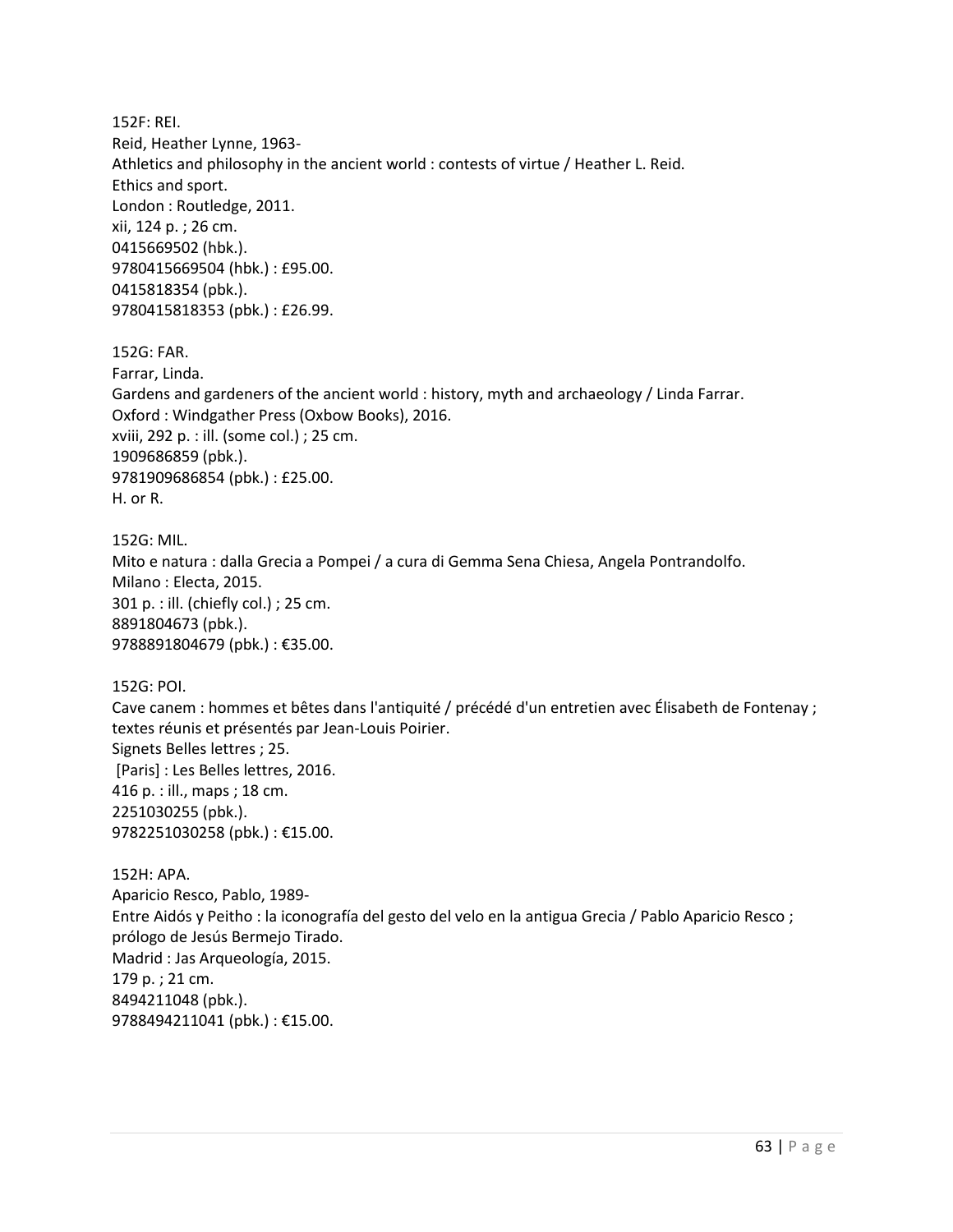152H: BRU. Brun, Jean-Pierre. Parfums antiques : de l'archéologue au chimiste / Jean-Pierre Brun, Xavier Fernandez ; photographies de Gabrielle Voinot. Cinisello Balsamo, Milano : Silvana editoriale ; Grasse : Musée international de la parfumerie, 2015. 263 p. : ill. (chiefly col.) ; 28 cm. 8836631622 (Silvana editoriale). 9788836631629 (pbk) (Silvana editoriale) : €32.00. 2953568859 (Musée international de la parfumerie).

9782953568851 (Musée international de la parfumerie).

152H: HAR.

Weben und Gewebe in der Antike : Materialität - Repräsentation - Episteme - Metapoetik = Weaving and fabric in antiquity : materiality - representation - epistemology - metapoetics / edited by Henriette Harich-Schwarzbauer.

Oxford : Oxbow Books, 2016. xx, 260 p. : ill. (some col.) ; 25 cm. 1785700626 (hbk.). 9781785700620 (hbk.) : £35.00. H. or R.

152H: SQU. Squillace, Giuseppe. Le lacrime di Mirra : miti e luoghi dei profumi nel mondo antico / Giuseppe Squillace. Saggi ; 822. Bologna : Il mulino, 2015. 297 p. : ill. ; 22 cm. 8815254412 (pbk.). 9788815254412 (pbk.) : €22.00.

152H: STR.

Tools, textiles and contexts : investigating textile production in the Aegean and Eastern Mediterranean Bronze Age / edited by Eva Andersson Strand and Marie-Louise Nosch ; with the editorial and analytical assistance of Joanne Cutler. Ancient textiles series ; 21. Oxford ; Philadelphia : Oxbow Books, 2015. xiii, 383, [18] p. : ill. (some col.), maps (some col.), plans (some col.) ; 29 cm. 184217472X (hbk.). 9781842174722 (hbk.) : £48.00. H.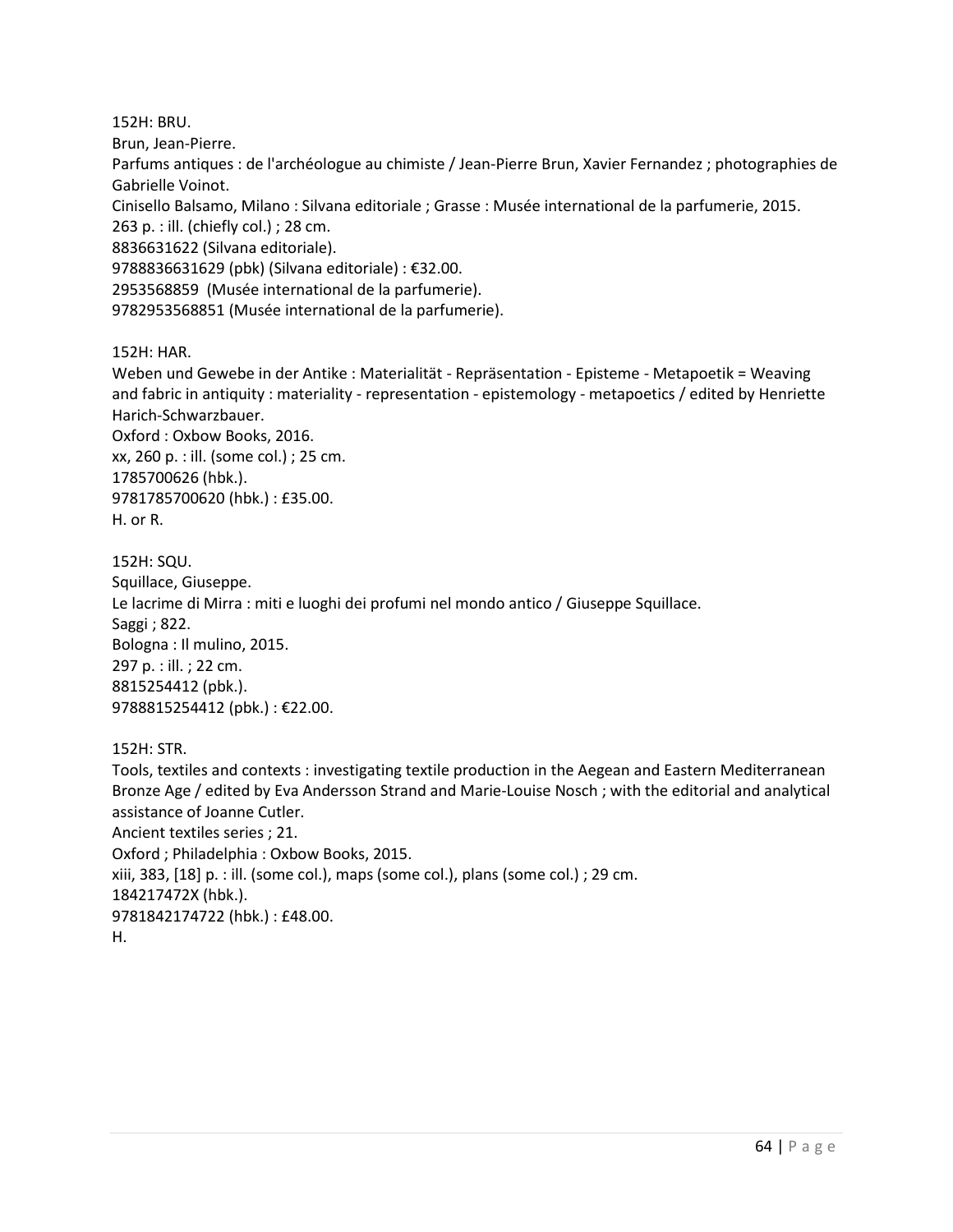152i: ESP.

Autour du "banquet" : modèles de consommation et usages sociaux / sous la direction d'Arianna Esposito ; avec la collaboration de Élisabeth Rabeisen et Stefan Wirth. Sociétés. Dijon : Éditions universitaires de Dijon, 2015. 443 p. : ill. (some col.), plans ; 23 cm. 2364411122 (pbk.). 9782364411128 (pbk.) : €40.00.

152i: LAU. Laubenheimer, Fanette. Boire en Gaule : hydromel, bière et vin / Fanette Laubenheimer. Collection "Le passé recomposé". Paris : CNRS, 2015. 186 p. : ill., maps, plans ; 22 cm. 2271087953 (pbk.). 9782271087959 (pbk.) : €22.00.

152i: ROM. Nutrire l'impero : storie di alimentazione da Roma e Pompei / a cura di Claudio Parisi Presicce, Orietta Rossini. Roma : "L'Erma" di Bretschneider, [2015]. 259 p. : ill. (chiefly col.), maps, plans ; 31 cm. 8891307602 (pbk.).

9788891307606 (pbk.) : €95.00.

152i: SPA.

Ceramics, cuisine and culture : the archaeology and science of kitchen pottery in the ancient Mediterranean world / edited by Michela Spataro and Alexandra Villing. Oxford : Oxbow Books, 2015. viii, 278 p. : ill., maps ; 29 cm. 1782979476 (hbk.). 9781782979470 (hbk.) : £50.00. 9781782979487 (Digital Edition). H. and R.

152J: BET. Bettini, Maurizio. Dèi e uomini nella Città : antropologia, religione e cultura nella Roma antica / Maurizio Bettini. Frecce ; 206. Roma : Carocci editore, 2015. 213 p. : ill. ; 22 cm. 8843077767 (pbk.). 9788843077762 (pbk.) : €19.00.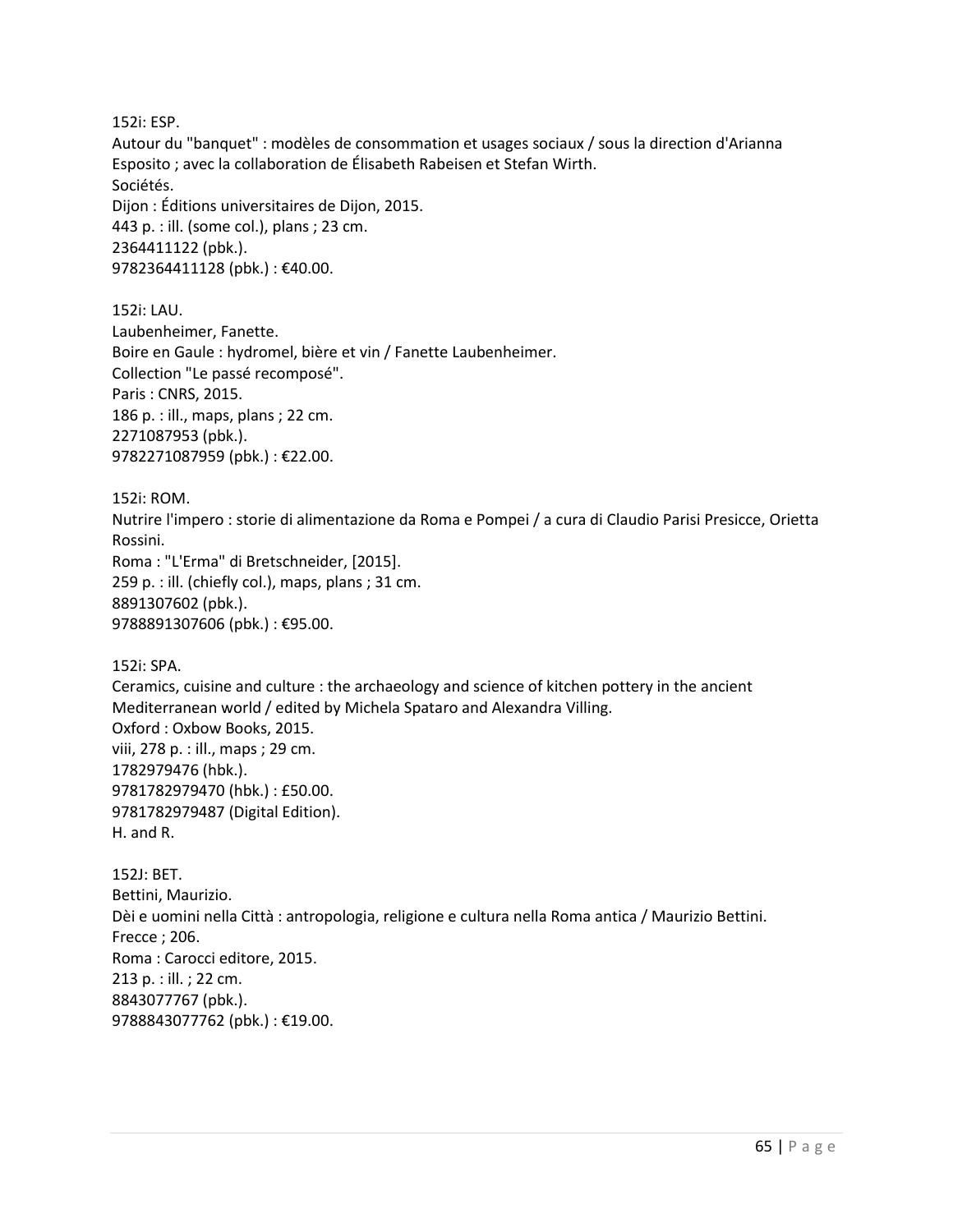152J: BOD.

Rouge sang : crimes et sentiments en Grèce et à Rome / textes réunis et présentés par Lydie Bodiou & Véronique Mehl ; précédé d'un entretien avec Françoise Héritier. Signets ; 24. Paris : Les Belles Lettres, 2015. 358 p. : maps ; 18 cm. 2251030247 (pbk.). 9782251030241 (pbk.) : €15.00.

152J: CHI.

Late ancient knowing : explorations in intellectual history / edited by Catherine M. Chin and Moulie Vidas. Oakland, California : University of California Press, 2015. vi, 306 p. ; 24 cm. 0520277171 (hbk.). 9780520277175 (hbk.) : £70.95. 0520960920 (ebook). 9780520960923 (ebook). H. or R.

152J: ÑAC.

Ancient disasters and crisis management in classical antiquity / edited by Toni Ñaco del Hoyo, Roger Riera, Daniel Gómez-Castro. Akanthina ; vol. 10. Gdańsk : Foundation for the Development of Gdańsk University, 2015. 159 p. : ill, maps, plan ; 25 cm. 8375312177 (hbk.). 9788375312171 (hbk.) : £35.00.

152J.1: PEP. Pepe, Cristina. Morire da donna : ritratti esemplari di bonae feminae nella laudatio funebris romana / Cristina Pepe. Testi e studi di cultura classica ; 63. Pisa : Edizioni ETS, 2015. 239 p. : 1 ill. ; 24 cm. 8846743946 (pbk.). 9788846743947 (pbk.) : €22.00.

152K: POM. Pomey, Patrice, 1943- Le Gyptis : reconstruction d'un navire antique : notes photographiques, Marseille (1993-2015) / photographies de Loïc Damelet, Christine Durand et Philippe Groscaux ; textes de Patrice Pomey et Pierre Poveda. Paris : CNRS éditions, 2015. 144 p. : col. ill., ports ; 21 cm. 227108704X (pbk.). 9782271087041 (pbk.) : €20.00.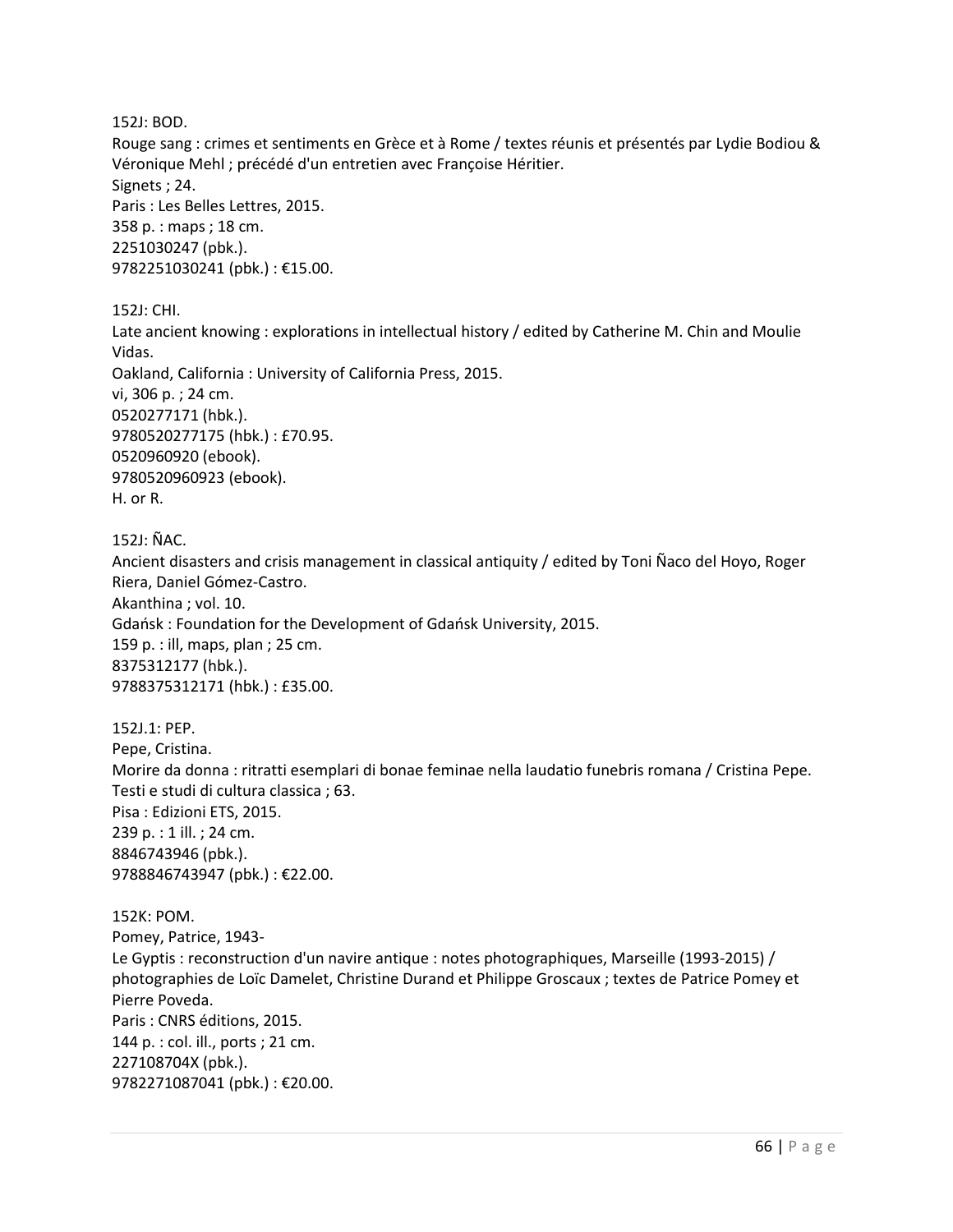153A: AÏT. Aït Amara, Ouiza. Numides et Maures au combat : états et armées en Afrique du Nord jusqu'à l'époque de Juba Ier / Ouiza Aït Amara. Studi di storia antica e di archeologia ; 13. Ortacesus : Sandhi, 2013. 258 p. : 82 ill. ; 30 cm. 8897786154 (pbk.). 9788897786153 (pbk.) : €50.00.

153B: MAT. Matthew, Christopher Anthony. An invincible beast : understanding the Hellenistic pike-phalanx at war / Christopher Anthony Matthew. Barnsley : Pen & Sword Military, 2015. xxviii, 513 p., [16] p. of plates : ill. (some col.) ; 24 cm. 1783831103 (pbk.). 9781783831104 (pbk.) : £30.00 / \$49.95. H.

153C: CHR. Chrystal, Paul. Roman military disasters : dark days and lost legions / Paul Chrystal. Barnsley, South Yorkshire : Pen & Sword Military, 2015. xxvi, 310 p., [8] p. of plates : ill., maps ; 24 cm. 1473823579 (hbk.). 9781473823570 (hbk.) : £25.00 / \$39.95. R.

153C: DYC. Dyck, Ludwig Heinrich, 1965- The Roman Barbarian Wars : the era of Roman conquest / Ludwig Heinrich Dyck. Barnsley, South Yorkshire : Pen & Sword Military, 2015. xviii, 238 p., [8] p. of plates (some col.) : ill. (some color), maps ; 24 cm. 1473823889 (hbk.). 9781473823884 (hbk.) : £19.99 / \$34.95. B. or R.

153C: KAV. Kavanagh, Eduardo, 1979- Estandartes militares en la Roma antigua : tipos, simbología y función / Eduardo Kavanagh. Anejos de Gladius ; 16. Madrid : Consejo Superior de Investigaciones Científicas : Ediciones Polifemo, 2015. 633 p. : ill. ; 20 cm + CD-ROM (4 3/4 in.). 8400100212 (CSIC : pbk.). 9788400100216 (CSIC : pbk.) : €60.00. 8416335133 (Polifemo : pbk.). 9788416335138 (Polifemo : pbk.) : €60.00. B.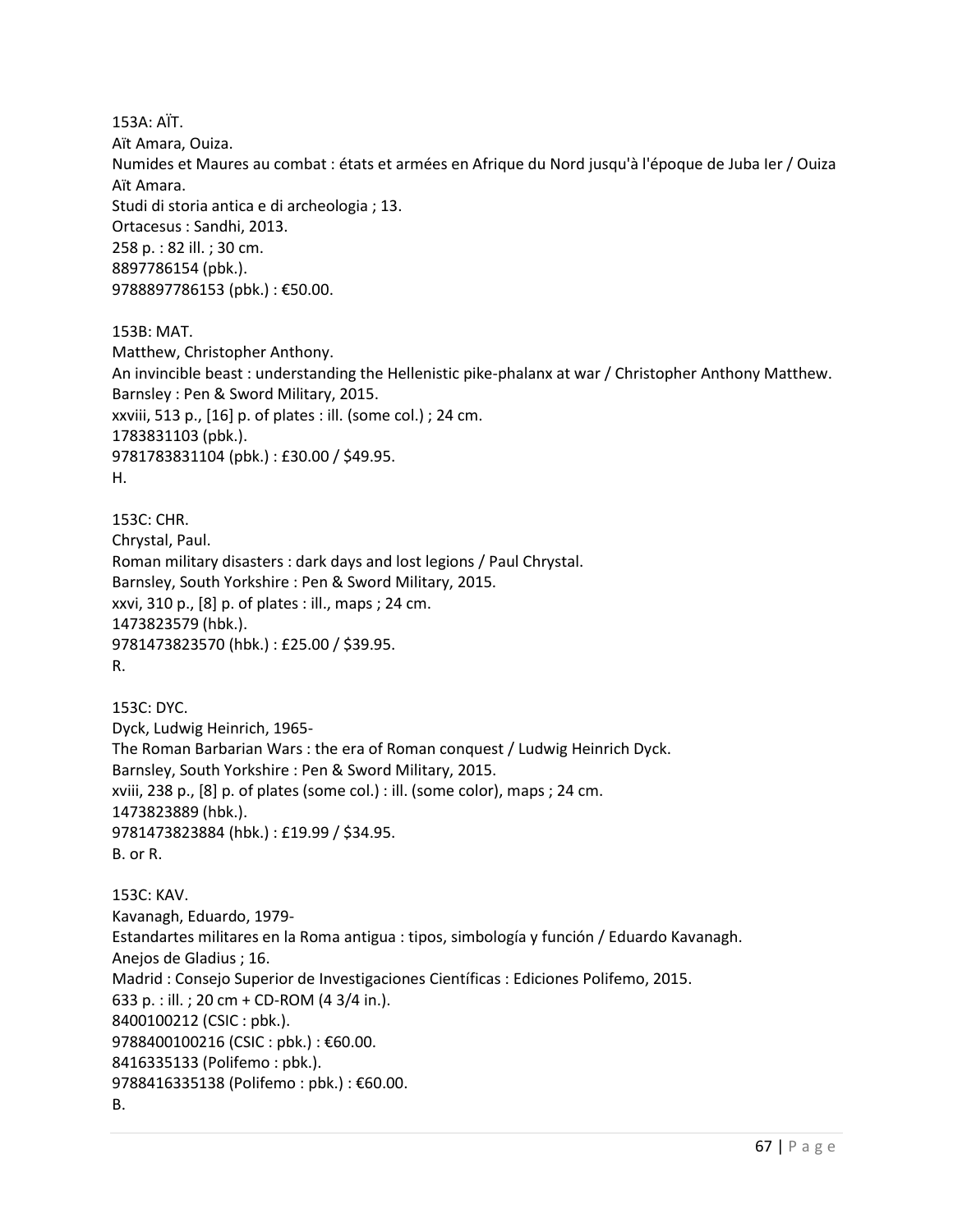153D: ZUR.

La main-d'œuvre agricole en Méditerranée archaïque : statuts et dynamiques économiques : actes des Journées "Travail de la terre et statuts de la main d'œuvre en Grèce et en Méditerranée archaïques," Athènes, 15 et 16 décembre 2008 / textes réunis par Julien Zurbach. AUSONIUS - Publications. Scripta antiqua ; 73. Bourdeaux : Ausonius éditions ; Athènes : [École française d'Athènes] ; Paris : Diffusion de Boccard, 2015. 263 p. ; 24 cm. 2356130837 (Ausonius : pbk.). 9782356130839 (Ausonius : pbk.) : €25.00. 2869582552 (ÉFA : pbk.). 9782869582552 (ÉFA : pbk.) : €25.00.

153E: HAR.

The ancient Greek economy : markets, households and city-states / edited by Edward M. Harris, David M. Lewis, Mark Woolmer. Cambridge : Cambridge University Press, 2016. xiii, 474 p. : ill., maps ; 26 cm. 1107035880 (hbk.). 9781107035881 (hbk.) : £84.99 / \$135.00. 9781316426746 (PDF ebook). H.

153F: LAV.

Local economies? : production and exchange of inland regions in late antiquity / edited by Luke Lavan. Late antique archaeology ; 10. Leiden ; Boston : Brill, 2015. xiv, 637 p. : ill., maps, plans ; 25 cm. 900427703X (hbk.). 9789004277038 (hbk.) : €75.00 / \$97.00. R.

153H: EME.

Le paysage sonore de l'antiquité : méthodologie, historiographie et perspectives: actes de la journée d'études tenue a l'Ecole française de Rome, le 7 janvier 2013 / édité par Sibylle Emerit, Sylvain Perrot, Alexandre Vincent. Recherches d'archéologie, de philologie et d'histoire ; t. 40. Le Caire : Institut Française d'Archéologie Orientale, 2015. xiv, 267 p. : ill. ; 24 cm. 2724706749 (pbk.). 9782724706741 (pbk.) : €25.00.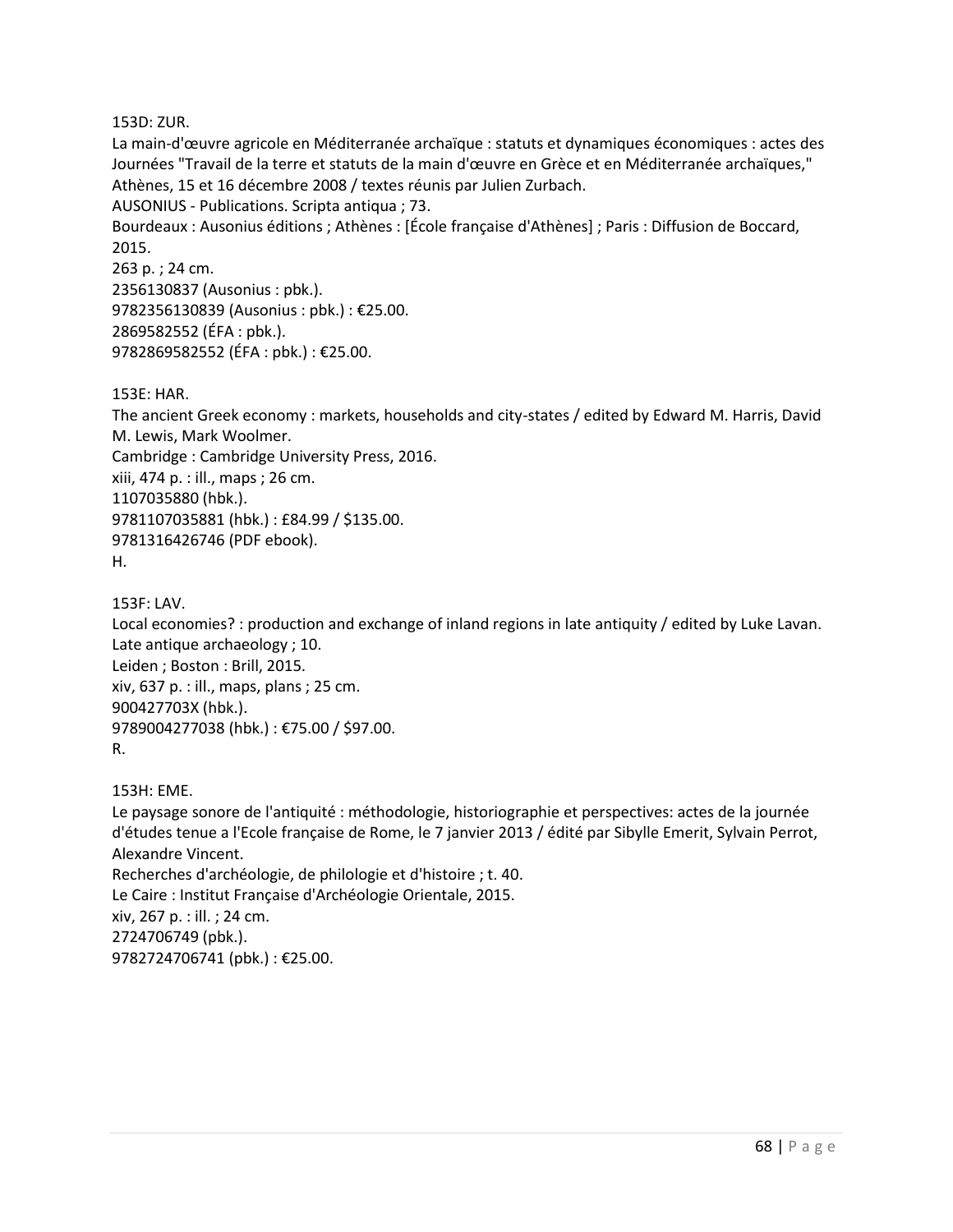153H: SCH. Scheithauer, Andrea. Die Welt der Auleten : Musikerkarrieren im griechischen Kulturkreis / Andrea Scheithauer. Studien zur klassischen Philologie ; Bd. 171. Frankfurt am Main ; Oxford : PL Academic Research, 2015. x, 221 p. ; 22 cm. 3631662610 (pbk.). 9783631662618 (pbk.) : £40.00.

### **200: CONGRESSES [GENERAL]**

X200: CON [Arc] 18.

Centro y periferia en el mundo clásico : XVIII Congreso Internacional Arqueología Clásica = Centre and periphery in the ancient world : XVIIIth International Congress of Classical Archaeology / editores José María Álvarez Martínez, Trinidad Nogales Basarrate, Isabel Rodà de Llanza. Mérida : Museo Nacional de Arte Romano, 2014. 2 v. (1979 p.) : ill., maps, plans ; 31 cm. 8461736974 (set : hbk.). 9788461736973 (set : hbk.) : €250.00. 8460676242 (v. 1 : hbk.). 9788460676249 (v. 1 : hbk.). 8460679497 (v. 2 : hbk.). 9788460679493 (v. 2 : hbk.).

# **202: FESTSCHRIFTEN**

X202: FER. In amicitia : miscel·lània d'estudis en homenatge a Jordi H. Fernández / editada per Catalina Ferrando i Benjamí Costa. Treballs del Museu Arqueològic d'Eivissa i Formentera ; 72. Eivissa : Museu Arqueològic d'Eivissa i Formentera, 2014. 652 p. : ill., maps, plans, port. ; 24 cm. 8487143539 (pbk.). 9788487143533 (pbk.) : €50.00.

202: LOR. "Ich bin dann mal weg" : Festschrift für einen Reisenden : Thuri Lorenz zum 85. Geburtstag / herausgegeben von Gabriele Koiner - Ute Lohner-Urban. Veröffentlichungen des Instituts für Archäologie der Karl-Franzens-Universität Graz ; Bd. 13. Wien : Phoibos Verlag, 2016. 244 p. : ill. (some col.) ; 31 cm. 3851611543 (hbk.). 9783851611540 (hbk.) : €80.91. 9783851611557 (online). H. or R.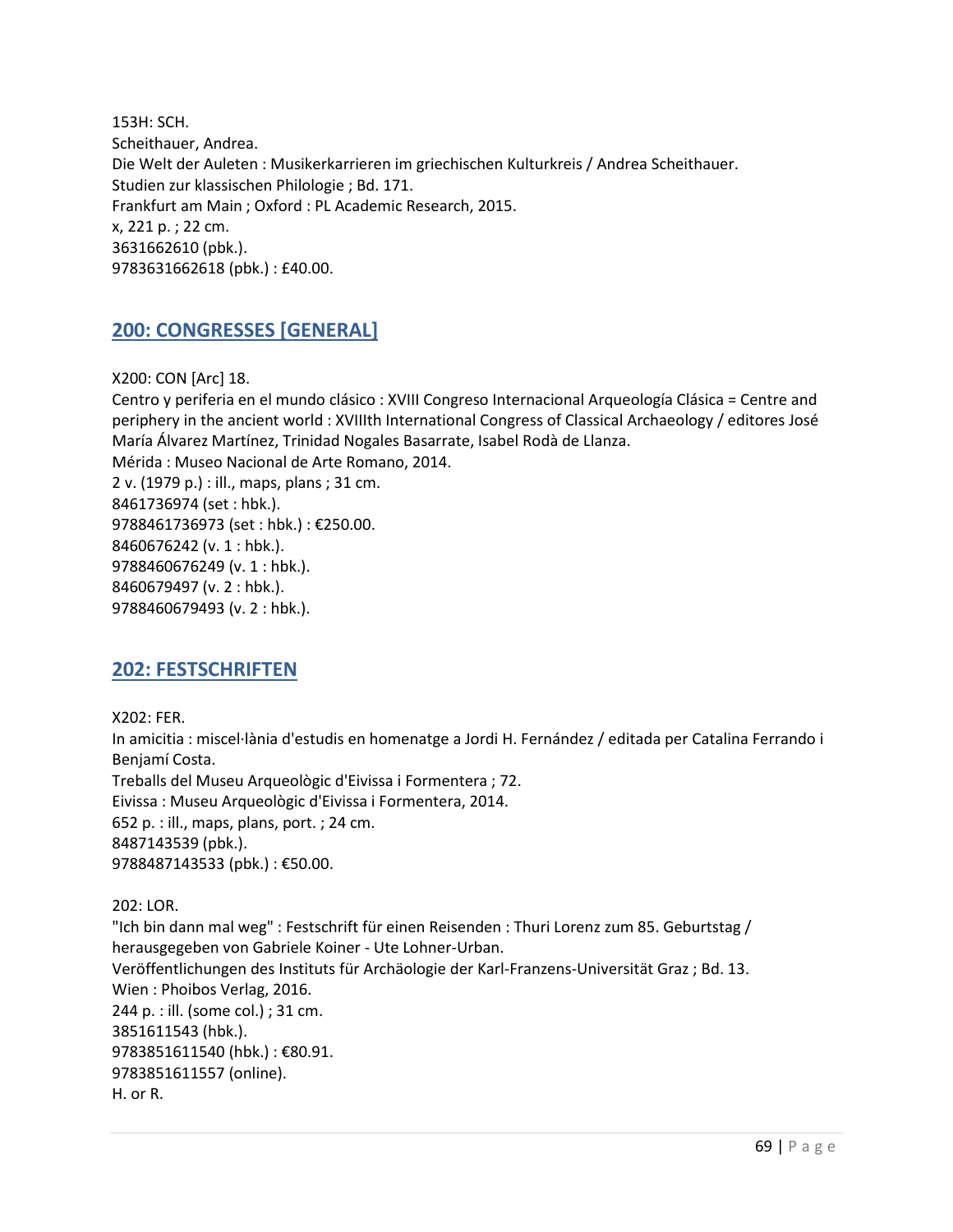202: TAI. Literature, scholarship, philosophy, and history : classical studies in memory of Ioannis Taifacos / edited by Georgios A Xenis. Stuttgart : Franz Steiner Verlag, 2015. 503 p. : ill. ; 25 cm. 3515110348 (hbk.). 9783515110341 (hbk.) : €76.00. H.

### **203-206: CLASSICAL STUDIES**

203C: BAR. Barbanera, Marcello. Storia dell'archeologia classica in italia : dal 1764 ai giorni nostri / Marcello Barbanera. Quadrante Laterza ; 204. Roma : GLF Editori Laterza, 2015. xiv, 227 p. ; 21 cm. 8858119983 (pbk.). 9788858119983 (pbk.) : €22.00.

203C: COL. Guilding, Ruth. Owning the past : why the English collected antique sculpture, 1640-1840 / Ruth Guilding. New Haven ; London : Published for the Paul Mellon Centre for Studies in British Art by Yale University Press, 2014. vi, 410 p. : ill. (chiefly col.), facsims., ports. ; 30 cm. 0300208197 (hbk.). 9780300208191 (hbk.) : £55.00. H. or R.

203D: GRA. 150 Jahre Archäologie und Geschichte an der Karl-Franzens-Universität Graz : Gedanken zur steirischen Geschichte und deren Erforschung / herausgegeben von Elisabeth Trinkl. Veröffentlichungen des Instituts für Archäologie der Karl- Franzens-Universität Graz ; Bd. 14. Wien : Phoibos Verlag, 2016. 174 p. : ill. (some col.) ; 31 cm. 385161156X (hbk.). 9783851611564 (hbk.) : €62.73. 9783851611571 (online). H. or R.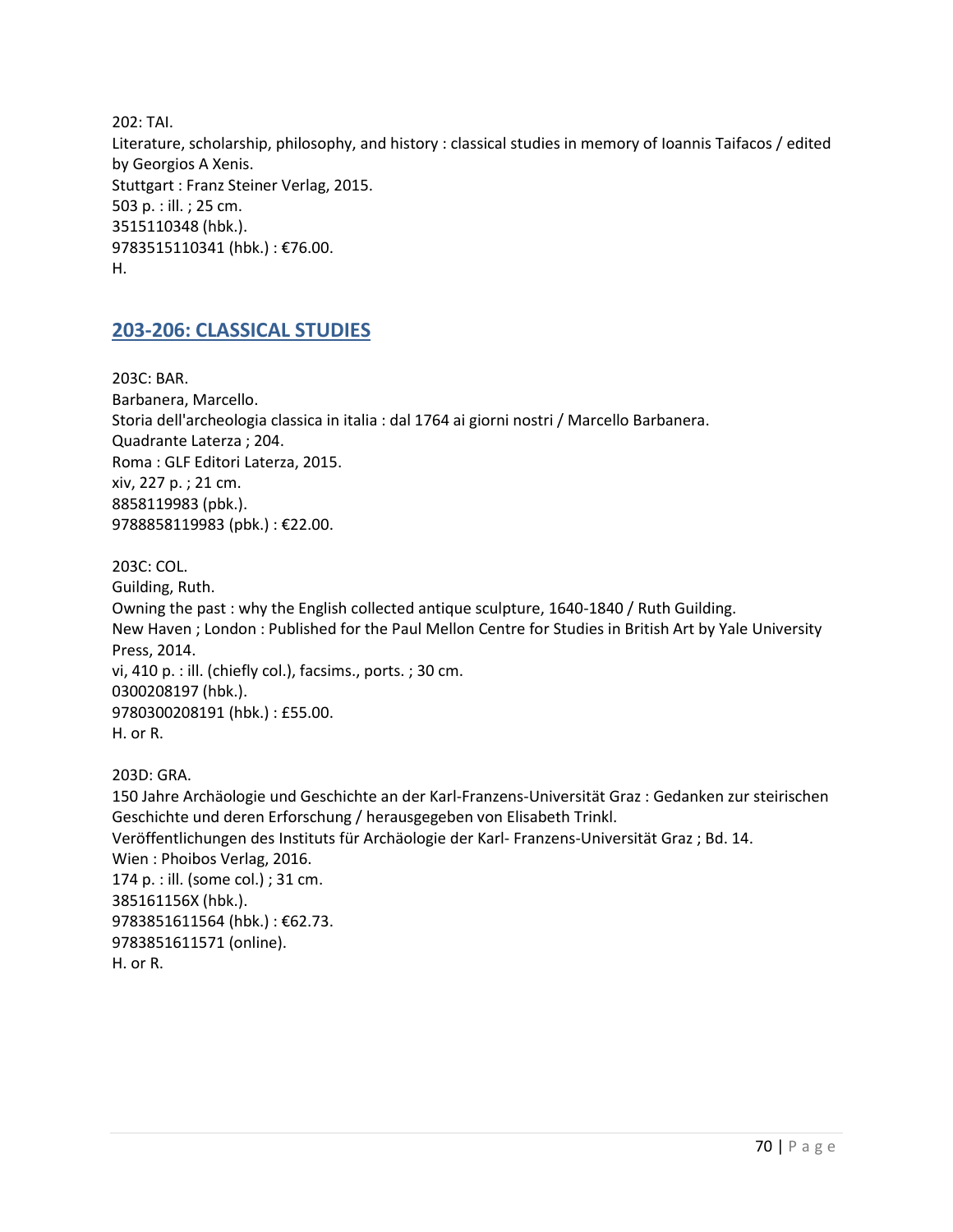T.Box 267. Joint Association of Classical Teachers. Fifty years of the Joint Association of Classical Teachers / edited by Luke Richardson. London : Joint Association of Classical Teachers, 2013. 33 p. : col. ill. ; 30 cm.

#### 204B: BÉR.

Portraits de Victor Bérard : actes du colloque international organisé à l'Ecole française d'Athènes, 5-6 avril 2013 / ouvrage édité par Sophie Basch. Mondes méditerranéens et balkaniques ; 6. Athènes : École française d'Athènes, 2015. 319 p. : ill., ports ; 24 cm. 2869582757 (pbk.). 9782869582750 (pbk.) : €59.00.

204B: ZIE.

Zieliński, Tadeusz, 1859-1944.

Mein Lebenslauf - Erstausgabe des deutschen Originals ; und, Tagebuch 1939-1944 / Thaddäus Zielinski ; herausgegeben und eingeleitet von Jerzy Axer, Alexander Gavrilov und Michael von Albrecht ; unter Mitwirkung von Hanna Geremek ... [et al.]. Studien zur klassischen Philologie ; Bd. 167. Frankfurt am Main ; Oxford : Lang, 2012. 283 p. ; 22 cm. 3631631634 (hbk.). 9783631631638 (hbk.) : £43.00.

205A.1: LAV.

Field methods and post-excavation techniques in late antique archaeology / edited by Luke Lavan and Michael Mulryan. Late antique archaeology ; v. 9. Leiden ; Boston : Brill, 2015. xiv, 687 p. : ill. (some col.), maps, plans ; 25 cm. 9004277021 (hbk.). 9789004277021 (hbk.) : €75.00 / \$97.00. R.

205A.6: PEA.

Insight from innovations : new light on archaeological ceramics ; papers in honour of Professor David Peacock's contributions to archaeological ceramic studies / edited by Emilie Sibbesson, Ben Jervis and Sarah Coxon.

SSouthampton archaeology monographs ; New series 6. St. Andrews : Highfield Press, 2016. xxxvi, 277 p. : ill. (mostly col.), maps ; 24 cm. 0992633648 (hbk.). 9780992633646 (hbk.) : £65.00. B.